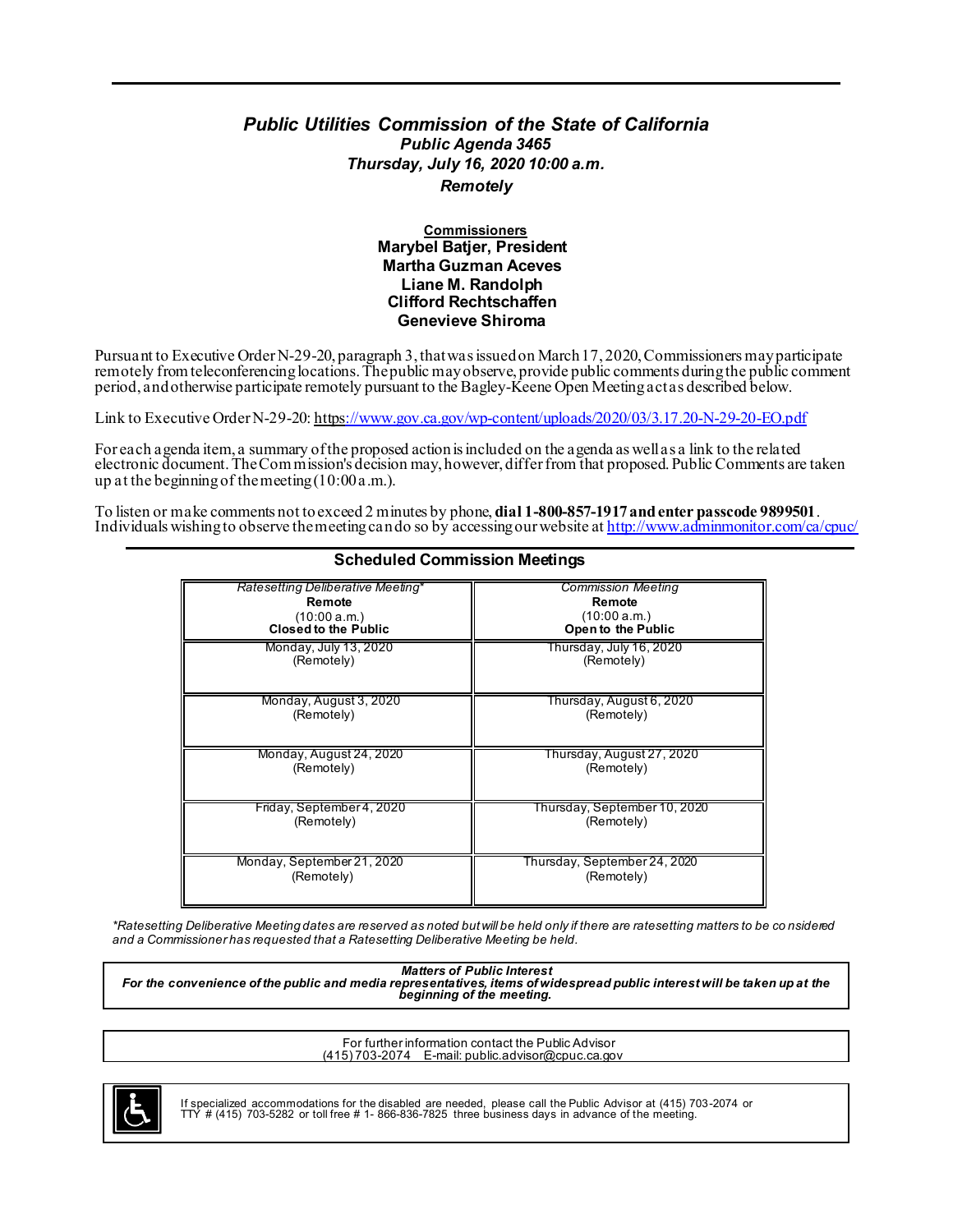# **PUBLIC COMMENT**

The following items are not subject to public comment:

- All items on the closed session agenda.
- $25, 27, 49$

#### **Public Comment**

### **Consent Agenda**

Items shown on the Consent Agenda will be taken up and voted on as a group in one of the first *items of business of each Commission meeting.* Items may be removed from the Consent Agenda for discussion on the Regular Agenda at the request of any Commissioner prior to the *meeting.* 

#### **Consent Agenda - Orders and Resolutions**

# **1 3UHOLPLACE Preliminary Categorizations and Hearing Determinations for Recently Filed Formal Applications**

 $[18577]$ Res ALJ 176-3465

# **PROPOSED OUTCOME:**

• Ratification of preliminary determination of category for proceedings initiated by application. The preliminary determinations are pursuant to Rule 7.1 of the Commission's Rules of Practice and Procedure.

# **ESTIMATED:**

None.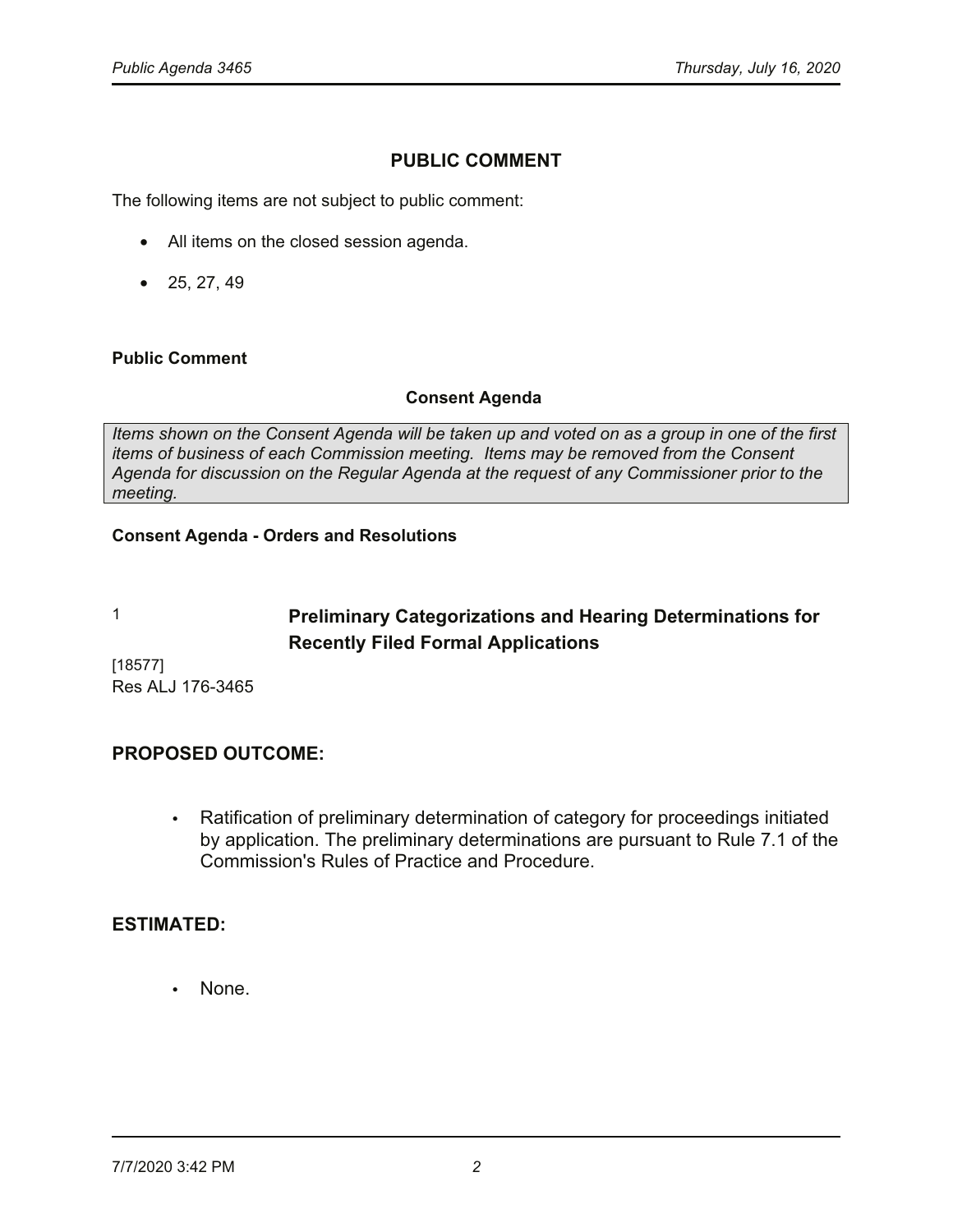# 2 **California-American Water Company's Proposed Purchase of Bellflower Municipal Water System**

[18298]

A.18-09-013

Application for Order Authorizing California-American Water Company to Purchase Bellflower Municipal Water System's Assets and for Related Approvals.

# **PROPOSED OUTCOME:**

- Denies application of California-American Water Company to purchase Bellflower Municipal Water System.
- Closes the proceeding.

# **SAFETY CONSIDERATIONS:**

• There are no safety considerations associated with this decision.

# **ESTIMATED COST:**

• There are no estimated costs associated with this decision.

(Comr Rechtschaffen - Judge Bemesderfer)

<http://docs.cpuc.ca.gov/SearchRes.aspx?docformat=ALL&docid=338730687> *Pub. Util. Code § 311* – *This item was mailed for Public Comment. Pub. Util. Code §1701.1 -- This proceeding is categorized as Ratesetting.* Agenda 3460, Item 8 5/7/2020 (Staff);

Agenda 3462, Item 5 5/28/2020 (Staff)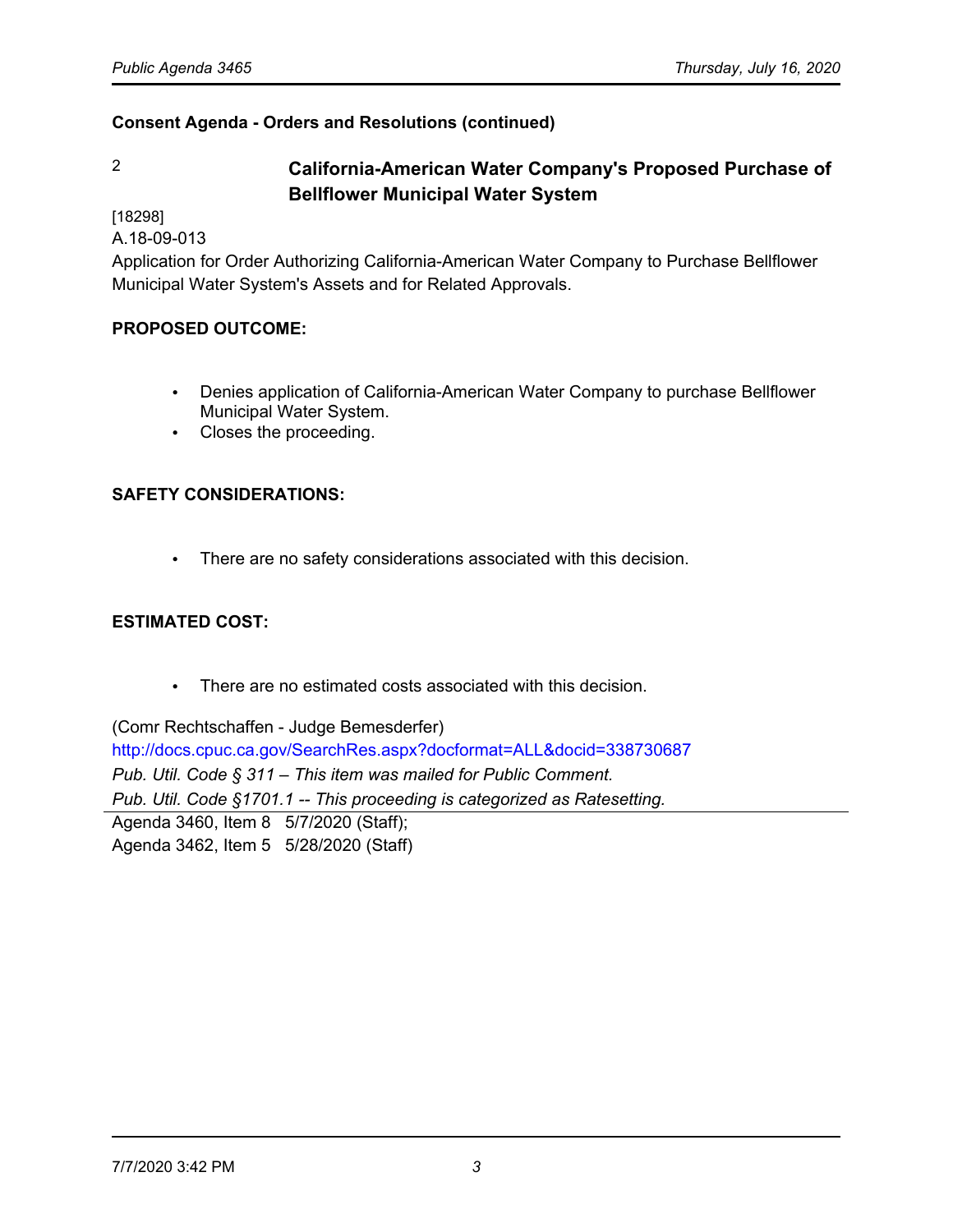3 **New Citation Program Authorizing Consumer Protection and Enforcement Division to Enforce Investor Owned Utilities Compliance with Enhanced Net Energy Metering Interconnection Application Requirements**

[18365] Res UEB-004

# **PROPOSED OUTCOME:**

• Approves citation program for enforcing the Net Energy Metering interconnection application consumer protection requirements enacted in Decisions (D.)16-01-044, D.18-09-044 and D.20-02-011.

# **SAFETY CONSIDERATIONS:**

• There are no safety considerations associated with this resolution.

# **ESTIMATED COST:**

• There are no costs associated with this resolution.

<http://docs.cpuc.ca.gov/SearchRes.aspx?docformat=ALL&docid=339128167> *Pub. Util. Code § 311* – *This item was mailed for Public Comment.* Agenda 3463, Item 5 6/11/2020 (Staff)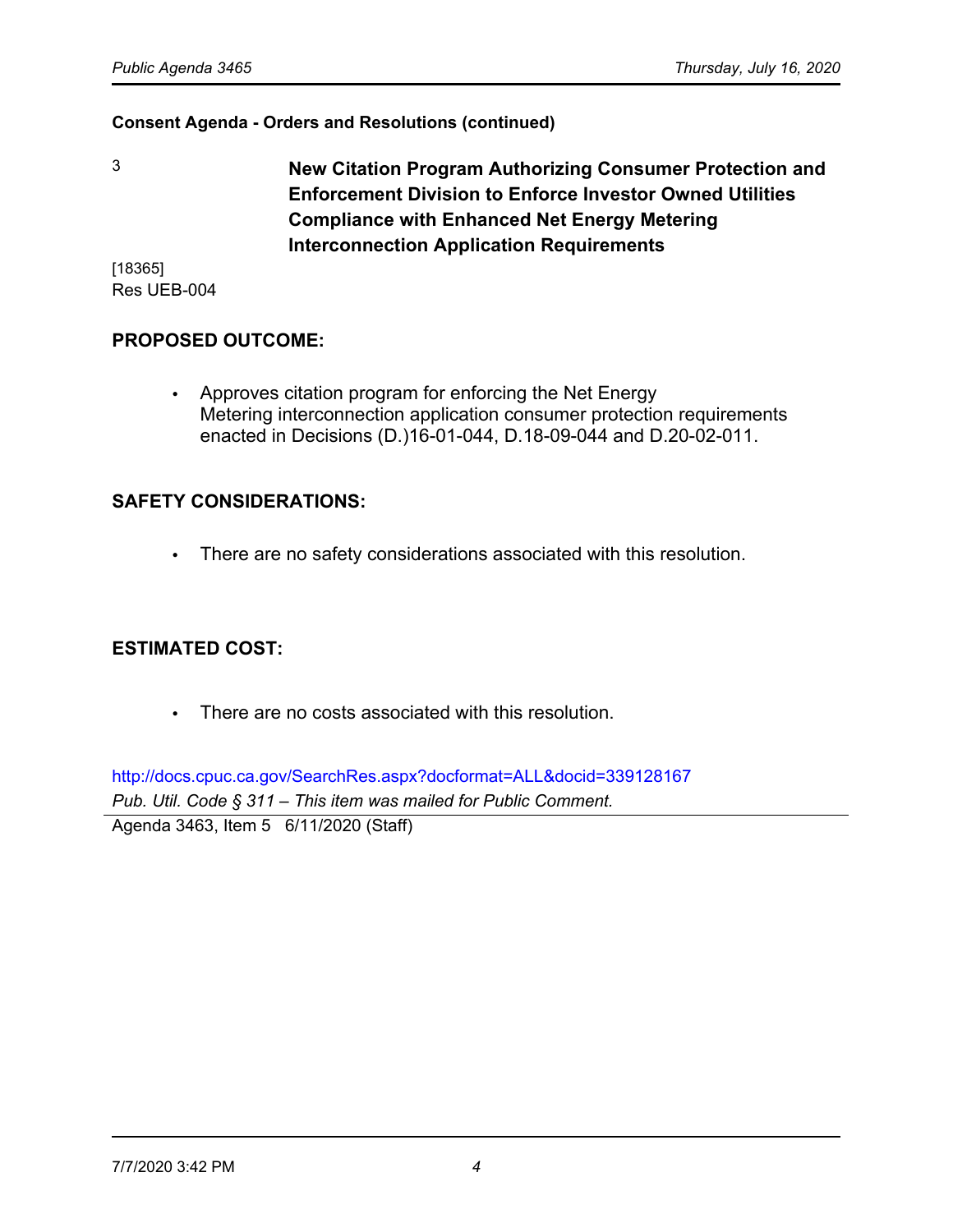4 **San Diego Gas & Electric Company's Adjustment to Reflect the Equity Rate Base Exclusion for Wildfire Mitigation Capital Expenditures Required by Assembly Bill 1054**

[18387]

Res E-5071, Advice Letter 3488-E filed December 30, 2019 - Related matters.

#### **PROPOSED OUTCOME:**

• Adopts San Diego Gas & Electric Company's (SDG&E) adjustment to reduce its Post Test Year (PTY) revenue requirements by \$8.3 million, \$10.9 million, and \$10.3 million in PTYs 2020, 2021, and 2022, respectively.

#### **SAFETY CONSIDERATIONS:**

• There are no safety considerations associated with this resolution.

#### **ESTIMATED COST:**

• This Resolution is expected to reduce costs for SDG&E's ratepayers by a combined \$29.5 million from PTY 2020 through PTY 2022.

<http://docs.cpuc.ca.gov/SearchRes.aspx?docformat=ALL&docid=341589579> *Pub. Util. Code § 311* – *This item was mailed for Public Comment.*

Agenda 3463, Item 7 6/11/2020 (Staff); Agenda 3464, Item 5 6/25/2020 (Staff)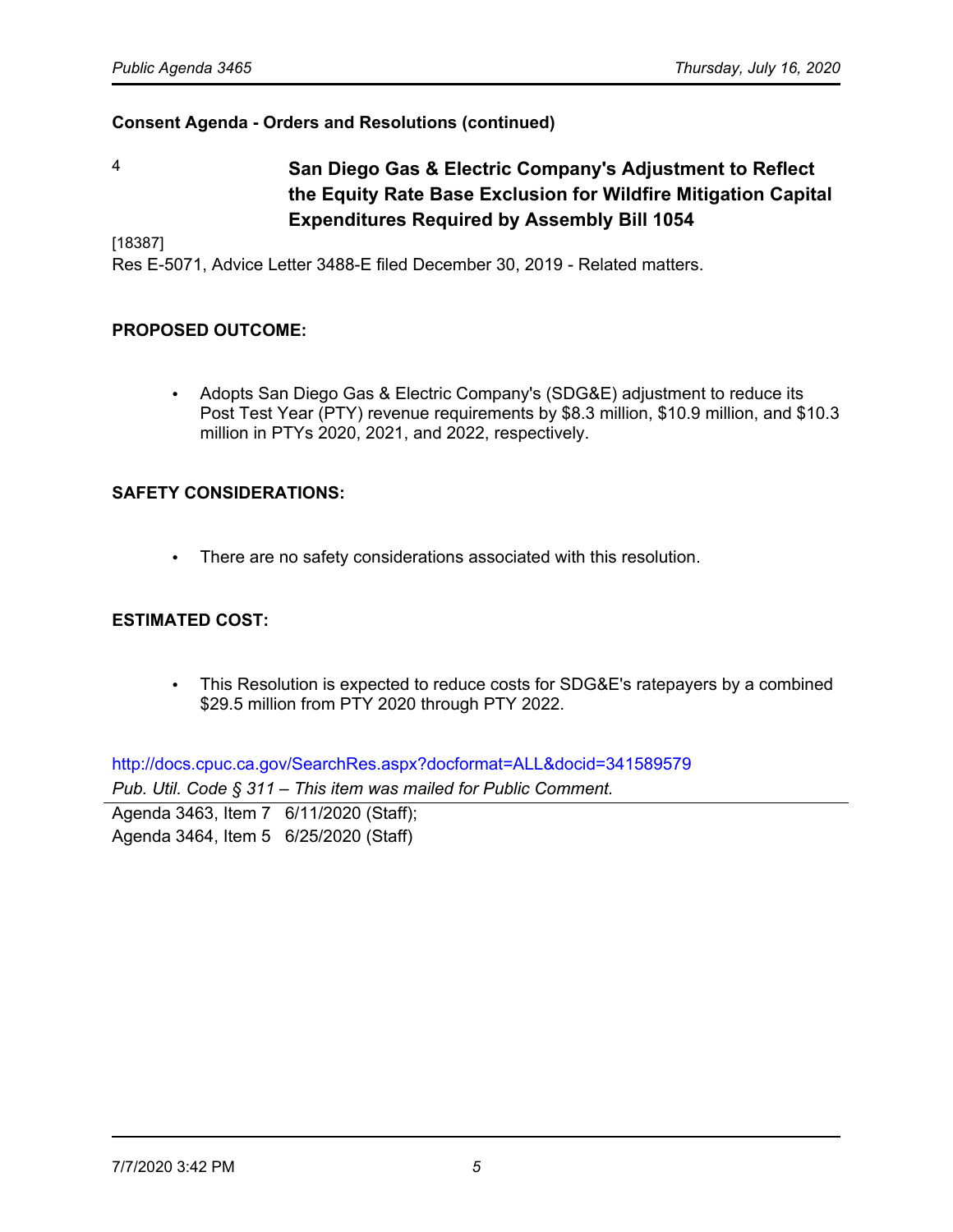# 5 **Adoption of Track 1 Workshop Report on Access to Pole Data Collection Categories**

[18426]

I.17-06-027, R.17-06-028 - Related matters.

Order Instituting Investigation into the Creation of a Shared Database or Statewide Census of Utility Poles and Conduit in California.

### **PROPOSED OUTCOME:**

• Adopts with modifications Track 1 Workshop Report on access to pole data collection categories.

#### **SAFETY CONSIDERATIONS:**

• Use of consistent pole data collection categories and improved access to pole data will allow greater regulatory oversight and promote public safety.

## **ESTIMATED COST:**

• Available party estimates to comply range from \$200,000 to \$6.3 million.

(Comr Batjer - Judge Mason) <http://docs.cpuc.ca.gov/SearchRes.aspx?docformat=ALL&docid=340771649> *Pub. Util. Code § 311* – *This item was mailed for Public Comment. Pub. Util. Code §1701.1 -- This proceeding is categorized as Quasi-Legislative.* Agenda 3463, Item 12 6/11/2020 (Staff)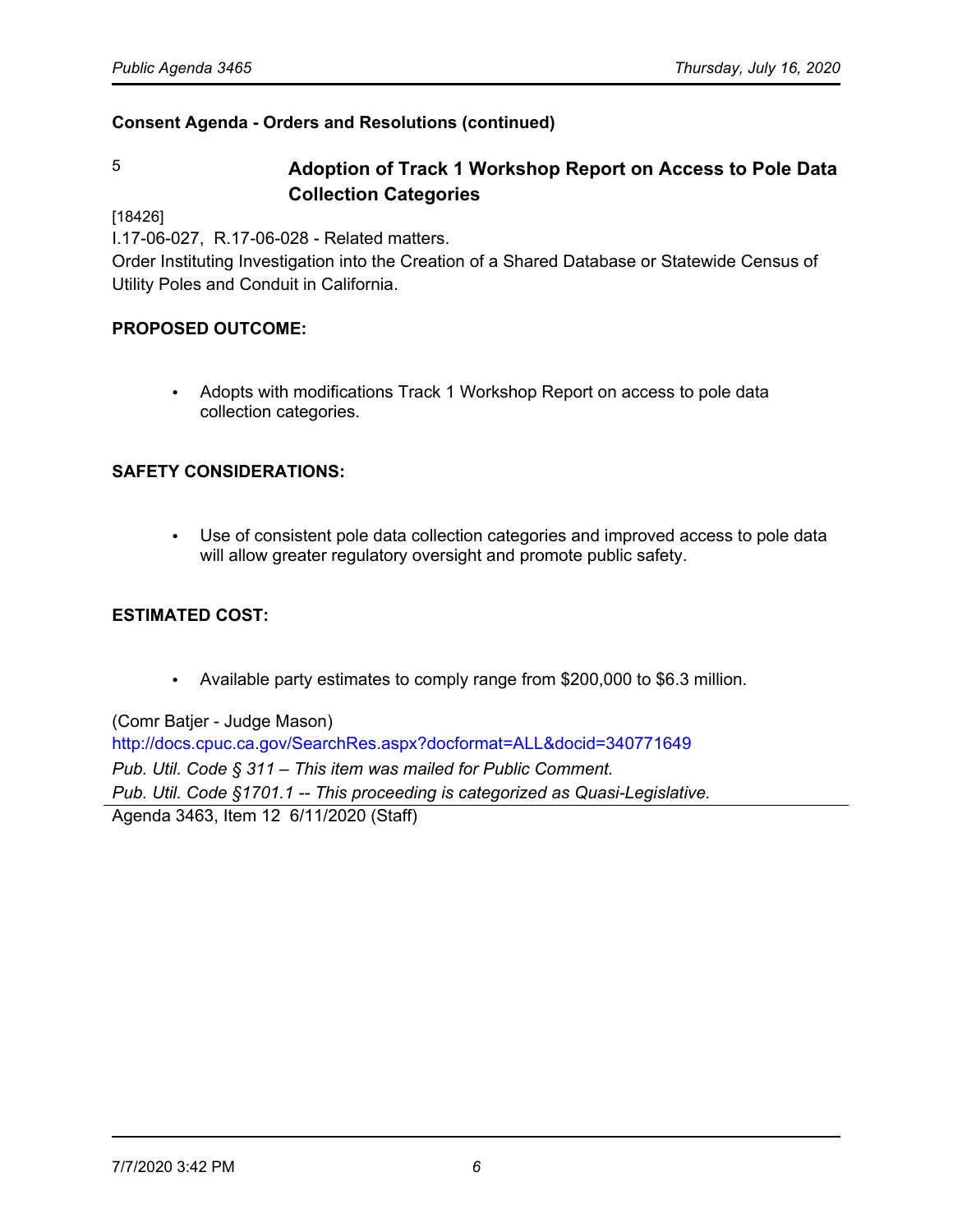# 6 **Confidential Treatment of Community Choice Aggregators' Market-Sensitive Information**

[18459]

R.05-06-040

Order Instituting Rulemaking to implement Senate Bill No. 1488 (2004 Cal. Stats., Ch. 690 (Sept. 22, 2004)) relating to confidentiality of information.

# **PROPOSED OUTCOME:**

- Modifies Decision 06-06-066 to apply the IOU Matrix to community choice aggregators.
- This proceeding is closed.

# **SAFETY CONSIDERATIONS:**

• There are no safety considerations associated with this decision.

# **ESTIMATED COST:**

• There are no costs associated with this decision.

(Comr Randolph - Judge Yacknin)

<http://docs.cpuc.ca.gov/SearchRes.aspx?docformat=ALL&docid=341631985> *Pub. Util. Code § 311* – *This item was mailed for Public Comment. Pub. Util. Code §1701.1 -- This proceeding is categorized as Quasi-Legislative.* Agenda 3464, Item 15 6/25/2020 (Staff)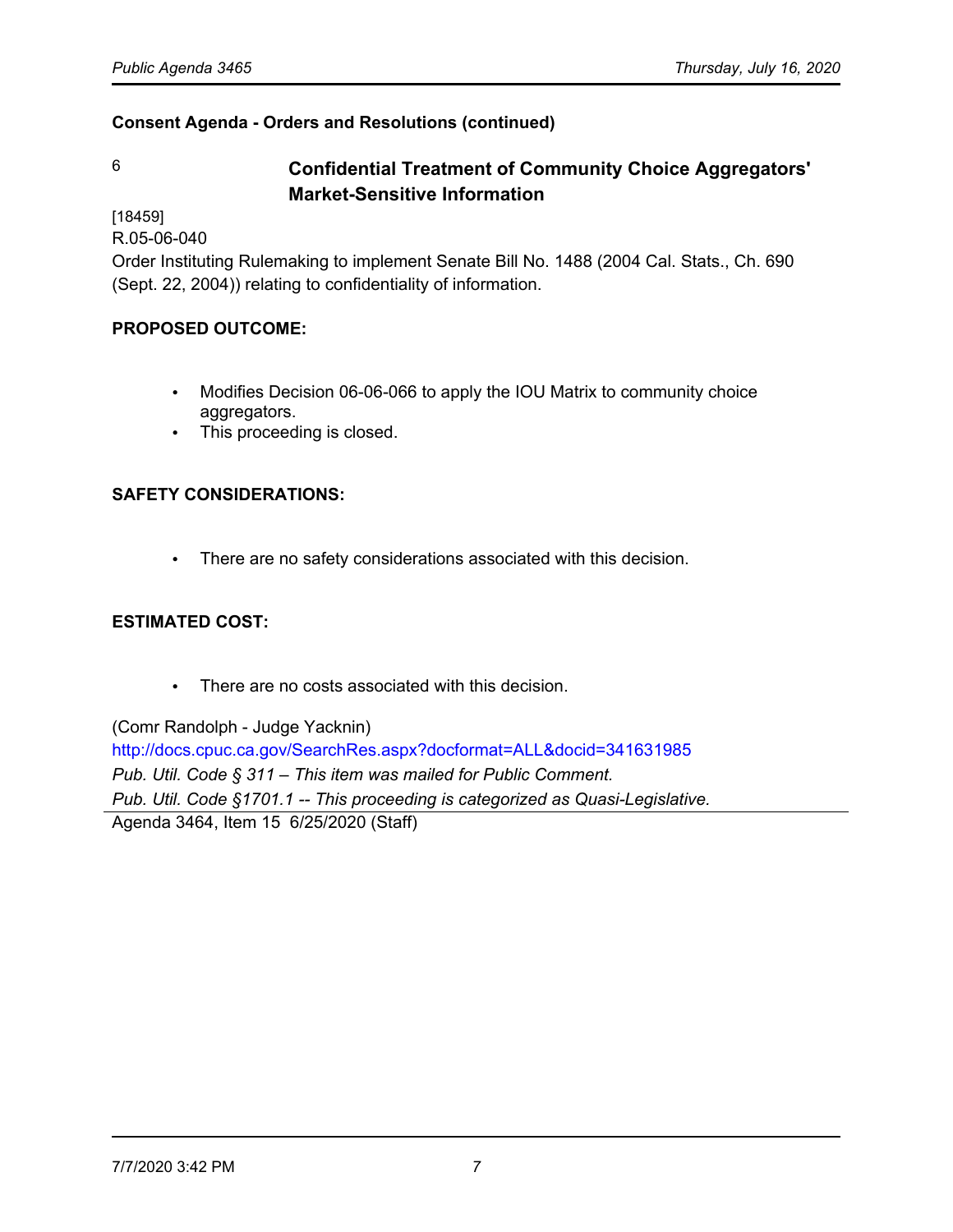7 **Velocity Fiber, LLC's Certificate of Public Convenience and Necessity to Provide Full Facilities-Based and Resold Competitive Local Exchange Service and Full Facilities-Based Resold Interexchange Service**

[18476] A.20-01-014

In the Matter of the Application of Velocity Fiber, LLC for a Certificate of Public Convenience and Necessity to Provide Full-Facilities Based and Resold Competitive Local Exchange and Interexchange Services throughout the State of California.

# **PROPOSED OUTCOME:**

- Grants Velocity Fiber Certificate of Public Convenience and Necessity subject to terms and conditions of Ordering Paragraphs.
- Closes the proceeding.

# **SAFETY CONSIDERATIONS:**

• Velocity Fiber will meet Commission's safety goals and expectations regarding its proposed construction activities.

# **ESTIMATED COST:**

• There are no costs associated with this decision.

(Comr Randolph - Judge Wercinski)

<http://docs.cpuc.ca.gov/SearchRes.aspx?docformat=ALL&docid=338278462> *Pub. Util. Code §1701.1 -- This proceeding is categorized as Ratesetting.*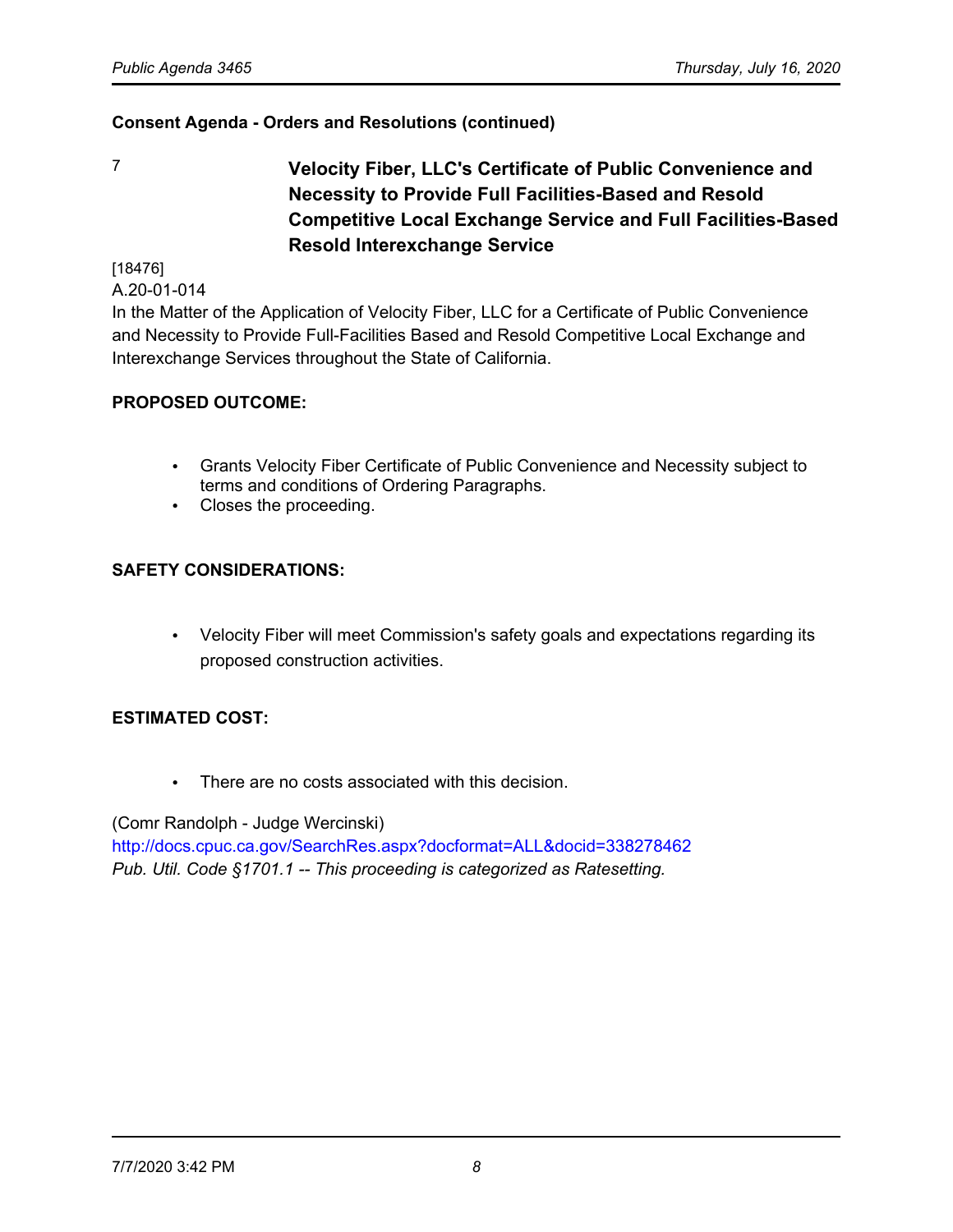8 **Southern California Edison Company's Application for a Permit to Construct the Circle City Substation and Mira Loma Jefferson Subtransmission Line Project**

[18491]

A.15-12-007

In the Matter of the Application of Southern California Edison Company for a Permit to Construct Electrical Facilities With Voltages Between 50 kV and 200 kV: Circle City Substation and Mira Loma-Jefferson Subtransmission Line Project.

# **PROPOSED OUTCOME:**

- Dismisses Southern California Edison Company's application for a permit to construct the Circle City Substation and Mira Loma‑Jefferson Subtransmission Line Project.
- Closes the proceeding.

# **SAFETY CONSIDERATIONS:**

• There are no safety considerations associated with this decision.

# **ESTIMATED COST:**

• There are no costs associated with this decision.

(Comr Batjer - Judge Poirier)

<http://docs.cpuc.ca.gov/SearchRes.aspx?docformat=ALL&docid=338728752> *Pub. Util. Code § 311* – *This item was mailed for Public Comment. Pub. Util. Code §1701.1 -- This proceeding is categorized as Ratesetting.*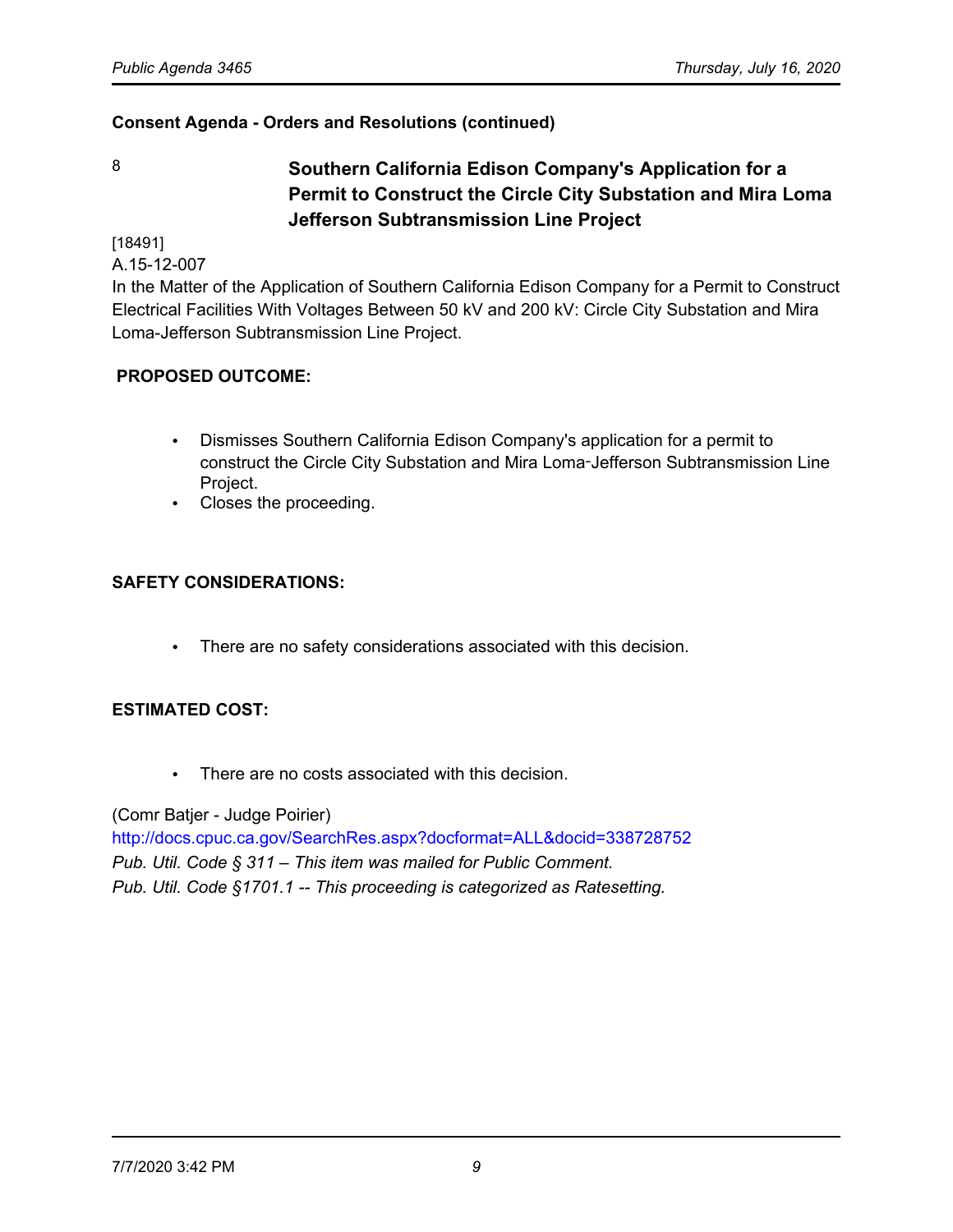# 9 **Automatic Enrollment of Disadvantaged Communities Green Tariff Customers**

#### [18492]

R.14-07-002, A.16-07-015 - Related matters.

Order Instituting Rulemaking to Develop a Successor to Existing Net Energy Metering Tariffs Pursuant to Public Utilities Code Section 2827.1, and to Address Other Issues Related to Net Energy Metering. Consolidated application includes Southern California Edison Company and San Diego Gas & Electric Company.

### **PROPOSED OUTCOME:**

- Implements automatic enrollment of certain Pacific Gas and Electric Company (PG&E) customers otherwise eligible for the Disadvantaged Communities Green Tariff program.
- Orders PG&E to continue automatic enrollment until PG&E reaches a capacity limit of 54.82 megawatts.

### **SAFETY CONSIDERATIONS:**

• There are no safety considerations associated with this decision.

#### **ESTIMATED COST:**

• There are no costs associated with this decision.

(Comr Guzman Aceves - Judge Doherty - Judge Kao) <http://docs.cpuc.ca.gov/SearchRes.aspx?docformat=ALL&docid=339544643> *Pub. Util. Code § 311* – *This item was mailed for Public Comment. Pub. Util. Code §1701.1 -- This proceeding is categorized as Ratesetting.*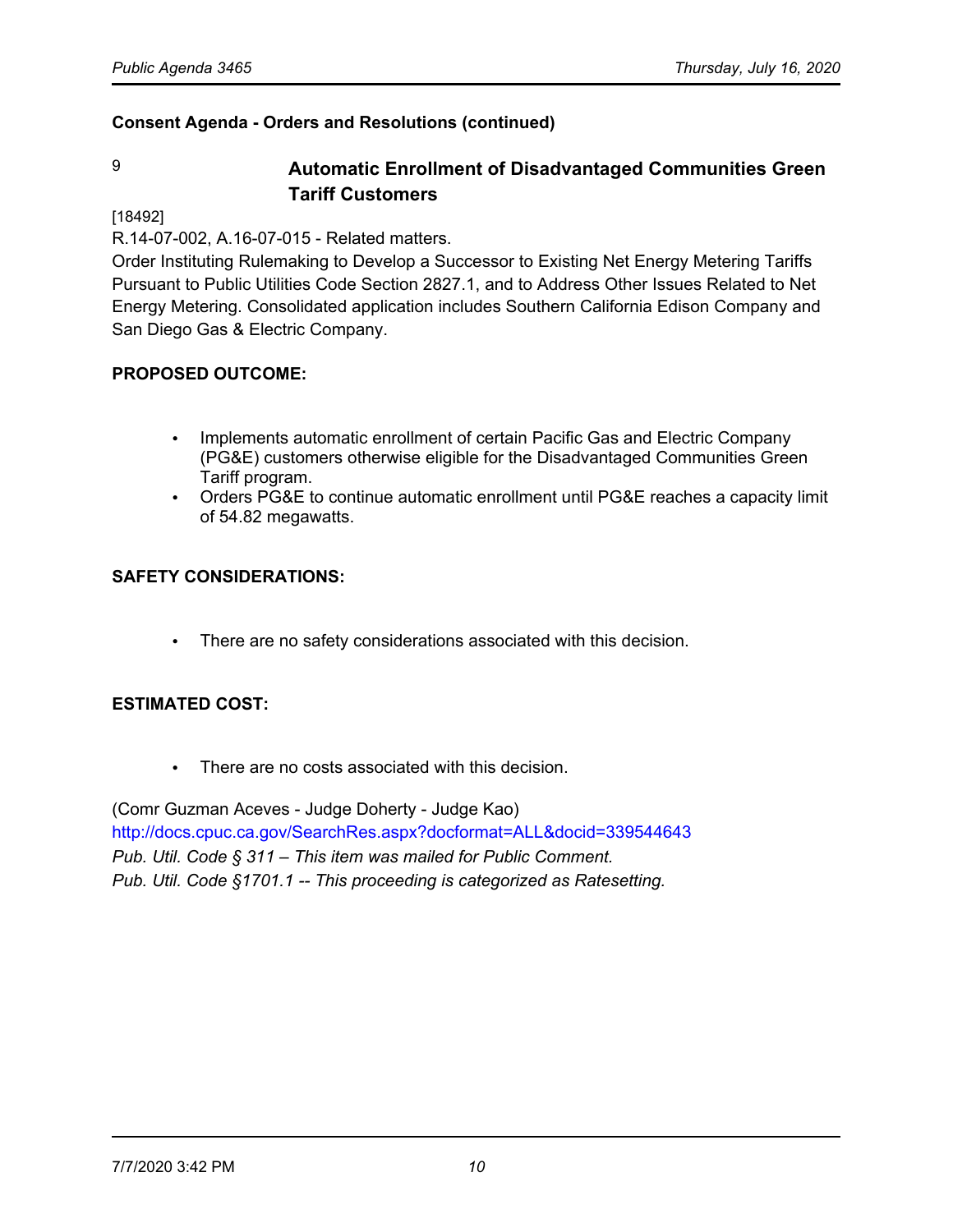# 10 **California Energy Storage Alliance Petition for Modification of Decision 19-11-016**

[18494]

R.16-02-007

Order Instituting Rulemaking to Develop an Electricity Integrated Resource Planning Framework and to Coordinate and Refine Long-Term Procurement Planning Requirements.

### **PROPOSED OUTCOME:**

- Denies the Petition for Modification of Decision 19-11-016 filed on April 1, 2020 by the California Energy Storage Alliance.
- Commits that the Commission will expeditiously process the Tier 3 advice letters to be filed by the investor-owned utilities to meet the Decision 19-11-016 requirements.

### **SAFETY CONSIDERATIONS:**

• There are no safety considerations associated with this decision.

# **ESTIMATED COST:**

• There are no costs associated with this decision.

(Comr Randolph - Judge Fitch)

<http://docs.cpuc.ca.gov/SearchRes.aspx?docformat=ALL&docid=338729087> *Pub. Util. Code § 311* – *This item was mailed for Public Comment. Pub. Util. Code §1701.1 -- This proceeding is categorized as Ratesetting.*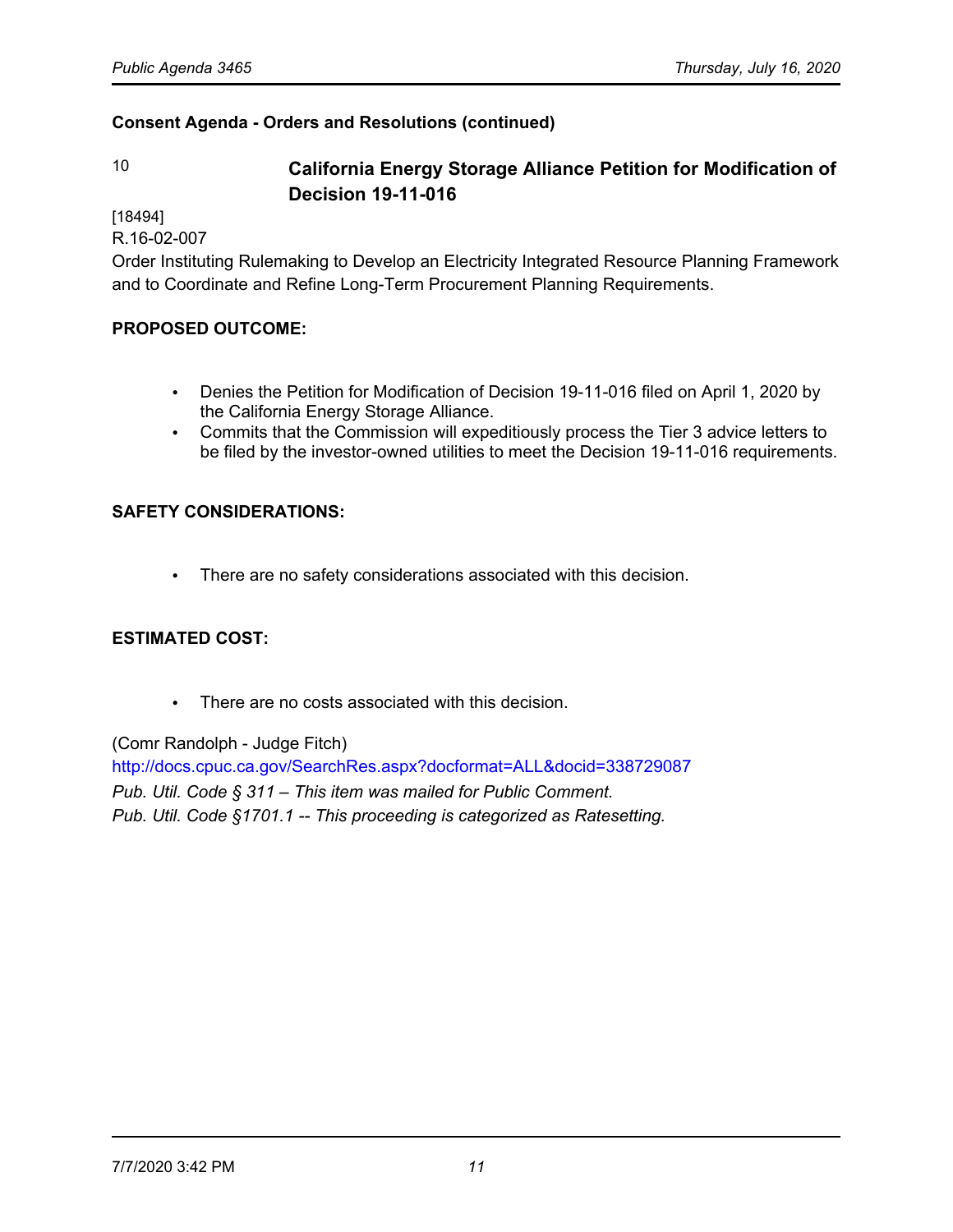# 11 **Hudson Fiber Network Inc. Certificate of Public Convenience and Necessity**

[18498]

A.19-09-004

Application of Hudson Fiber Network Inc. for a Certificate of Public Convenience and Necessity to Provide Full Facilities-Based and Resold Competitive Local Exchange and Interexchange Services.

# **PROPOSED OUTCOME:**

- Grants a certificate of public convenience and necessity to Hudson Fiber Network Inc. to provide full facilities-based and resold competitive local exchange and interexchange services.
- Closes the proceeding.

# **SAFETY CONSIDERATIONS:**

• There are no safety considerations associated with this decision.

#### **ESTIMATED COST:**

• There are no costs associated with this decision.

(Comr Randolph - Judge Liang-Uejio)

<http://docs.cpuc.ca.gov/SearchRes.aspx?docformat=ALL&docid=338620190> *Pub. Util. Code §1701.1 -- This proceeding is categorized as Ratesetting.*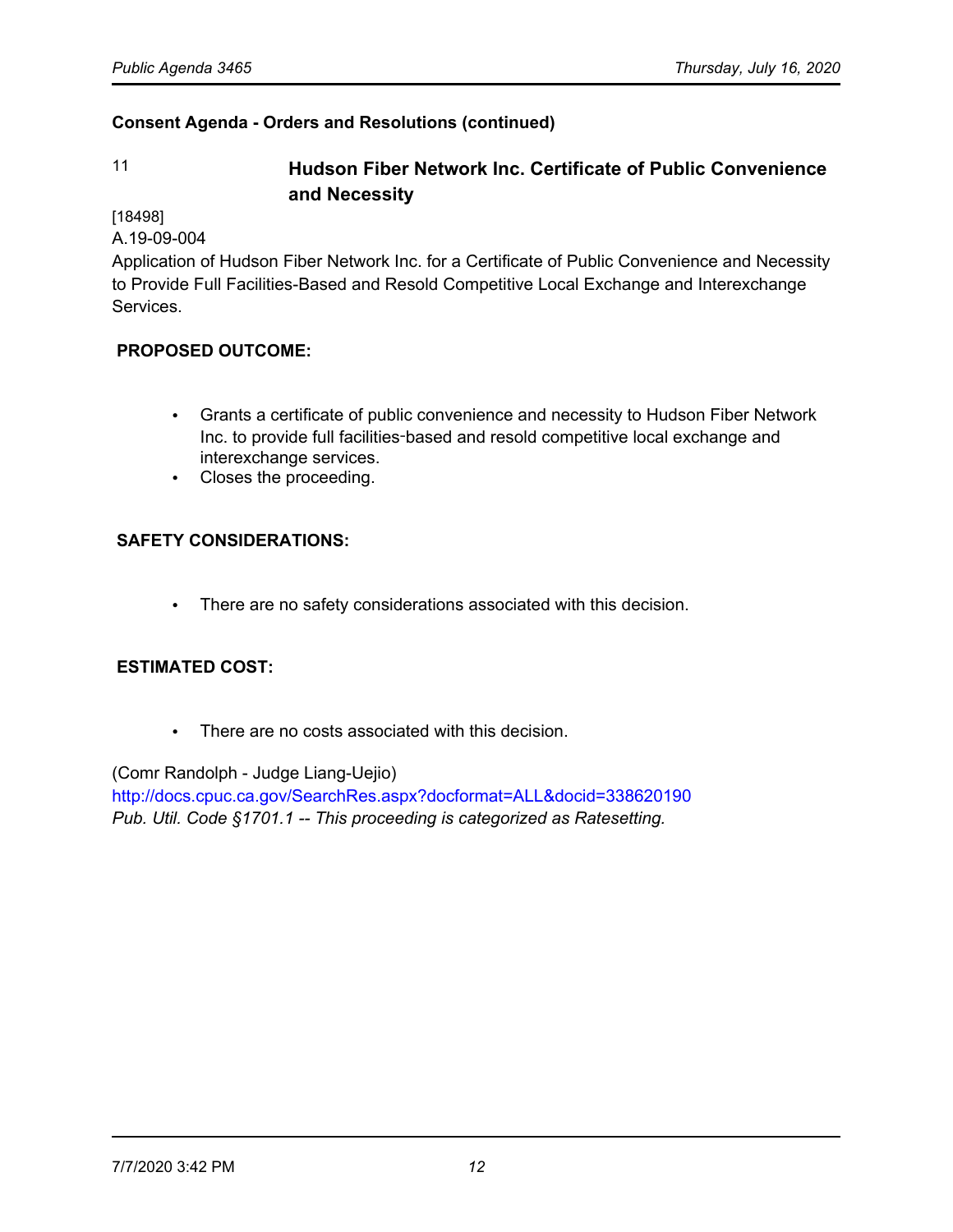12 **Level of Public Utilities Commission Utilities Reimbursement Account User Fees, Effective August 1, 2020**

[18528] Res M-4841

#### **PROPOSED OUTCOME**:

• Public Utilities Commission Utilities Reimbursement Account's current fee level is not sufficient to cover anticipated expenditures and maintain a sufficient fund reserve. The fee level set by this resolution for electric corporations is \$0.00130 per kwh, for gas corporations is \$0.00577 per therm, for heat corporations is \$0.05535 per thousands lbs. steam, for water and sewer system corporations is 1.43% of revenue, and for telephone and telegraph Corporations 0.52% of revenue. The resolution proposes a fee increase from the levels set in 2019.

### **SAFETY CONSIDERATIONS**:

• There are no safety considerations associated with this decision.

#### **ESTIMATED COST:**

• See Appendix A, Fund Condition Statement with Rate Increase, for revenue and expenditure breakdown.

<http://docs.cpuc.ca.gov/SearchRes.aspx?docformat=ALL&docid=339923281> *Pub. Util. Code § 311* – *This item was mailed for Public Comment.*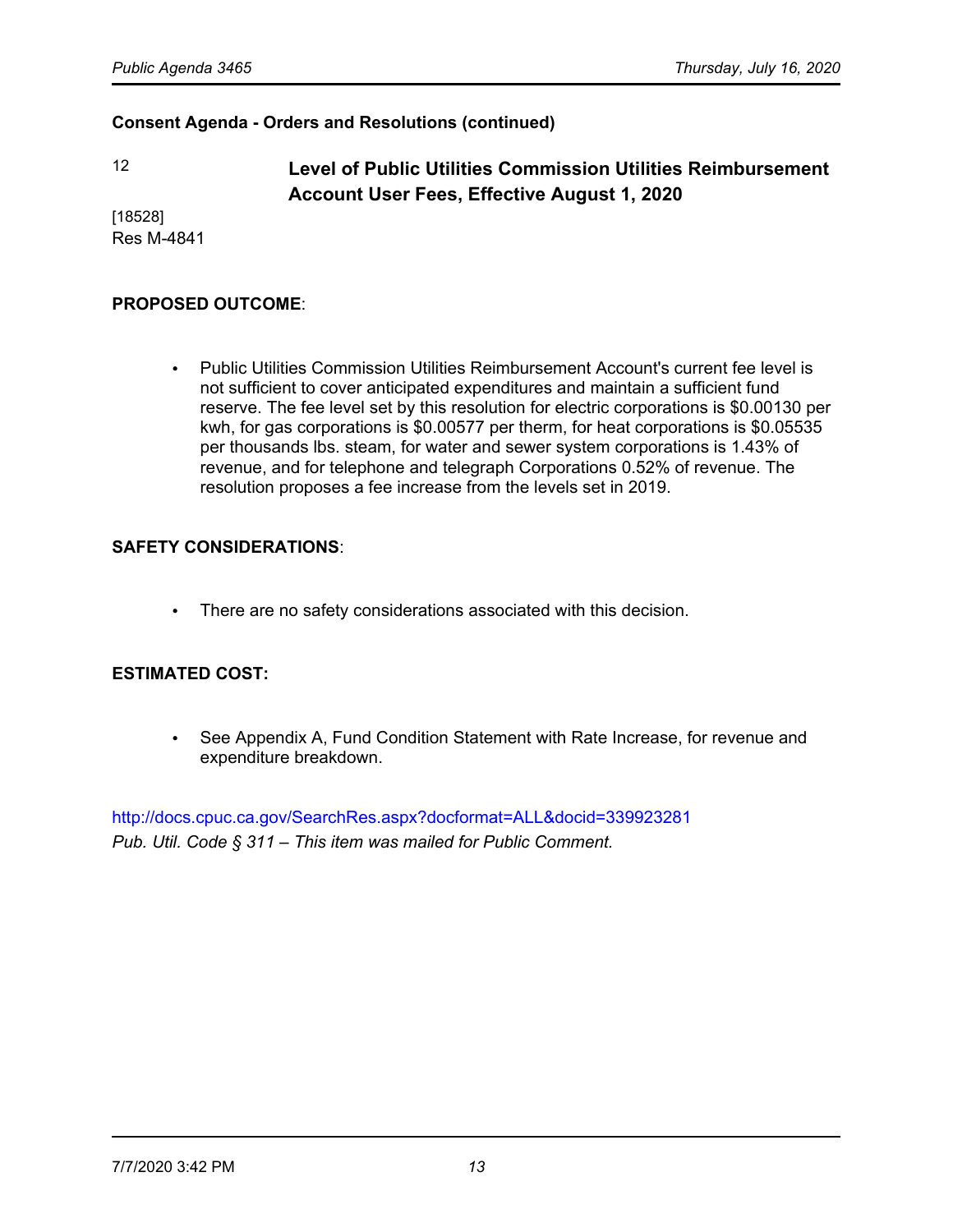13 **Wireless Provider Resiliency Strategies**

[18530] R.18-03-011

Order Instituting Rulemaking Regarding Emergency Disaster Relief Program.

## **PROPOSED OUTCOME:**

• Adopts a 72-hour of minimum service coverage requirement during outages or disasters, filing of resiliency and emergency plans, transitioning away from diesel generators to renewable backup generation, and notifying customers about their network preparedness (or lack thereof) in advance of a grid outage event.

### **SAFETY CONSIDERATIONS:**

• The resiliency requirements of this decision promote the public health and welfare in preparation for the 2020 wildfire season and potential commercial grid outages.

## **ESTIMATED COST:**

• There are no costs associated with this decision.

(Comr Batjer - Judge Rizzo )

<http://docs.cpuc.ca.gov/SearchRes.aspx?docformat=ALL&docid=339544853> *Pub. Util. Code § 311* – *This item was mailed for Public Comment. Pub. Util. Code §1701.1 -- This proceeding is categorized as Quasi-Legislative.*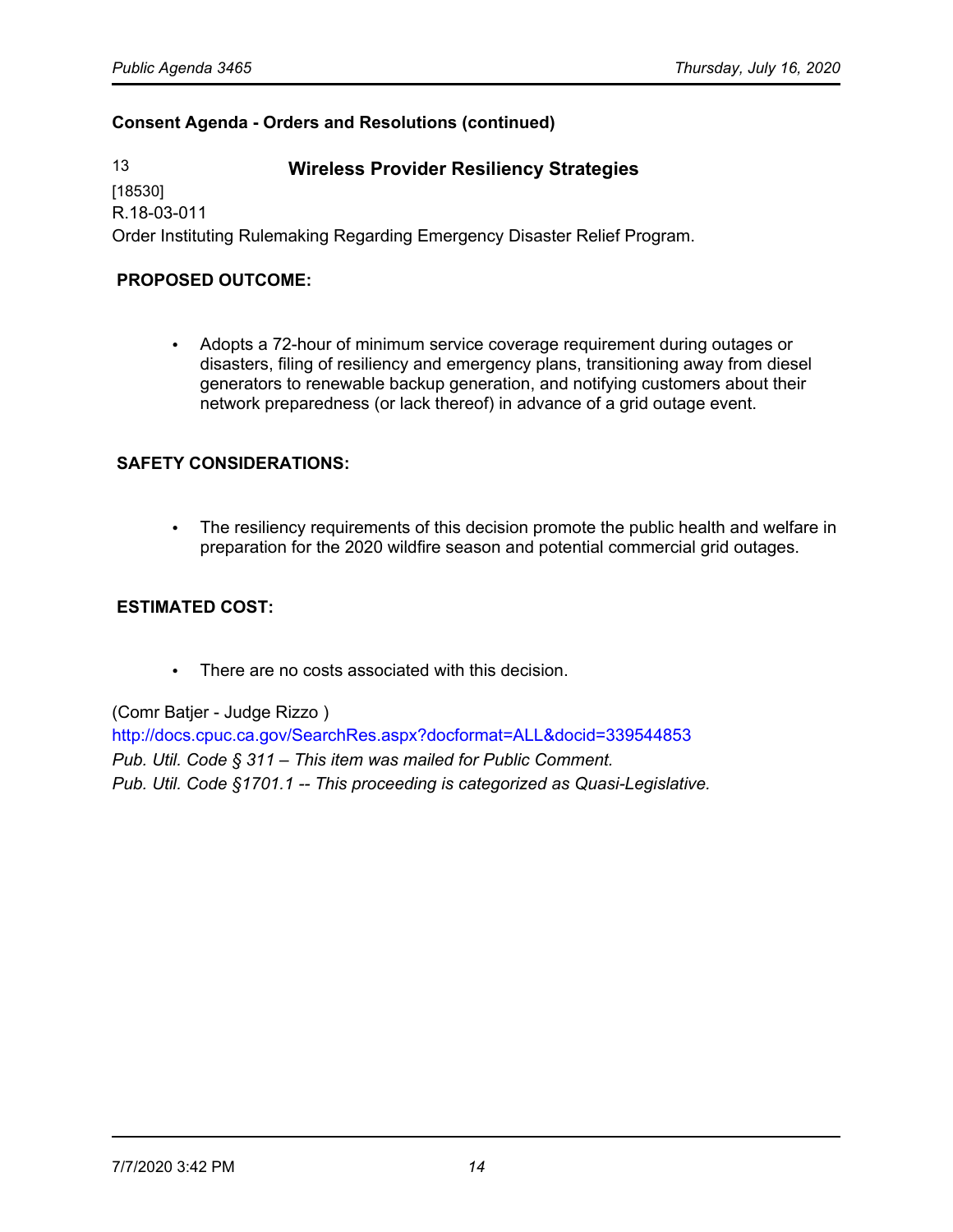# 14 **Pilot Proposals of the Greenlining Institute, Central City SRO Collaborative and TruConnect Communications, Inc**

[18532]

R.20-02-008

Order Instituting Rulemaking to Update the California Universal Telephone Service (California LifeLine) Program.

# **PROPOSED OUTCOME:**

• Incorporates elements of the pilot proposal of the Greenlining Institute into the assessment process for the Program, deems withdrawn the pilot proposal of Central City SRO Collaborative, and denies the pilot proposal of TruConnect Communications, Inc.

# **SAFETY CONSIDERATIONS:**

• There are no safety considerations associated with this order.

# **ESTIMATED COST:**

• There are no estimated costs associated with this order.

(Comr Shiroma - Judge Wang) <http://docs.cpuc.ca.gov/SearchRes.aspx?docformat=ALL&docid=339544534> *Pub. Util. Code § 311* – *This item was mailed for Public Comment. Pub. Util. Code §1701.1 -- This proceeding is categorized as Quasi-Legislative.*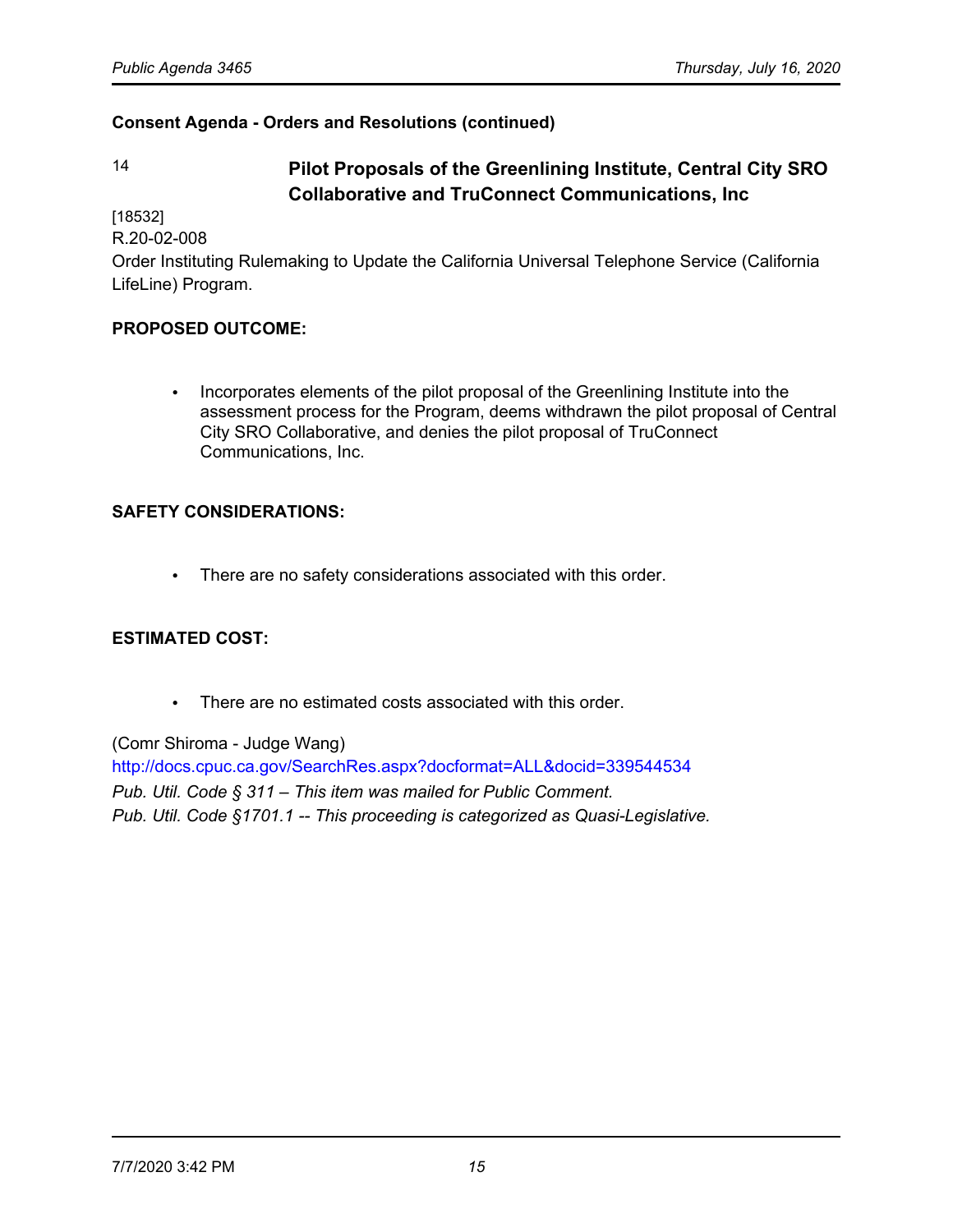# 15 **Standardized Inputs and Assumptions for Electric Bill Savings Calculations**

[18534]

R.14-07-002, A.16-07-015 - Related matters.

Order Instituting Rulemaking to Develop a Successor to Existing Net Energy Metering Tariffs Pursuant to Public Utilities Code Section 2827.1, and to Address Other Issues Related to Net Energy Metering.

### **PROPOSED OUTCOME:**

• Adopts standardized inputs and assumptions to be used by solar providers in the calculation and presentation of expected electric utility bill savings to residential consumers of photovoltaic solar energy systems; and associated implementation requirements.

### **SAFETY CONSIDERATIONS:**

• There are no safety considerations associated with this decision.

# **ESTIMATED COST:**

There are no costs associated with this decision.

(Comr Guzman Aceves - Judge Kao) <http://docs.cpuc.ca.gov/SearchRes.aspx?docformat=ALL&docid=339544643> *Pub. Util. Code § 311* – *This item was mailed for Public Comment. Pub. Util. Code §1701.1 -- This proceeding is categorized as Quasi-Legislative.*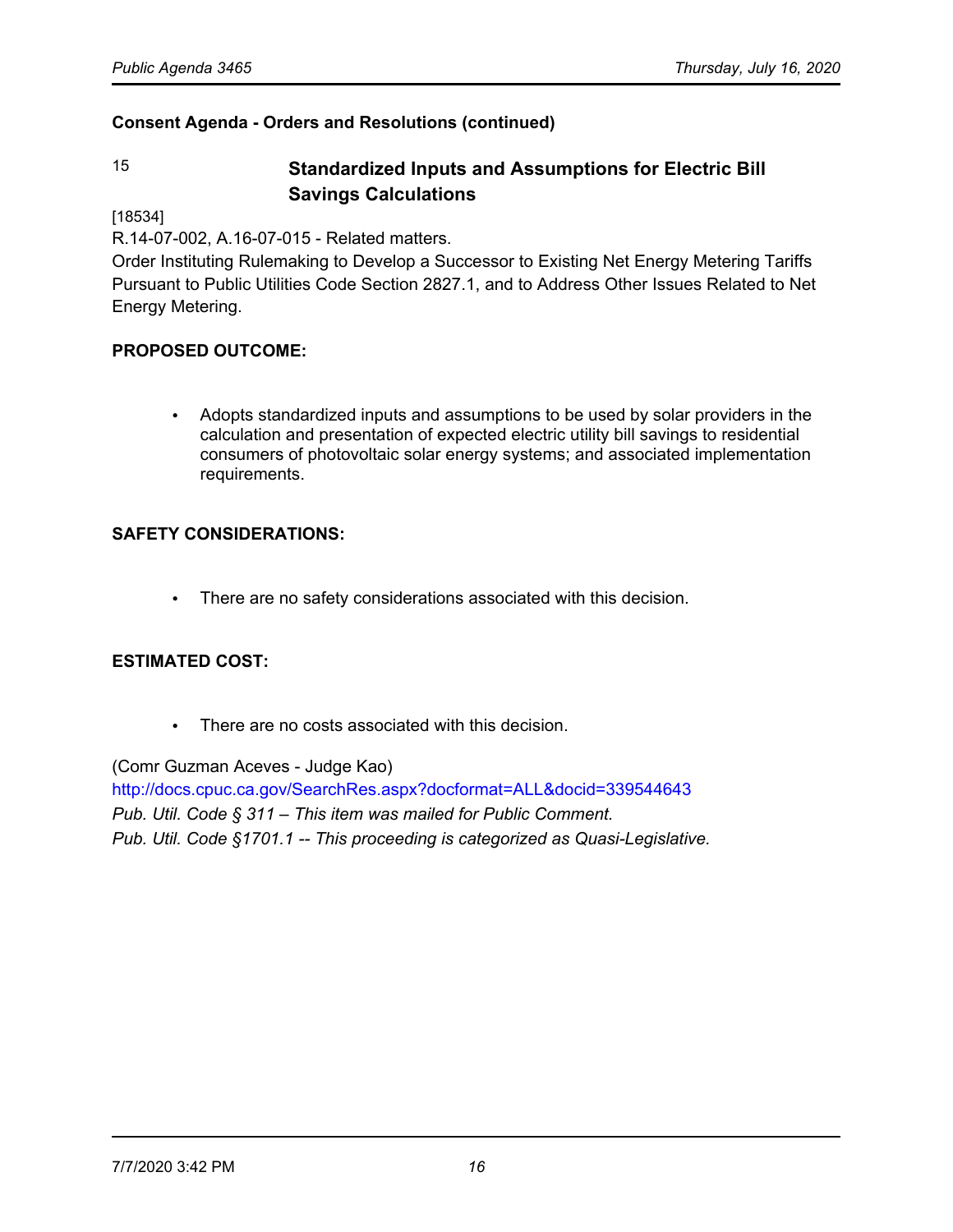16 **Operating Authority and Fines on 11 Telecommunications Service Providers for Failure to File Commission-Mandated Annual Reports**

[18535] Res T-17692

#### **PROPOSED OUTCOME:**

• Revokes the operating authority and imposes fines on 11 telecommunications service providers for failing to comply with Commission-mandated Annual Reporting Requirements for Calendar Year 2017.

#### **SAFETY CONSIDERATIONS:**

• There are no safety considerations associated with this resolution.

#### **ESTIMATED COST:**

• There are no costs associated with this resolution.

<http://docs.cpuc.ca.gov/SearchRes.aspx?docformat=ALL&docid=337051316> *Pub. Util. Code § 311* – *This item was mailed for Public Comment.*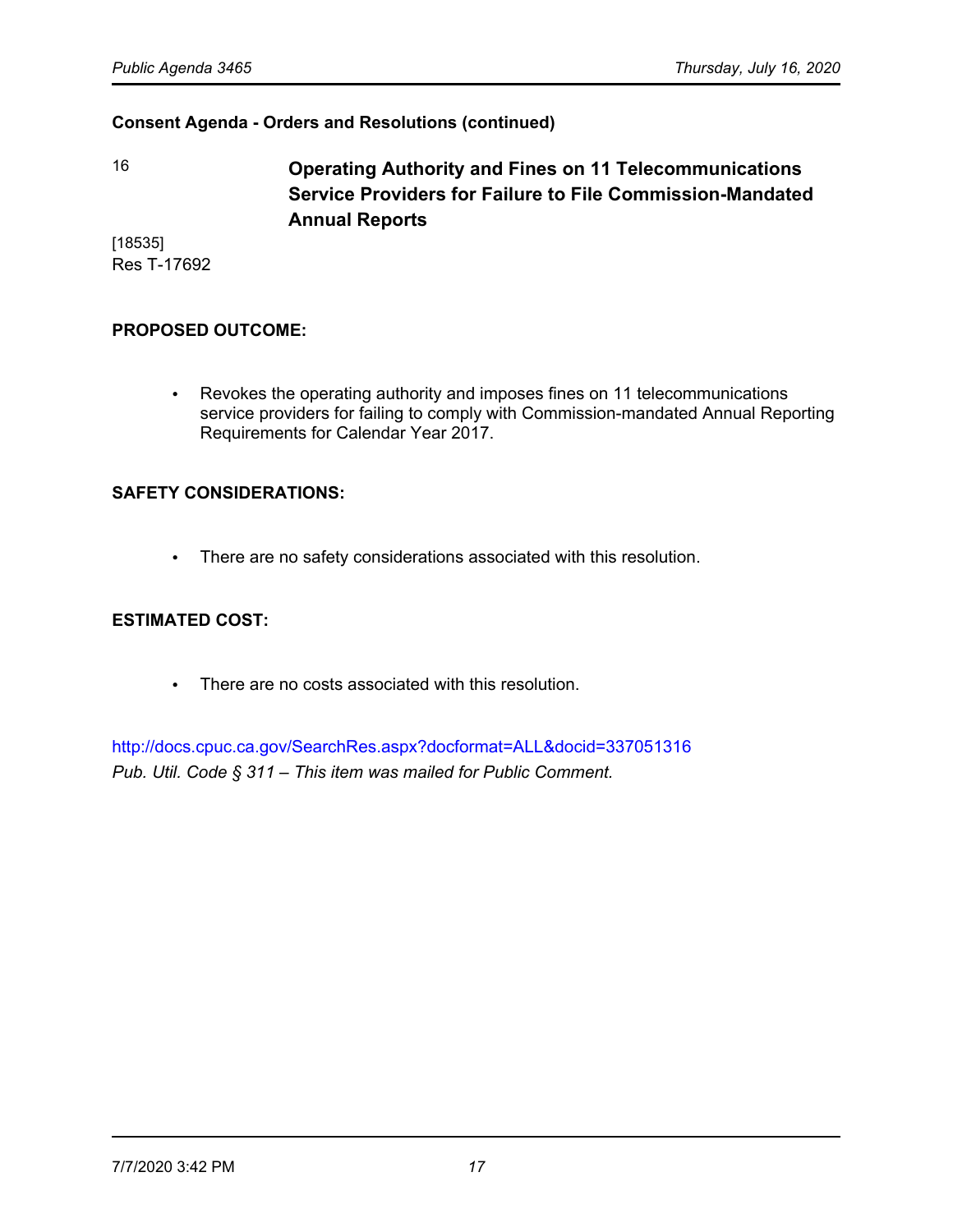17 **Cox California Telcom, LLC's Request for Relief from Surcharges, User Fees, Interest and Penalties Paid for Directory Listings Service**

[18537]

A.19-01-014

Application of Cox California Telcom, LLC Requesting the Commission Not Require Cox to Pay Disputed Surcharge Amounts Identified in Audit Report.

### **PROPOSED OUTCOME:**

- Dismisses application for lack of issues that may be adjudicated.
- Closes the proceeding.

### **SAFETY CONSIDERATIONS:**

• There are no safety considerations associated with this decision.

#### **ESTIMATED COST:**

• There are no costs associated with this decision.

#### (Comr Shiroma - Judge Kline )

<http://docs.cpuc.ca.gov/SearchRes.aspx?docformat=ALL&docid=340234720> *Pub. Util. Code § 311* – *This item was mailed for Public Comment. Pub. Util. Code §1701.1 -- This proceeding is categorized as Ratesetting.*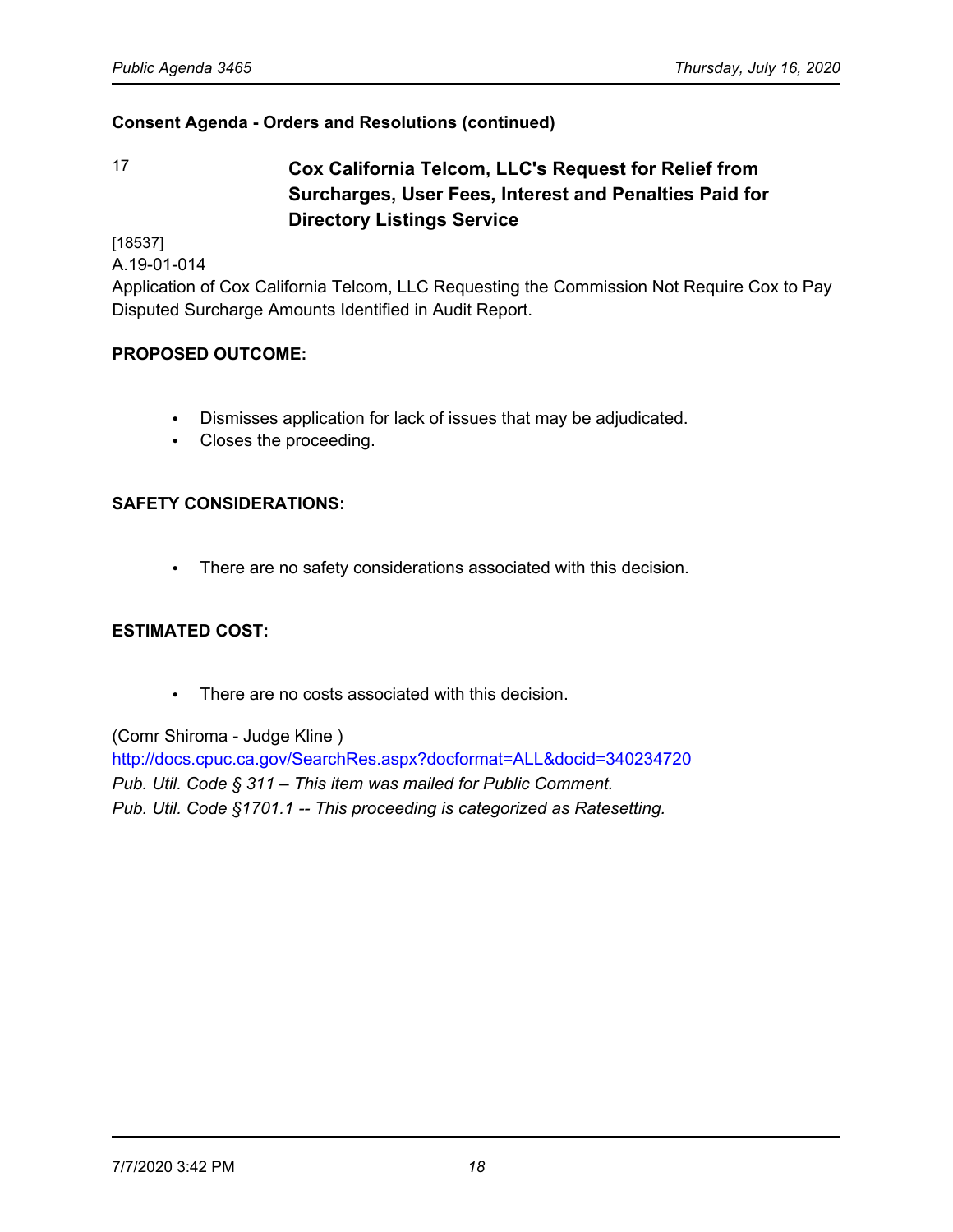18 **Wildfire Fund Non-Bypassable Charge Servicing Orders Between the Large Electrical Corporations and the Department of Water Resources**

[18538]

R.19-07-017

Order Instituting Rulemaking to Consider Authorization of a Non-Bypassable Charge to Support California's Wildfire Fund.

# **PROPOSED OUTCOME:**

- Approves servicing orders between the Department of Water Resources and the large electrical corporations to allow for the collection and disbursement of the Wildfire Fund non-bypassable charge.
- Orders the large electrical corporations to execute the approved servicing orders.
- Keeps the proceeding open.

# **SAFETY CONSIDERATIONS:**

There are no safety considerations associated with this decision.

# **ESTIMATED COST:**

• No ratepayer costs additional to the existing revenue requirement for the Wildfire Fund.

(Comr Rechtschaffen - Judge Doherty)

<http://docs.cpuc.ca.gov/SearchRes.aspx?docformat=ALL&docid=340234721> *Pub. Util. Code § 311* – *This item was mailed for Public Comment. Pub. Util. Code §1701.1 -- This proceeding is categorized as Ratesetting.*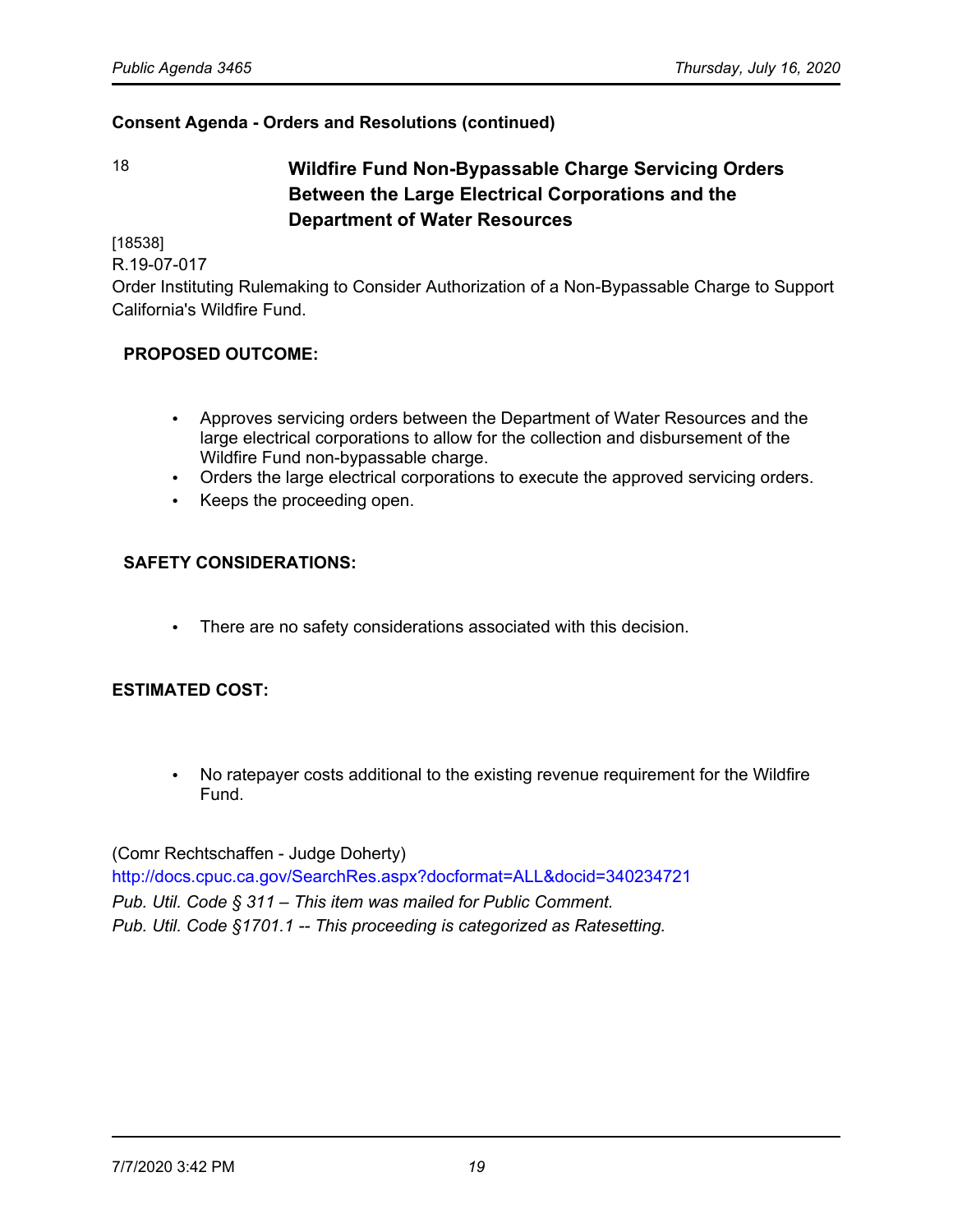# 19 **Modification to Pacific Gas and Electric Company's Advice Letter 4219-G/5765-E and Advice Letter 4226-G/5778-E**

[18539]

Res E-5086, Advice Letter (AL) 4219-G, AL 5765-E filed on February 20, 2020 and AL 4226-G, AL 5778-E filed on March 6, 2020 - Related matters.

#### **PROPOSED OUTCOME:**

- Approves, with modification, Pacific Gas and Electric Company's (PG&E's) Self-Generation Incentive Program (SGIP) Residential Equity Resiliency Marketing Plan proposed in Advice Letter (AL) 4219-G/5765-E.
- Approves, in part, PG&E's SGIP Financial Assistance Pilot proposed in AL 4226- G/5778-E.

### **SAFETY CONSIDERATIONS:**

• The California Public Utilities Commission previously established safety parameters related to the Self Generation Incentive Program. As a result, there are not any expected incremental safety implications associated with approval of this Resolution.

# **ESTIMATED COST:**

• PG&E has asserted that it will not require any funding beyond what was previously approved in Decision 19-09-027 and Decision 20-01-021 to undertake the activities requested in the advice letters discussed in this Resolution. This Resolution has no additional impact on rates.

<http://docs.cpuc.ca.gov/SearchRes.aspx?docformat=ALL&docid=340134909> Pub. Util. Code § 311 – This item was mailed for Public Comment.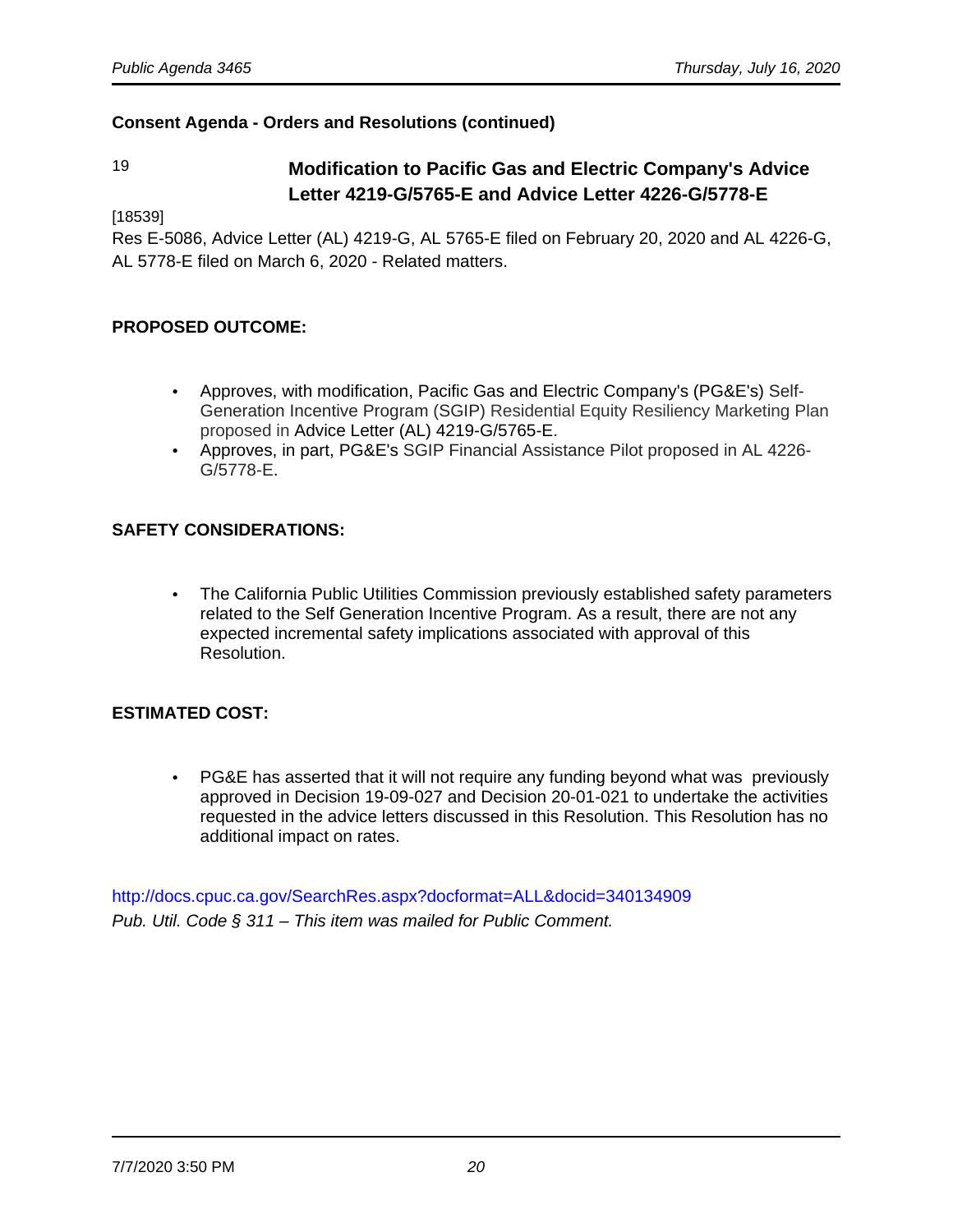20 **Bay Area Rapid Transit Traction Power System Improvements Projects Safety and Security Certification Plan**

[18540] Res ST-239

#### **PROPOSED OUTCOME:**

• Approves the Bay Area Rapid Transit (BART) District's request for the Safety and Security Certification Plan for the Traction Power System Improvements Projects.

#### **SAFETY CONSIDERATIONS:**

• This Resolution considers the safety and security of BART's rail transit system. This safety and security certification plan meets the requirements set forth by General Order 164-E Section 11 and the California Public Utilities Commission Rail Transit Safety Branch Program Management Standard Procedures Manual.

#### **ESTIMATED COST:**

• There are no costs associated with this resolution.

<http://docs.cpuc.ca.gov/SearchRes.aspx?docformat=ALL&docid=340243141> *Pub. Util. Code § 311* – *This item was mailed for Public Comment.*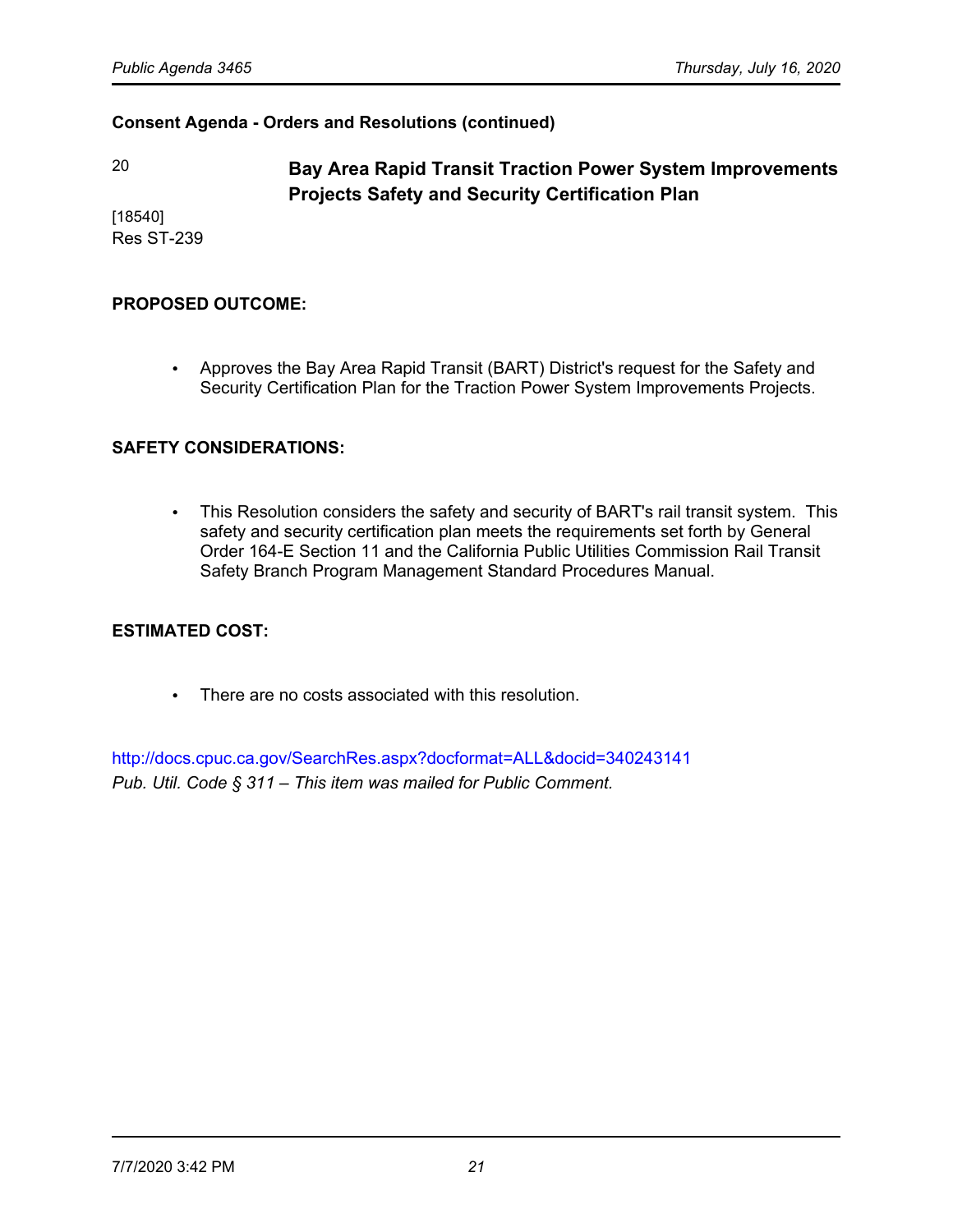21 **California Environmental Quality Act Review for the Olinda Last Mile Underserved Broadband Project and Release of California Advanced Services Fund Grant Funds to TDS Telecom to Construct the Project**

[18541] Res T-17701

### **PROPOSED OUTCOME:**

• Approves the release of funds to construct Happy Valley Telephone Company dba TDS Telecom,Telecom's Olinda Last Mile Underserved Broadband Project. This project will install approximately 15.3 miles of very-high-bit-rate digital subscriber line facilities, construct seven new Digital Loop Carrier sites and renovate of up to six existing DLC sites. It will provide service to an estimated 1,908 underserved households and seven anchor institutions at speeds of 25 Mbps/ 5 Mbps.

#### **SAFETY CONSIDERATIONS:**

• The California Advanced Services Fund (CASF) program encourages deployment of broadband throughout the State to enable the public to access Internet-based safety applications, telehealth services, access to emergency services, and to allow first responders to communicate and collaborate during emergencies. The proposed project is located within high-risk fire areas where improved broadband speeds will facilitate public safety, rapid response, and recovery from disasters.

#### **ESTIMATED COST:**

• The anticipated cost is \$2,233,542.20 to the CASF Broadband Infrastructure Grant Account.

<http://docs.cpuc.ca.gov/SearchRes.aspx?docformat=ALL&docid=340166480> *Pub. Util. Code § 311* – *This item was mailed for Public Comment.*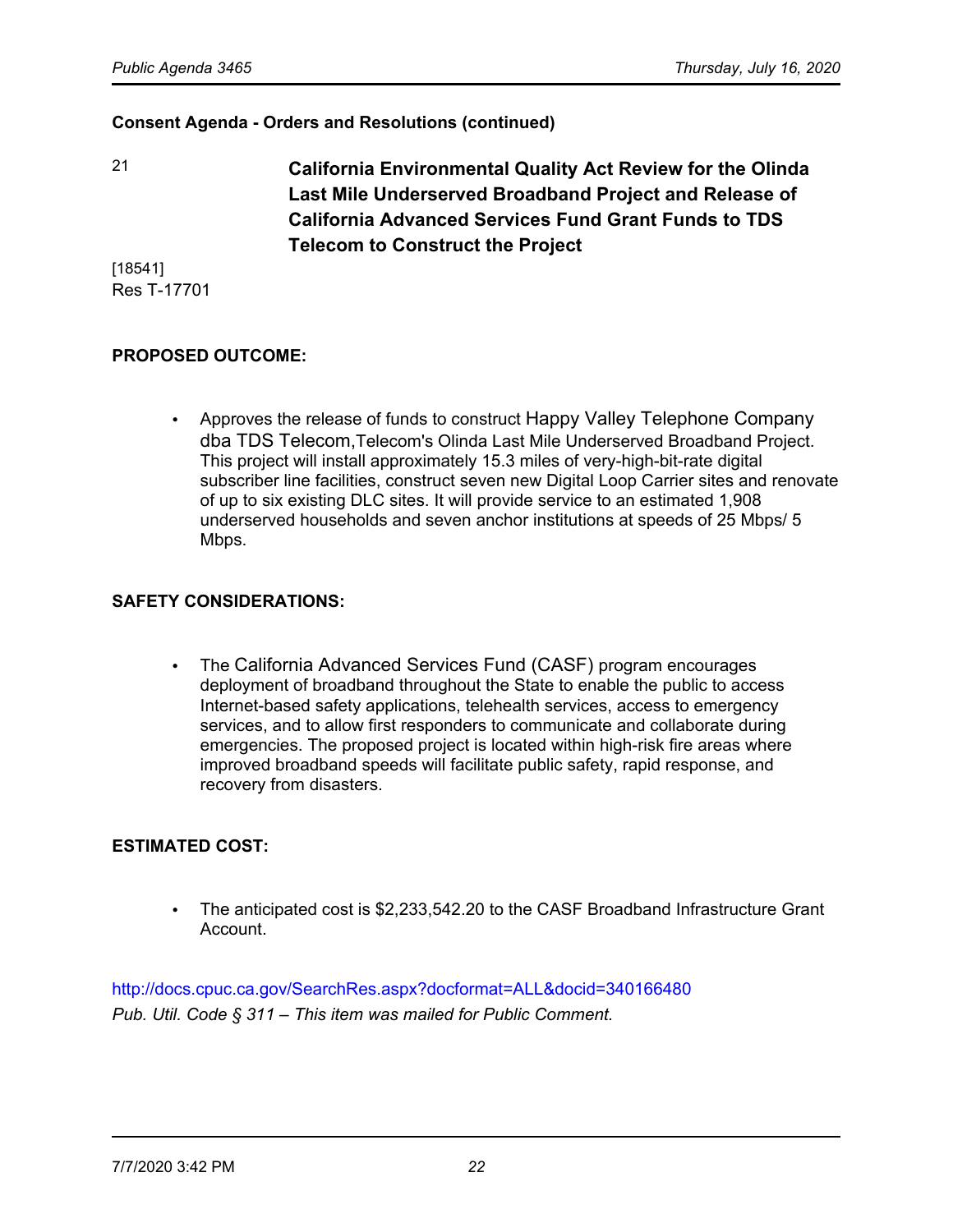# 22 **Self-Generation Incentive Program Petition for Modification of Decision 19-09-027 and Decision 20-01-021**

[18542]

R.12-11-005

Order Instituting Rulemaking Regarding Policies, Procedures and Rules for the California Solar Initiative, the Self-Generation Incentive Program and Other Distributed Generation Issues.

### **PROPOSED OUTCOME:**

- Grants portions of California Solar and Storage Association's Petition for Modification:
- Modifies Decision (D.) 19-09-027 to clarify equity budget eligibility requirements for residential customers in California Indian Country and to correct an inadvertent error in Ordering Paragraph 26;
- Modifies D.19-09-027 and D.20-01-021 to allow projects using general market and equity budget storage incentives to choose the incentive step-down structure adopted in D.16-06-055 for projects that will not provide backup power; and,
- Modifies D.20-01-021 to grant automatic eligibility for equity resiliency budget incentives to all homeless shelters, food banks and independent living centers if they are located in a Tier 2 or Tier 3 High Fire Threat District or their electricity was shut off during two or more discrete Public Safety Power Shutoff events.
- Closes proceeding.

#### **SAFETY CONSIDERATIONS:**

• There are no safety considerations associated with this decision.

#### **ESTIMATED COST:**

• There are no additional costs associated with this decision. D.20-01-021 approved \$166 million in annual ratepayer collections for the Self-Generation Incentive Program from 2020 through 2024.

#### (Comr Rechtschaffen - Judge Fogel)

<http://docs.cpuc.ca.gov/SearchRes.aspx?docformat=ALL&docid=340237692> *Pub. Util. Code § 311* – *This item was mailed for Public Comment. Pub. Util. Code §1701.1 -- This proceeding is categorized as Quasi-Legislative.*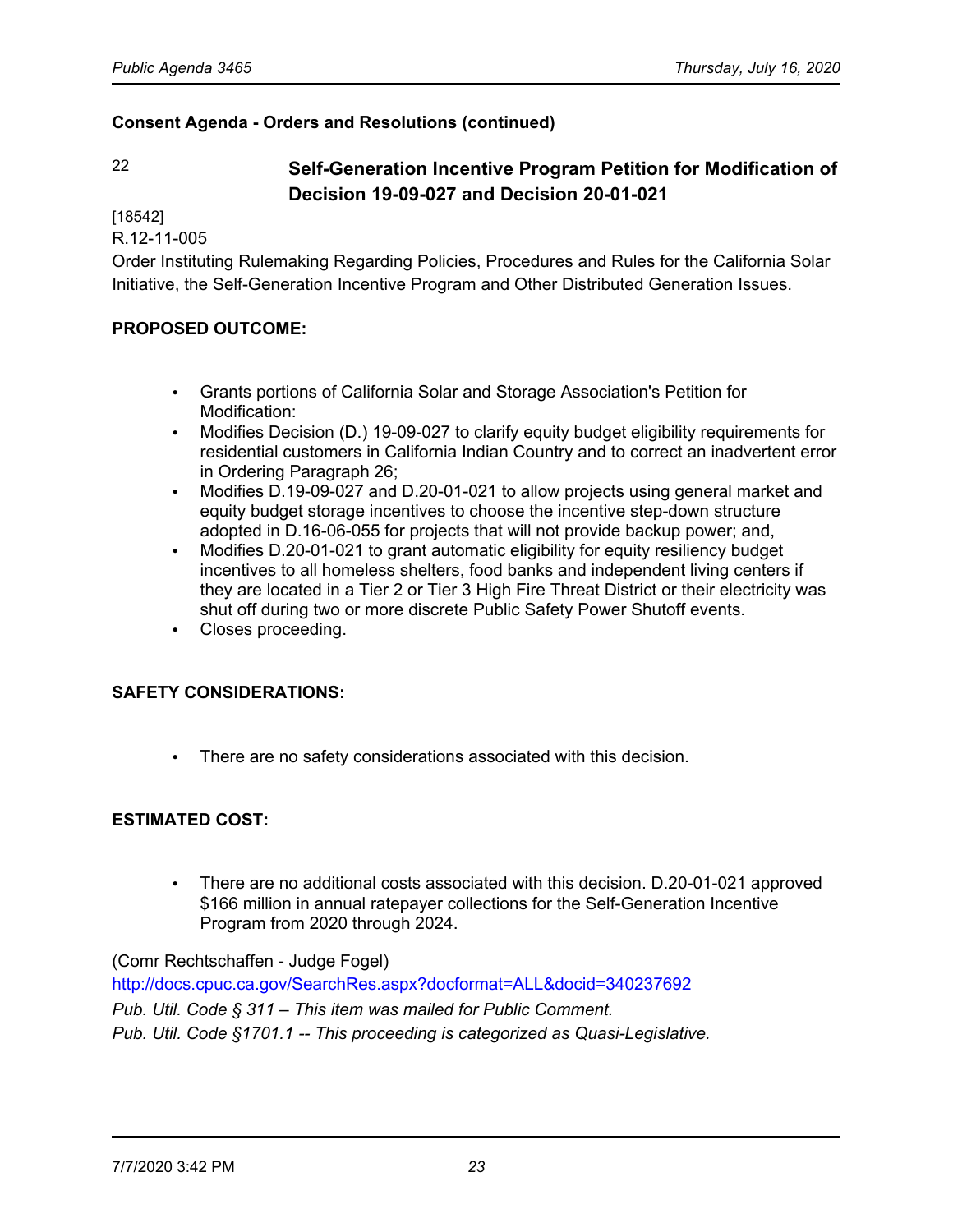# 23 **Southwest Gas Corporation to Implement its Customer Data Modernization Initiative**

[18543]

A.19-04-022

Application of Southwest Gas Corporation for Authority to Implement the Customer Data Modernization Initiative.

# **PROPOSED OUTCOME:**

- Adopts Settlement Agreement between Southwest Gas Corporation and the Public Advocates Office.
- Authorizes Southwest Gas Corporation to implement Customer Data Modernization Initiative, replacing its legacy system.
- Closes the proceeding.

#### **SAFETY CONSIDERATIONS:**

• The new data systems will allow the company to better address cyber security risks, among other considerations.

#### **ESTIMATED COST:**

• \$19 million collected from Southwest Gas Corporation's customers in California.

(Comr Guzman Aceves - Judge Ayoade - Judge Glegola) <http://docs.cpuc.ca.gov/SearchRes.aspx?docformat=ALL&docid=340222832> *Pub. Util. Code § 311* – *This item was mailed for Public Comment. Pub. Util. Code §1701.1 -- This proceeding is categorized as Ratesetting.*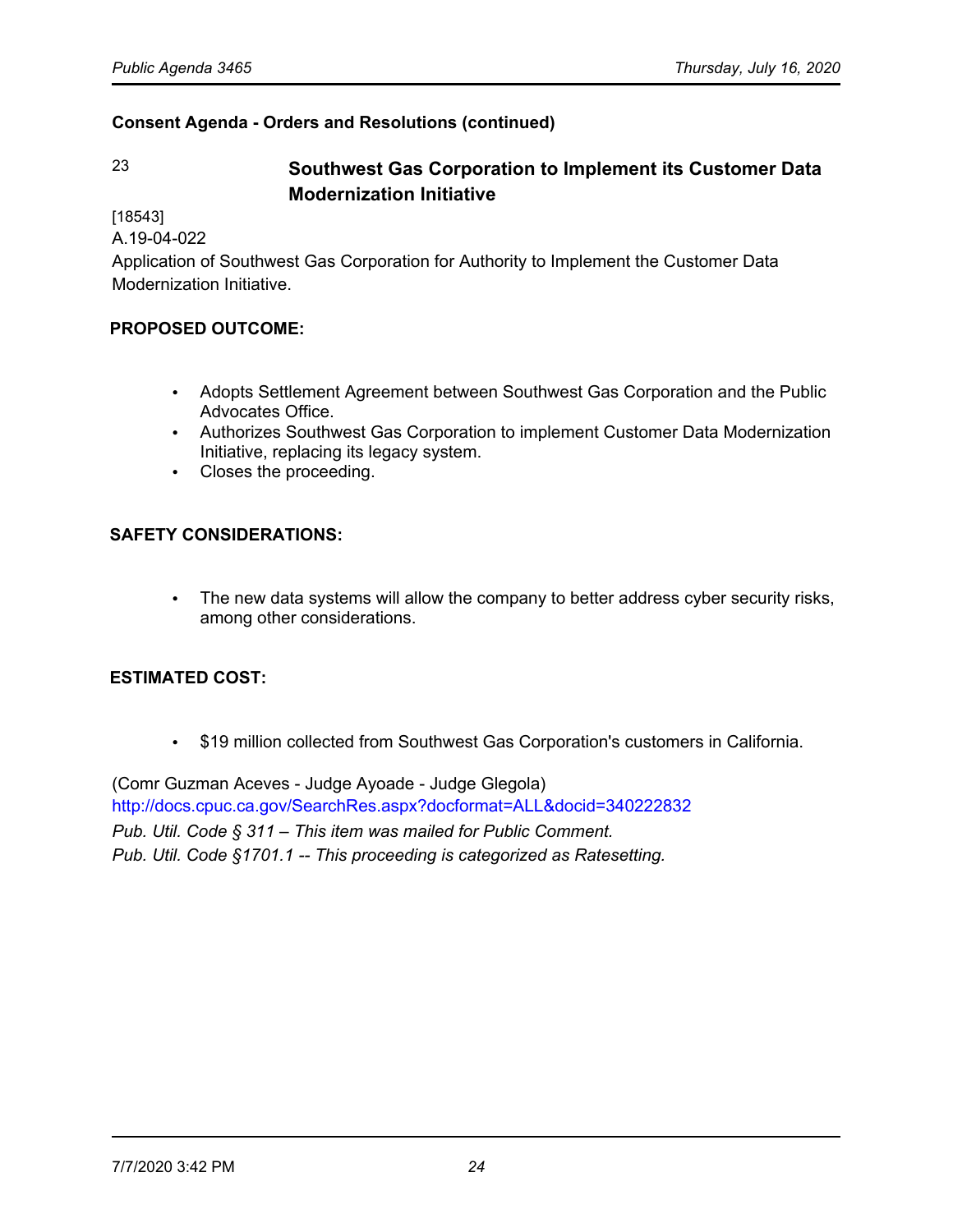# 24 **One-Time Pacific Gas and Electric Company Rule 21 Deviation for Photovoltaic Solar Customer**

[18547] Res E-5085

#### **PROPOSED OUTCOME:**

• Approves deviation from requirements that Customer install a "smart" inverter due to equitability reasons.

# **SAFETY CONSIDERATIONS:**

• There are no safety considerations associated with this resolution.

# **ESTIMATED COST:**

• There are no costs associated with this resolution.

<http://docs.cpuc.ca.gov/SearchRes.aspx?docformat=ALL&docid=340643103> *Pub. Util. Code § 311* – *This item was mailed for Public Comment.*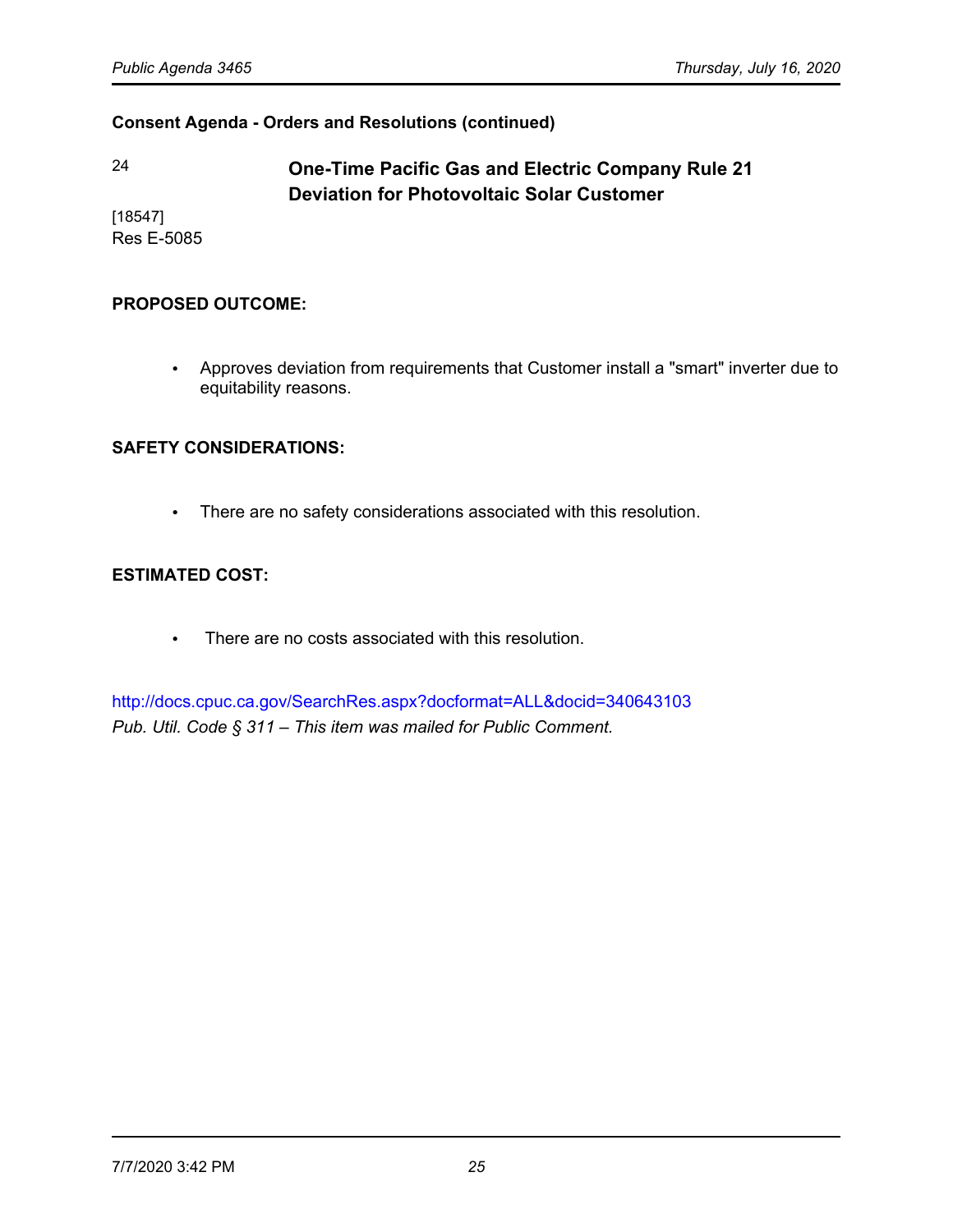# 25 **San Jose Clean Energy Appeal of Citation Penalty for Resource Adequacy Deficiencies**

[18548] Res ALJ-382

#### **PROPOSED OUTCOME:**

- Denies citation appeal.
- Closes K.19-03-024.

### **SAFETY CONSIDERATIONS:**

• There are no safety considerations associated with this resolution.

### **ESTIMATED COST:**

• There are no costs associated with this resolution.

(Judge Yacknin)

<http://docs.cpuc.ca.gov/SearchRes.aspx?docformat=ALL&docid=339542660> *Pub. Util. Code § 311* – *This item was mailed for Public Comment.*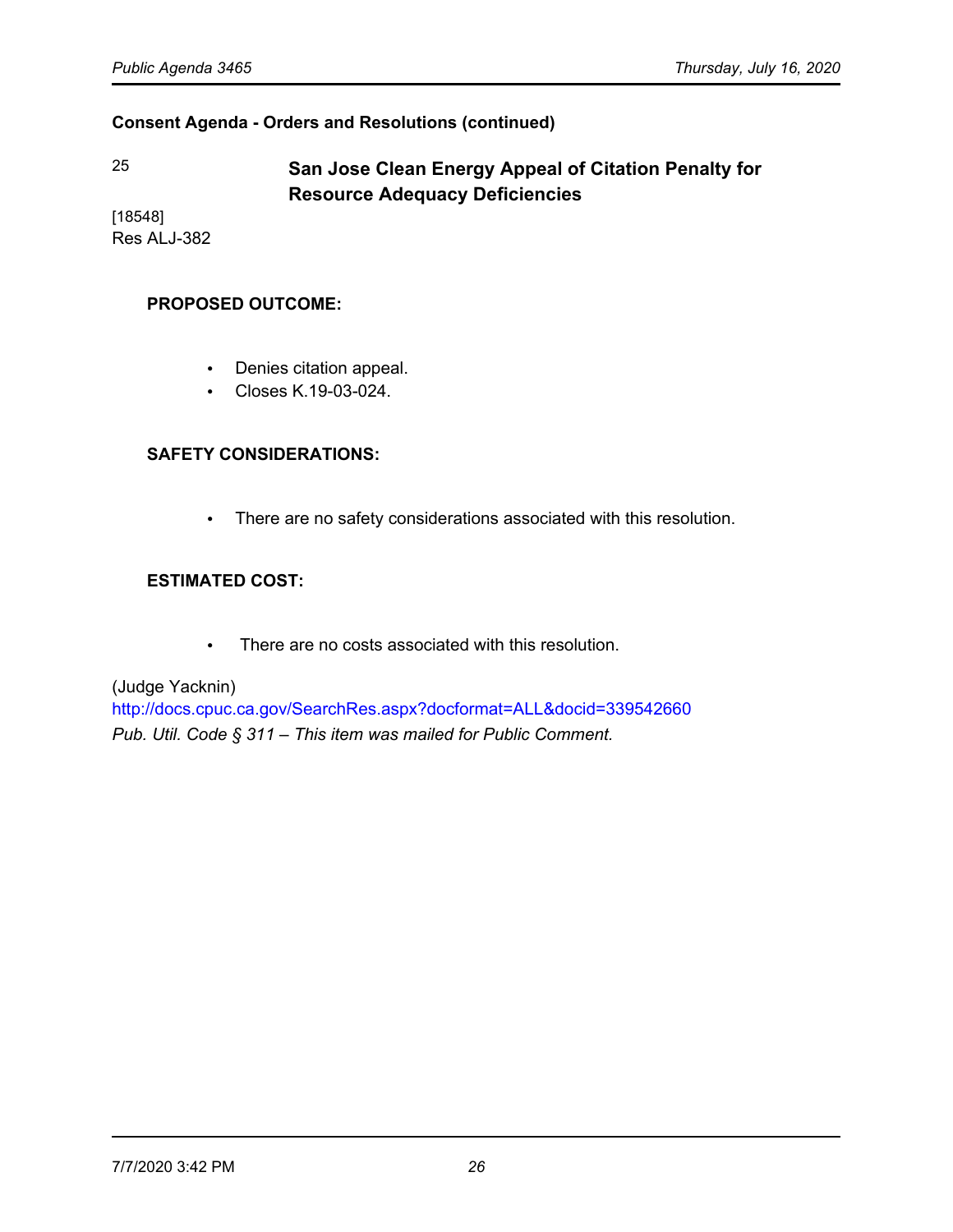# 26 **EcoVate Inc. Certificate of Public Convenience and Necessity**

[18550]

A.19-12-007

Application of EcoVate Inc. for Registration as an Interexchange Carrier Telephone Corporation Pursuant to the Provisions of Public Utilities Code Section 1013.

# **PROPOSED OUTCOME:**

- Grants a certificate of public convenience and necessity to EcoVate Inc. to provide resold interexchange service.
- Closes the proceeding.

# **SAFETY CONSIDERATIONS:**

• There are no safety considerations associated with this decision.

# **ESTIMATED COST:**

• There are no costs associated with this decision.

# (Comr Randolph - Judge Liang-Uejio)

<http://docs.cpuc.ca.gov/SearchRes.aspx?docformat=ALL&docid=340268303> *Pub. Util. Code §1701.1 -- This proceeding is categorized as Ratesetting.*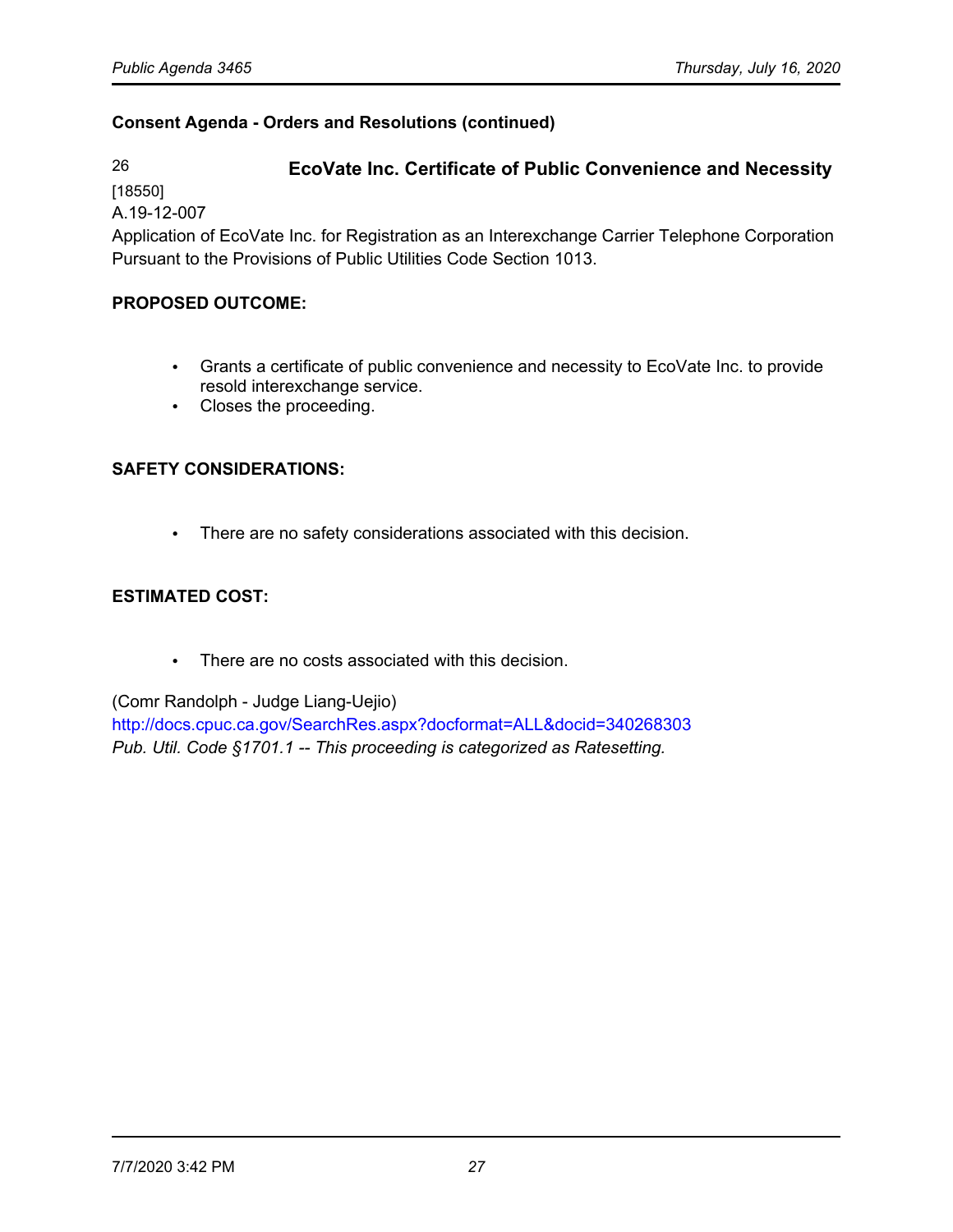27 **Appeal of Steadfast Carpinteria Senior, LLC from Citation F-5644 Issued by the California Public Utilities Commission, Transportation Enforcement Branch on February 27, 2020**

[18552] Res ALJ-383

#### **PROPOSED OUTCOME:**

- Adopts parties' joint settlement agreement.
- Dismisses K.20-03-013 with prejudice.
- Closes K.20-03-013.

#### **SAFETY CONSIDERATIONS:**

• The safety of passengers is improved when charter party carriers of passengers comply with Commission permitting requirements.

#### **ESTIMATED COST:**

• \$3,000 paid by Steadfast Carpinteria Senior, LLC to the General Fund.

(Judge Kline ) <http://docs.cpuc.ca.gov/SearchRes.aspx?docformat=ALL&docid=339290536>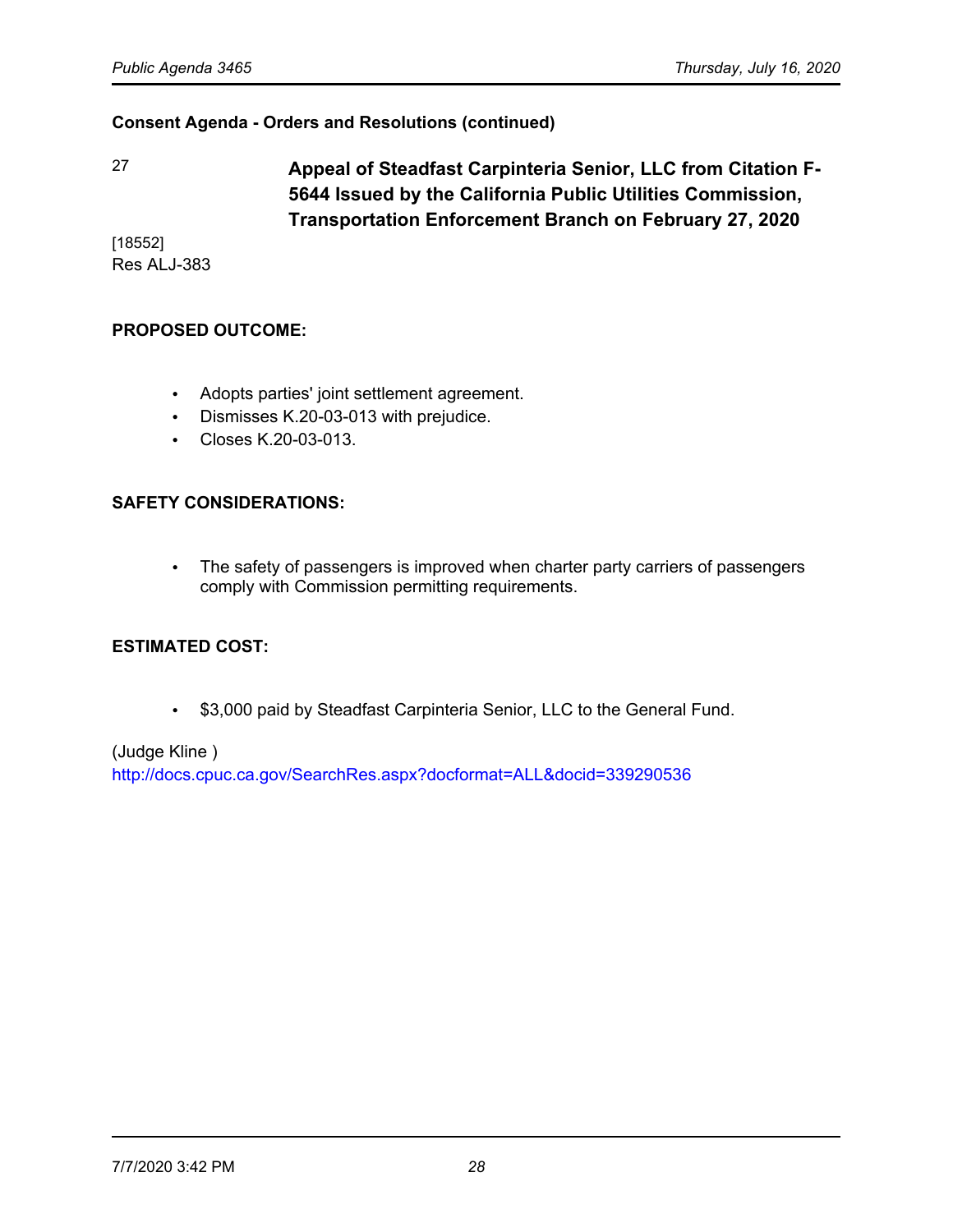28 **California High-Speed Rail Authority to Construct Proposed Grade-Separated Highway-Rail Crossing under Two High-Speed Rail Tracks in an Unincorporated Area of Kings County**

[18562]

A.19-07-010

Application of the California High-Speed Rail Authority for Approval to Construct One Underpass Grade-Separated Crossing at Lacey Boulevard (MP 223.92), Under Two Proposed High-Speed Rail Tracks As Part of the Proposed High-Speed Rail Underpass Grade-Separated Structure at SR198 ( MP 223.94) Located in the County of Kings, State of California.

# **PROPOSED OUTCOME:**

- Authorizes the construction of one underpass grade-separated highway-rail crossing under two proposed high-speed rail tracks at Lacy Boulevard (Milepost 223.92), located in an unincorporated area of Kings County, California.
- Closes the proceeding.

# **SAFETY CONSIDERATIONS:**

• This application complies with General Order 26-D.

# **ESTIMATED COST:**

• There are no costs associated with this application.

(Comr Randolph - Judge Seybert)

<http://docs.cpuc.ca.gov/SearchRes.aspx?docformat=ALL&docid=339525134> *Pub. Util. Code §1701.1 -- This proceeding is categorized as Ratesetting.*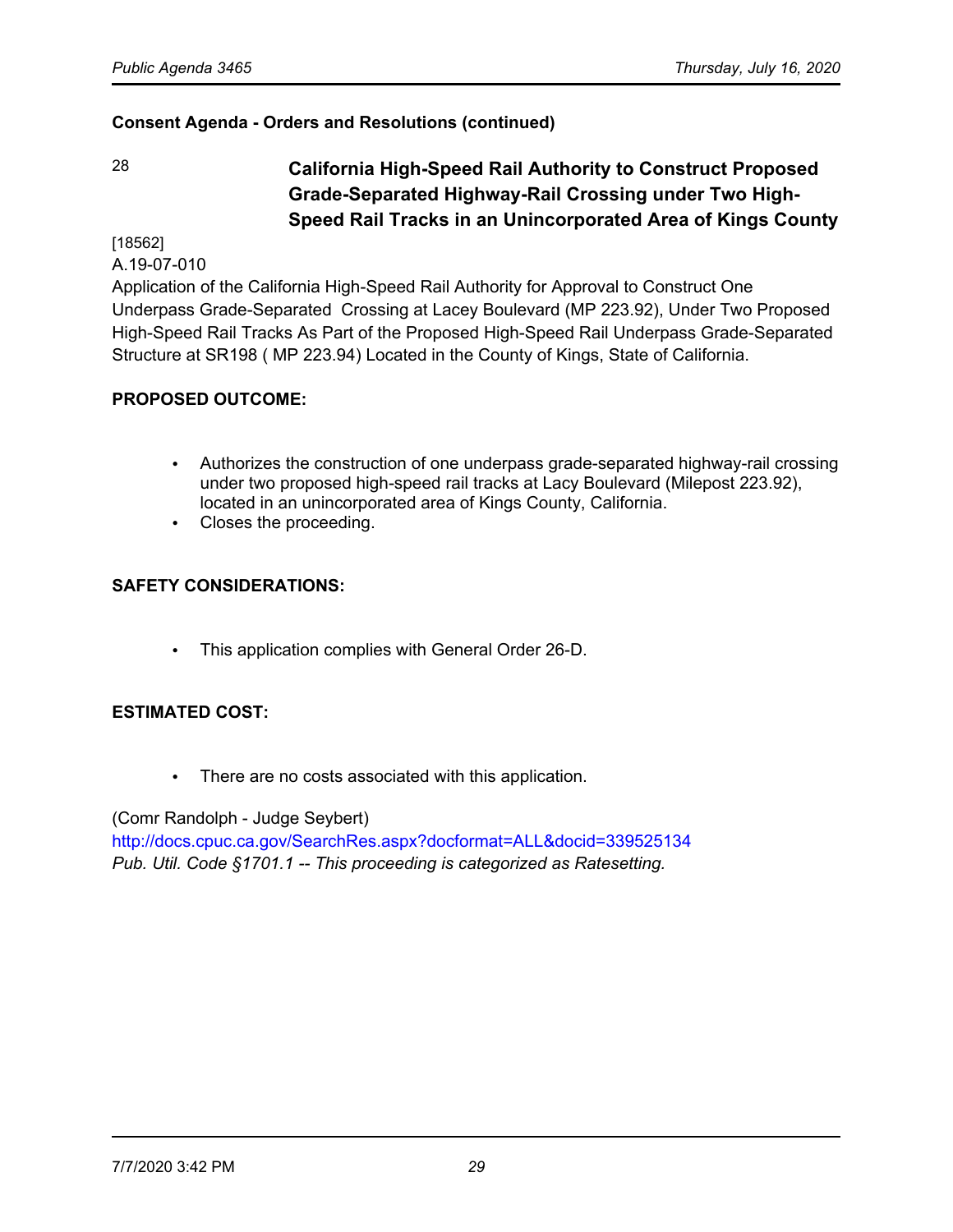29 **California High-Speed Rail Authority to Construct Two Overpass Grade-Separated Highway-Rail Crossings Over Two High-Speed Rail Tracks in Unincorporated Areas of Kings County**

[18564]

A.19-11-026

Application of the California High-Speed Rail Authority for Approval to construct Two New Grade Separated Crossings, Over the Proposed two High Speed Rail Tracks at SR43 2308+62, project station, Jersey Avenue (MP 230.27) and SR43 2599+22, project station, Over HSR (MP 235.82) Located in the County of Kings, State of California.

### **PROPOSED OUTCOME:**

- Authorizes the construction of two overpass grade-separated highway-rail crossings over two proposed high-speed tracks, one at State Route 43 2308+62 project station and another at State Route 43 2599+22 project station, located in unincorporated areas of Kings County.
- Closes the proceeding.

# **SAFETY CONSIDERATIONS:**

• This application complies with General Order 26-D.

# **ESTIMATED COST:**

• There are no costs associated with this application.

(Comr Shiroma - Judge Seybert)

<http://docs.cpuc.ca.gov/SearchRes.aspx?docformat=ALL&docid=339948960> *Pub. Util. Code §1701.1 -- This proceeding is categorized as Ratesetting.*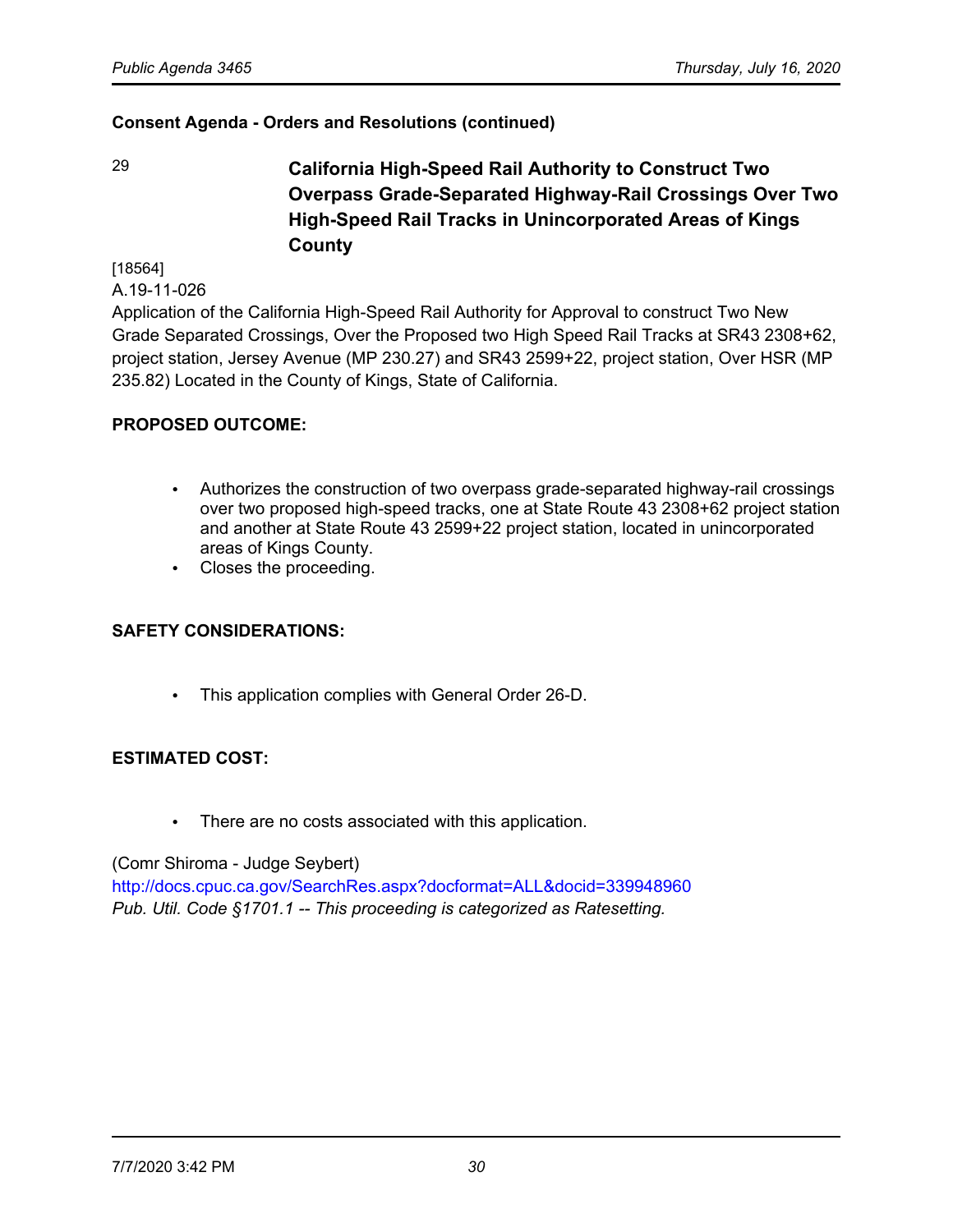# 30 **Transfer of Control of LogMeIn and Its Telephone Corporation Subsidiaries to Logan Parent**

[18568]

A. 20-01-005

Joint Application by Logan Parent, LLC, and LogMeIn, Inc. for Approval Pursuant to Public Utilities Code Section 854 of the Transfer of Control of GetGo Communications LLC, Grasshopper Group, LLC, and Jive Communications, Inc.

# **PROPOSED OUTCOME:**

- Grants Logan Parent, LLC, LogMeIn, Inc., GetGo Communications LLC, Grasshopper Group, and Jive Communications, Inc., joint application for transfer of control pursuant to Public Utilities Code Section 854.
- Closes the proceeding.

# **SAFETY CONSIDERATIONS:**

• There are no safety considerations associated with this decision.

# **ESTIMATED COST:**

• There are no costs associated with this decision.

(Comr Randolph - Judge Watts-Zagha) <http://docs.cpuc.ca.gov/SearchRes.aspx?docformat=ALL&docid=341593149> *Pub. Util. Code §1701.1 -- This proceeding is categorized as Ratesetting.*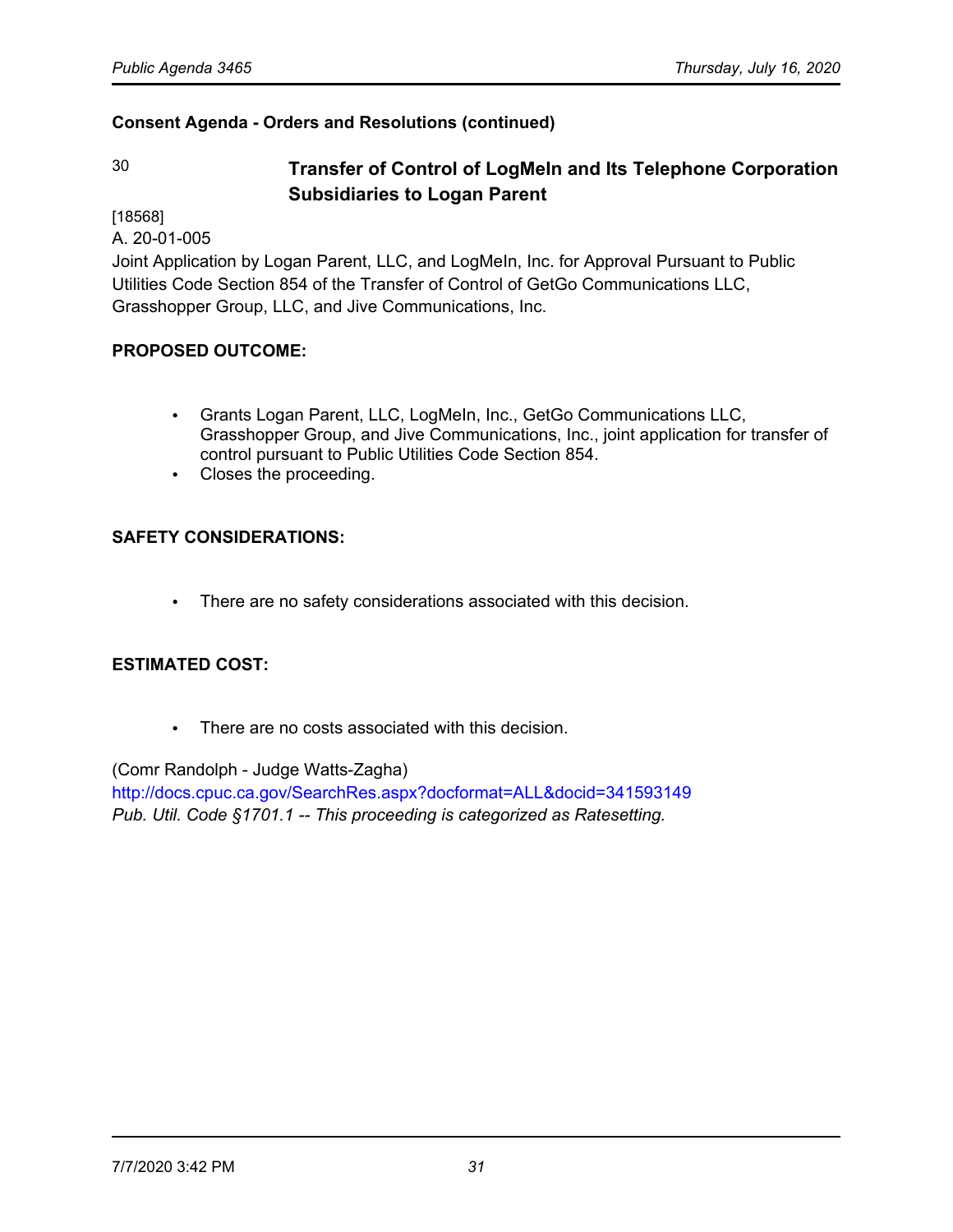# 31 **Southern California Edison Company's Request for an Easement to Los Angeles County Sanitation District No. 2**

[18575]

Res E-5067, Advice Letter 4096-E filed October 29, 2019 - Related matters.

#### **PROPOSED OUTCOME:**

• Approves Southern California Edison Company's (SCE) Advice Letter 4096-E with an effective date of today. SCE proposes to grant an easement (Easement) to Los Angeles County Sanitation District No. 2 (LACSD).

#### **SAFETY CONSIDERATIONS:**

• There are no safety considerations associated with this resolution.

#### **ESTIMATED COST:**

• A request for authority to enter into transactions pursuant to General Order 173 requires the filing of cost information. SCE will receive \$4,700 payment from LACSD for this transaction.

<http://docs.cpuc.ca.gov/SearchRes.aspx?docformat=ALL&docid=342055854>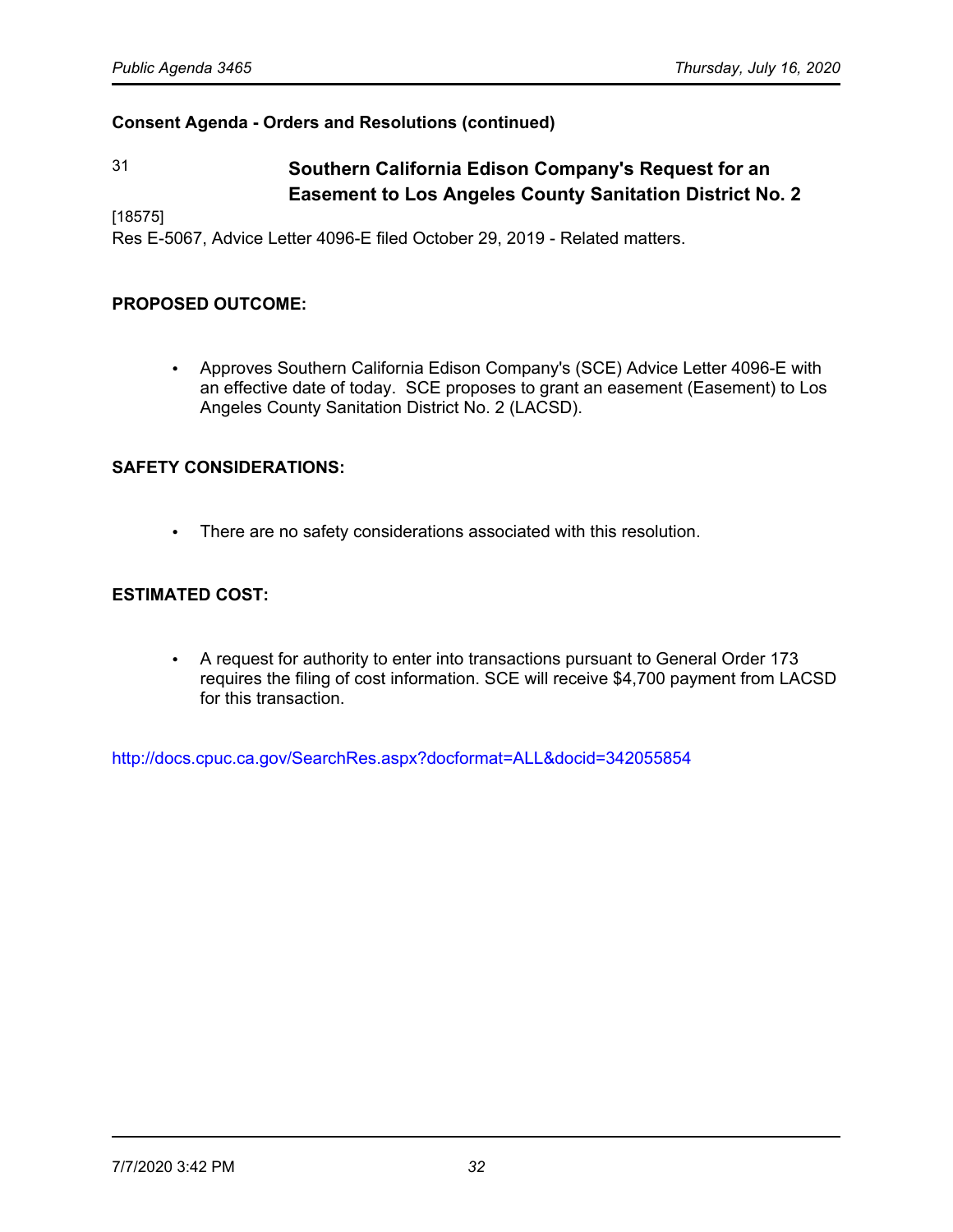# 32 **Sonoma County Airport Express, Inc.'s Petition For Modification Of Decision 18-08-001**

[18599]

A.18-05-016

In the Matter of the Application of: Sonoma County Airport Express, Inc., to establish a new base tariff rates and to establish a Zone of Rate Freedom of Plus 30% or Minus 30% to that newly established tariff, pursuant to provisions of Pub. Util. Code Section 454.2.

# **PROPOSED OUTCOME:**

- Amends Decision 18-08-001 to extend the time period in which Sonoma County Airport Express, Inc., [PSG0001120]'s approved Zone of Rate Freedom may be exercised.
- Closes the proceeding.

# **SAFETY CONSIDERATIONS:**

• There are no safety considerations associated with this decision.

### **ESTIMATED COST:**

• There are no costs associated with this decision.

#### (Comr Randolph - Judge McGary)

<http://docs.cpuc.ca.gov/SearchRes.aspx?docformat=ALL&docid=342418799> *Pub. Util. Code §1701.1 -- This proceeding is categorized as Ratesetting.*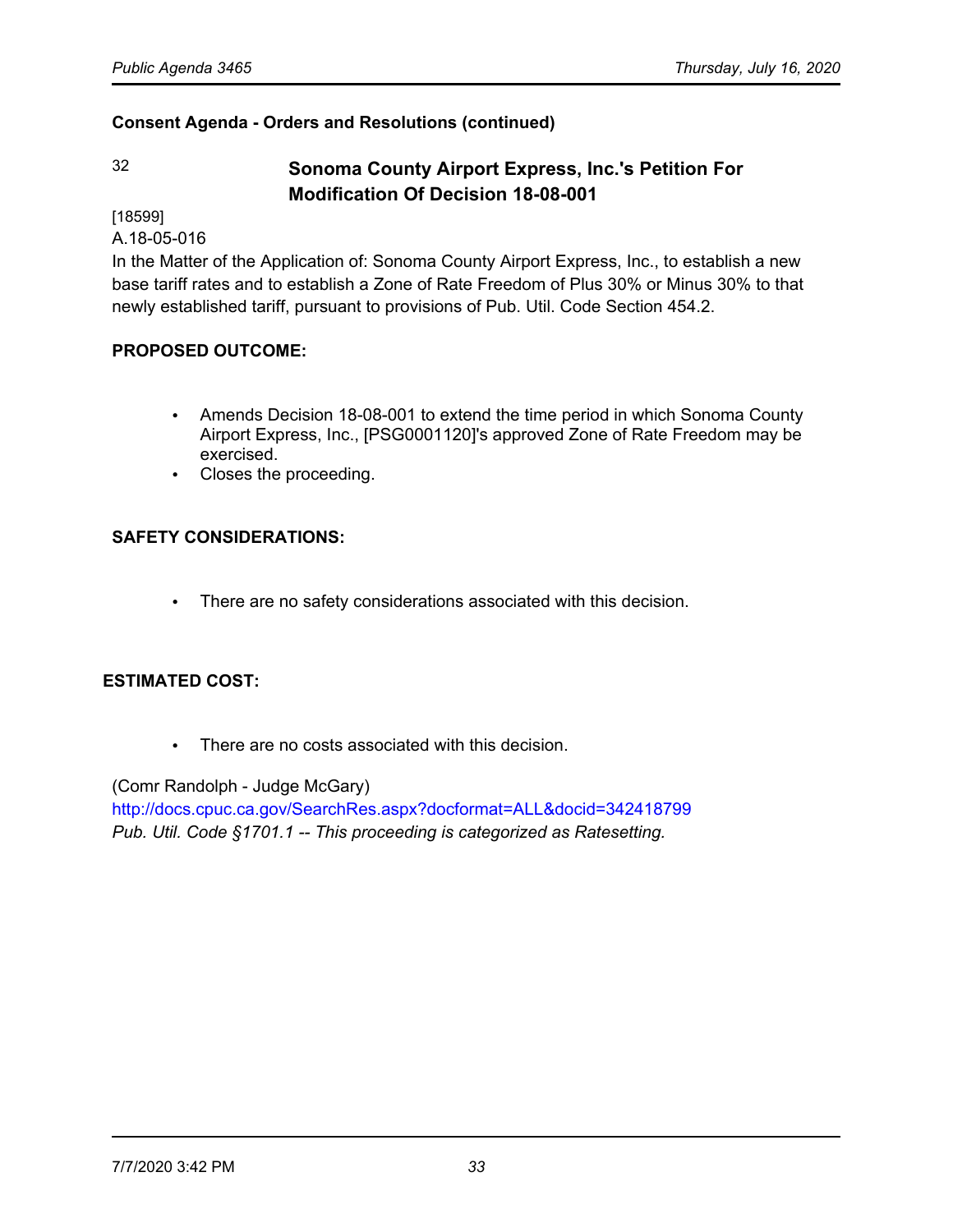#### **Consent Agenda - Intervenor Compensation Orders**

# 33 **Compensation Denial for Public Water Now Due to a Lack of Substantial Contribution to Decision 18-09-017**

[18306]

A.12-04-019

Application of California-American Water Company for Approval of the Monterey Peninsula Water Supply Project and Authorization to Recover All Present and Future Costs in Rates.

#### **PROPOSED OUTCOME:**

• Public Water Now (PWN) is awarded \$0.00 due to a lack of substantial contribution to Decision (D.) 18‑09‑017. D.18‑09‑017 approved a certificate of public convenience and necessity for California‑American Water Company (Cal-Am) Monterey Peninsula Water Supply Project. PWN originally requested \$74,285.95.

#### **SAFETY CONSIDERATIONS:**

• Substantial contribution by intervenors enhances the Commission's ability to resolve safety and other issues under Public Utilities Code Section 451 to take all actions necessary to promote the safety, health, comfort, and convenience of its patrons, employees, and the public.

#### **ESTIMATED COST:**

There are no costs associated with this decision

(Comr Randolph - Judge Haga) <http://docs.cpuc.ca.gov/SearchRes.aspx?docformat=ALL&docid=342169750> *Pub. Util. Code § 311* – *This item was mailed for Public Comment. Pub. Util. Code §1701.1 -- This proceeding is categorized as Ratesetting.* Agenda 3460, Item 33 5/7/2020 (Guzman Aceves); Agenda 3462, Item 28 5/28/2020 (Rechtschaffen); Agenda 3463, Item 17 6/11/2020 (Rechtschaffen); Agenda 3464, Item 27 6/25/2020 (Staff)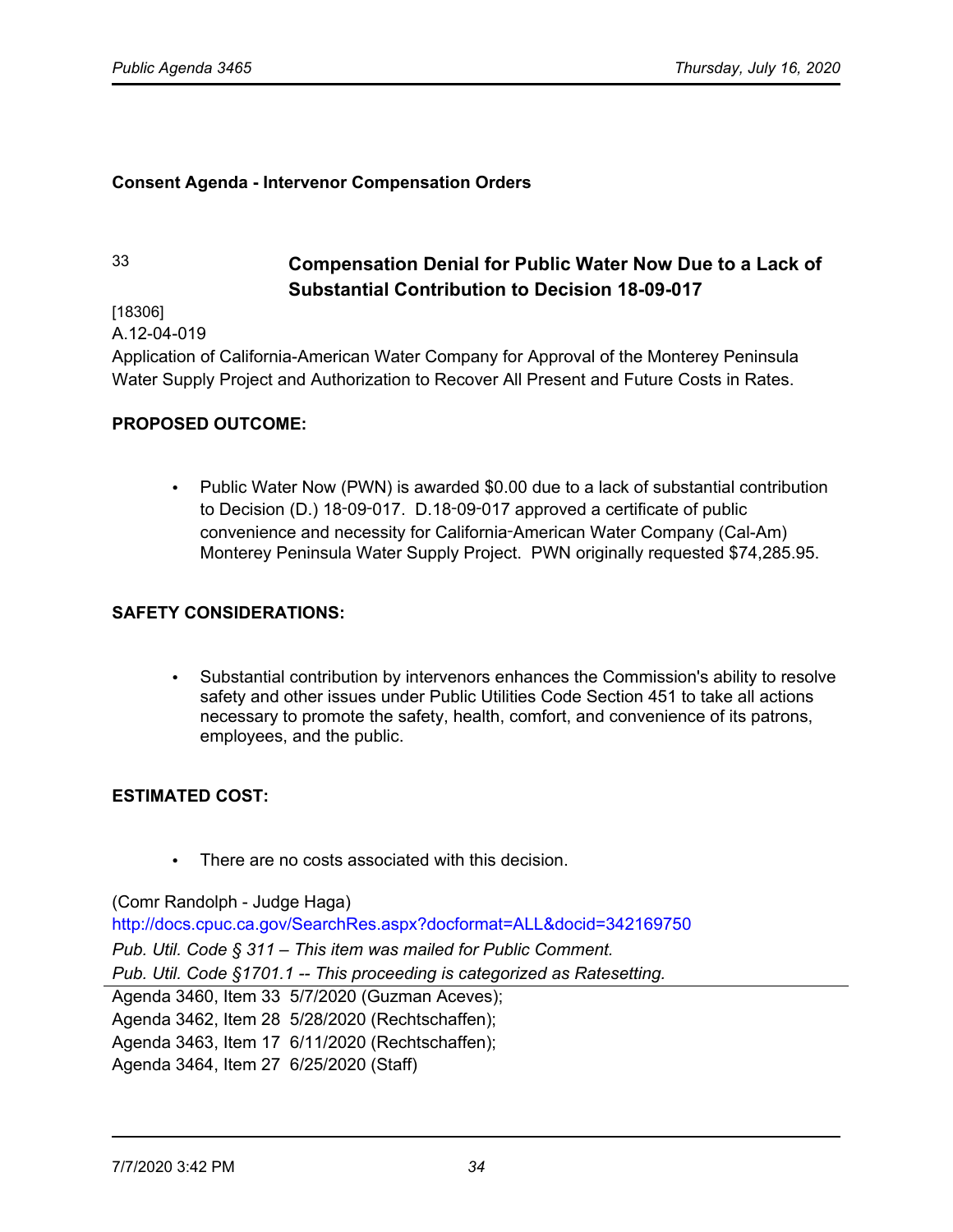### **Consent Agenda - Intervenor Compensation Orders (continued)**

# 34 **Compensation Denial for Clean Coalition for Failure to Demonstrate Eligibility to Claim Intervenor Compensation**

#### [18472]

R.14-08-013, A.15-07-002, A.15-07-003, A.15-07-005, A.15-07-006, A.15-07-007, and A.15-07- 008 - Related matters.

Order Instituting Rulemaking Regarding Policies, Procedures and Rules for Development of Distribution Resources Plans Pursuant to Public Utilities Code Section 769. Consolidated applications include Southern California Edison Company, San Diego Gas & Electric Company, PacifiCorp, Pacific Gas and Electric Company, Liberty Utilities (CalPeco Electric) LLC, and Golden State Water Company.

### **PROPOSED OUTCOME:**

• Denies award to Clean Coalition for contributions to Decision (D.) 18-02-004, D.18- 03-023, and D.17-09-026 for failure to demonstrate eligibility to claim intervenor compensation. D.17-09-026 addressed Track 1 (methodological issues) for Demonstration Project A (ICA) and B (LNBA). D.18-02-004 addressed the issues identified in Track 3, Sub-track 1 (Growth Scenarios) and Sub-track 3 (Distribution Investment and Deferral Process). D.18-03-023 addressed the issues identified in Track 3, Sub-track 2 (Grid Modernization), and provided a framework for Grid Modernization Guidance to inform future General Rate Cases. Clean Coalition originally requested \$137,516.25.

# **SAFETY CONSIDERATIONS:**

• There are no safety considerations associated with this decision.

#### **ESTIMATED COST:**

There are no costs associated with this decision.

#### (Comr Batjer - Judge Mason)

<http://docs.cpuc.ca.gov/SearchRes.aspx?docformat=ALL&docid=341703466> *Pub. Util. Code § 311* – *This item was mailed for Public Comment. Pub. Util. Code §1701.1 -- This proceeding is categorized as Quasi-Legislative.* Agenda 3464, Item 30 6/25/2020 (Randolph)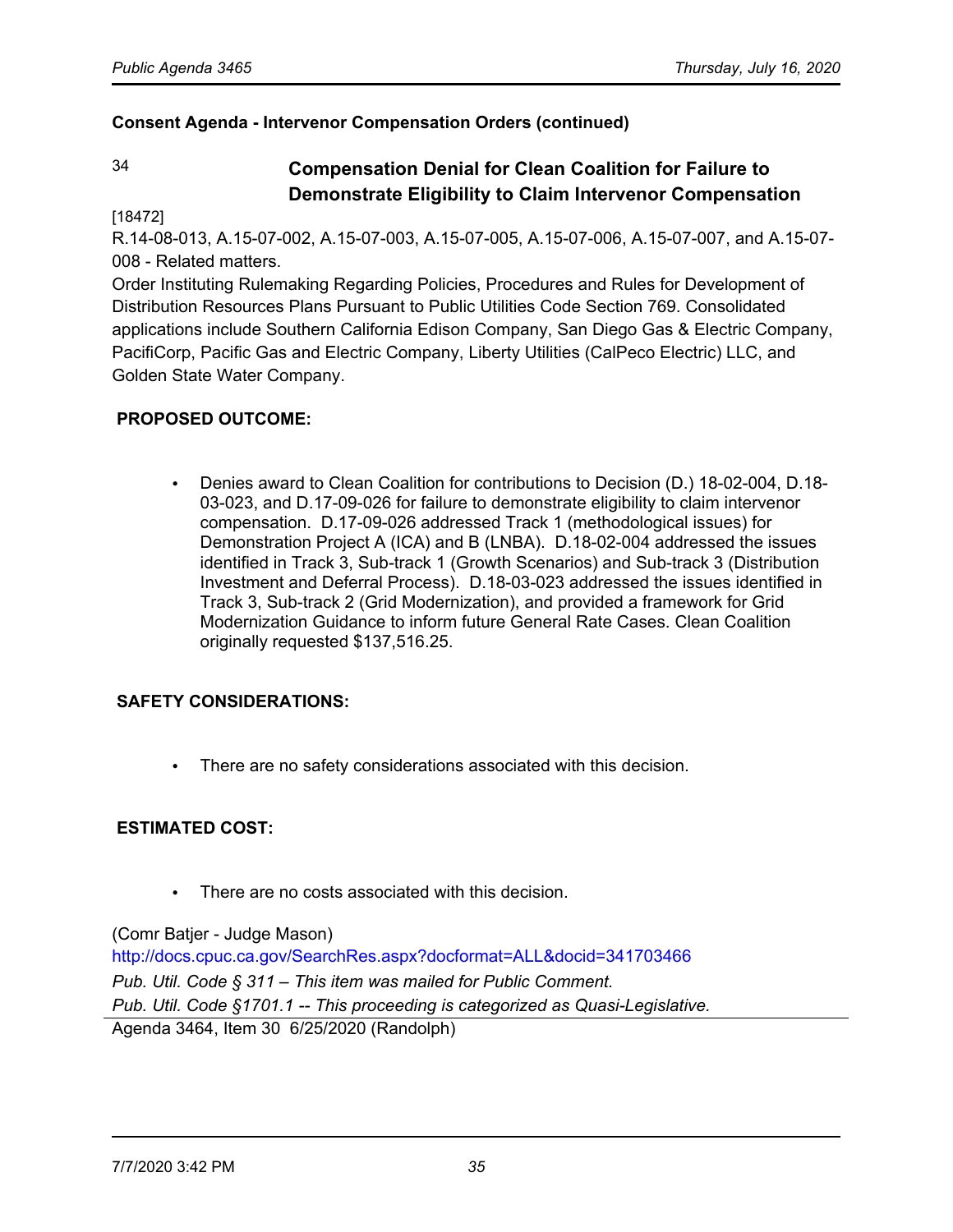### **Consent Agenda - Intervenor Compensation Orders (continued)**

# 35 **Compensation Denial for Clean Coalition for Failure to Demonstrate Eligibility to Claim Intervenor Compensation**

[18473]

R14-08-013, A.15-07-002, A.15-07-003, A.15-07-005, A.15-07-006, A.15-07-007, and A.15-07- 008 - Related matters.

Order Instituting Rulemaking Regarding Policies, Procedures and Rules for Development of Distribution Resources Plans Pursuant to Public Utilities Code Section 769. Consolidated applications include Southern California Edison Company, San Diego Gas & Electric Company, PacifiCorp, Pacific Gas and Electric Company, Liberty Utilities (CalPeco Electric) LLC, and Golden State Water Company.

### **PROPOSED OUTCOME:**

• Denies award to Clean Coalition for contributions to Decision (D.) 17-02-007, for failure to demonstrate eligibility to claim intervenor compensation. D.17-02-007 addressed Track 2 Demonstration Projects C, D and E proposed by Pacific Gas and Electric Company, Southern California Edison Company, and San Diego Gas & Electric Company, as well as the demonstration projects proposed by Center for Sustainable Energy, Community Environmental Council, and Bloom Energy. Clean Coalition originally requested \$157,337.50.

# **SAFETY CONSIDERATIONS:**

There are no safety considerations associated with this decision.

#### **ESTIMATED COST:**

• There are no costs associated with this decision.

(Comr Batjer - Judge Mason)

<http://docs.cpuc.ca.gov/SearchRes.aspx?docformat=ALL&docid=341607397> *Pub. Util. Code § 311* – *This item was mailed for Public Comment. Pub. Util. Code §1701.1 -- This proceeding is categorized as Quasi-Legislative.* Agenda 3464, Item 31 6/25/2020 (Randolph)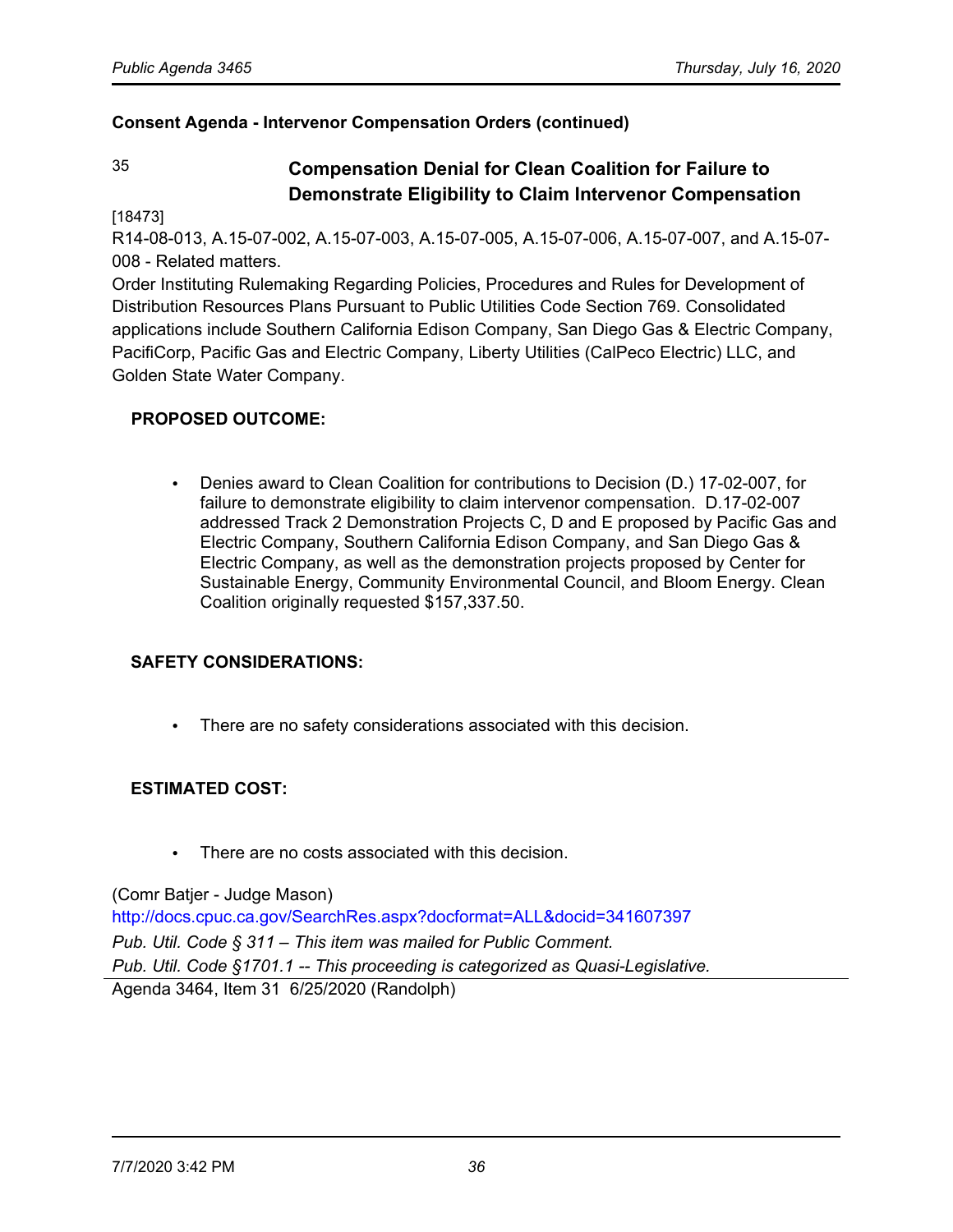# 36 **Intervenor Compensation to Center for Accessible Technology**

#### [18533]

A.14-04-013, A.14-06-012 - Related matters.

Joint Application of Comcast Corporation, Time Warner Cable Inc., Time Warner Cable Information Services (California), LLC, and Bright House Networks Information Services (California), LLC for Expedited Approval of the Transfer of Control of Time Warner Cable Information Services (California), LLC; and the Pro Forma Transfer of Control of Bright House Networks Information Services (California), LLC, to Comcast Corporation Pursuant to California Public Utilities Code Section 854(a).

## **PROPOSED OUTCOME:**

- Awards Center for Accessible Technology (CforAT) \$63,481.30 for substantial contribution to Decision (D.) 15-07-037. That Decision granted with conditions the motion of Comcast Corporation. CforAT originally requested \$68,156.35.
- Closes the proceeding.

#### **SAFETY CONSIDERATIONS:**

• Substantial contribution by intervenors, as found here, enhances the Commission's ability to resolve safety and other issues under Public Utilities Code Section 451 to take all actions "necessary to promote the safety, health, comfort, and convenience of its patrons, employees, and the public."

#### **ESTIMATED COST:**

• \$63,481.30, plus interest, to be paid by the ratepayers of Comcast Corporation.

(Comr Batjer - Judge Bemesderfer)

<http://docs.cpuc.ca.gov/SearchRes.aspx?docformat=ALL&docid=339545423> *Pub. Util. Code § 311* – *This item was mailed for Public Comment. Pub. Util. Code §1701.1 -- This proceeding is categorized as Ratesetting.*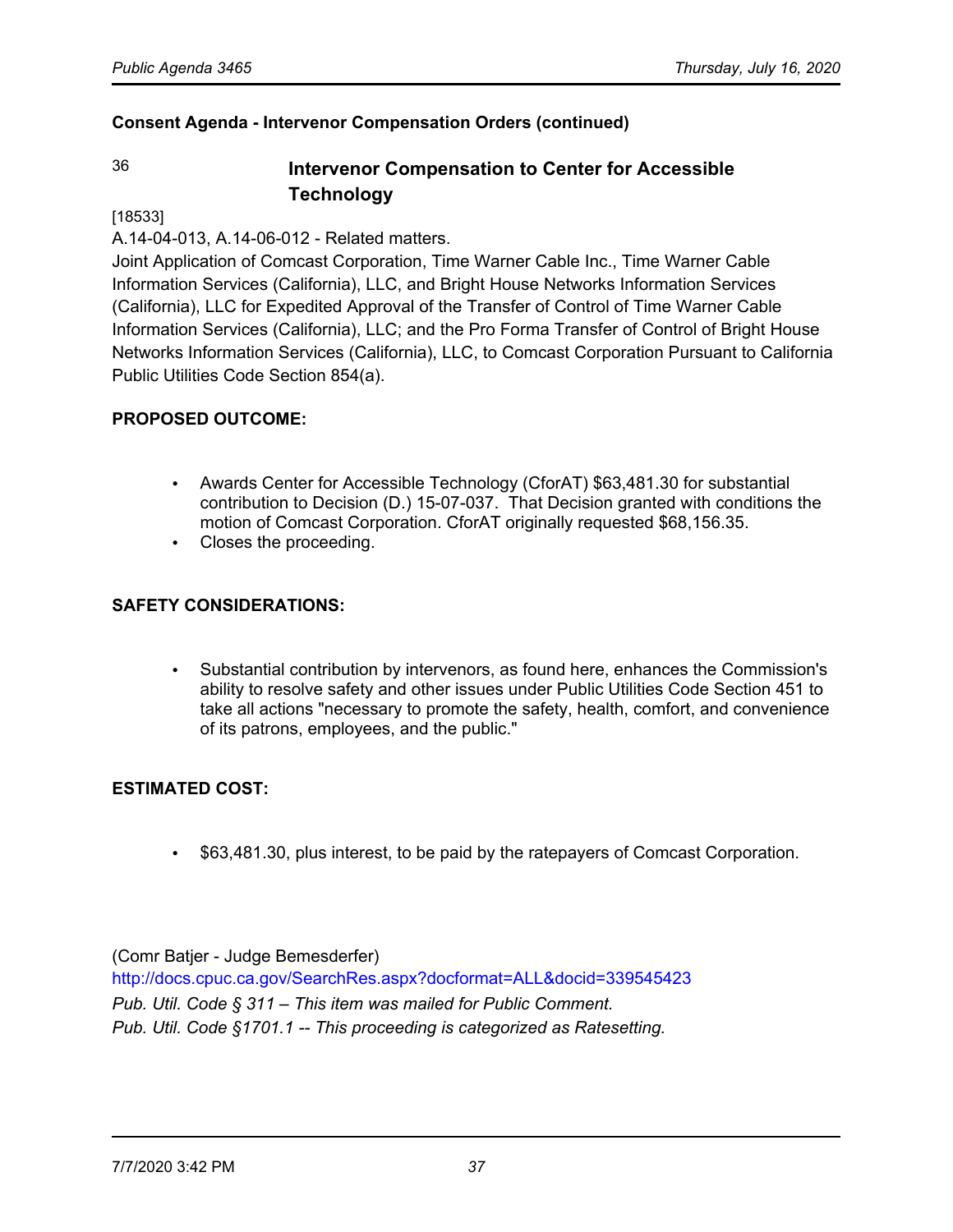# 37 **Intervenor Compensation to Natural Resources Defense Council**

[18554]

R.13-11-005

Order Instituting Rulemaking Concerning Energy Efficiency Rolling Portfolios, Policies, Programs, Evaluation, and Related Issues.

## **PROPOSED OUTCOME:**

• Awards Natural Resources Defense Council (NRDC) \$12,870.00 for substantial contribution to Decision 19‑08‑034. That Decision adopted energy savings goals for ratepayer-funded energy efficiency program portfolios for 2020 – 2030 based on an assessment of market potential using the Total Resource Cost test. NRDC originally requested \$18,150.00.

## **SAFETY CONSIDERATIONS:**

• Substantial contribution by intervenors, as found here, enhances the Commission's ability to resolve safety and other issues under Public Utilities Code Section 451 to take all actions necessary to promote the safety, health, comfort, and convenience of its patrons, employees, and the public.

#### **ESTIMATED COST:**

• \$12,870.00, plus interest, to be paid by the ratepayers of Pacific Gas and Electric Company, Southern California Edison Company, San Diego Gas & Electric Company and Southern California Gas Company.

(Comr Randolph - Judge Fitch - Judge Kao)

<http://docs.cpuc.ca.gov/SearchRes.aspx?docformat=ALL&docid=340588575> *Pub. Util. Code §1701.1 -- This proceeding is categorized as Ratesetting.*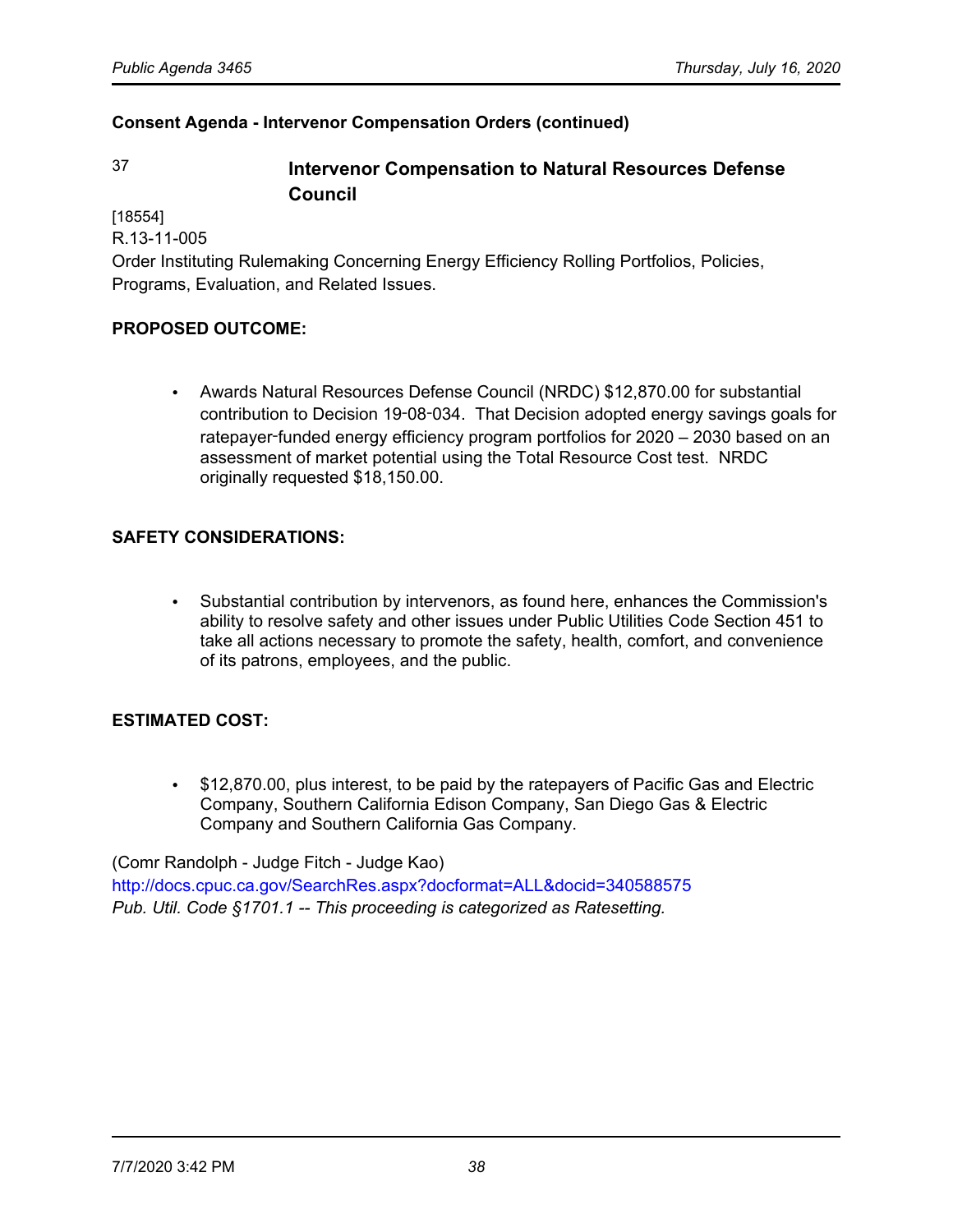# 38 **Intervenor Compensation to Natural Resources Defense Council**

[18555]

R.13-11-005

Order Instituting Rulemaking Concerning Energy Efficiency Rolling Portfolios, Policies, Programs, Evaluation, and Related Issues.

## **PROPOSED OUTCOME:**

• Awards Natural Resources Defense Council (NRDC) \$54,790.00, for substantial contribution to Decision 19‑08‑009. That Decision changed the three‑prong fuel substitution test within the Energy Efficiency proceeding. NRDC originally requested \$54,790.00.

## **SAFETY CONSIDERATIONS:**

• Substantial contribution by intervenors, as found here, enhances the Commission's ability to resolve safety and other issues under Public Utilities Code Section 451 to take all actions "necessary to promote the safety, health, comfort, and convenience of its patrons, employees, and the public."

## **ESTIMATED COST:**

• \$54,790.00, plus interest, to be paid by the ratepayers of Pacific Gas and Electric Company, Southern California Edison Company, San Diego Gas & Electric Company, and Southern California Gas Company.

(Comr Randolph - Judge Fitch - Judge Kao)

<http://docs.cpuc.ca.gov/SearchRes.aspx?docformat=ALL&docid=340857227> *Pub. Util. Code §1701.1 -- This proceeding is categorized as Ratesetting.*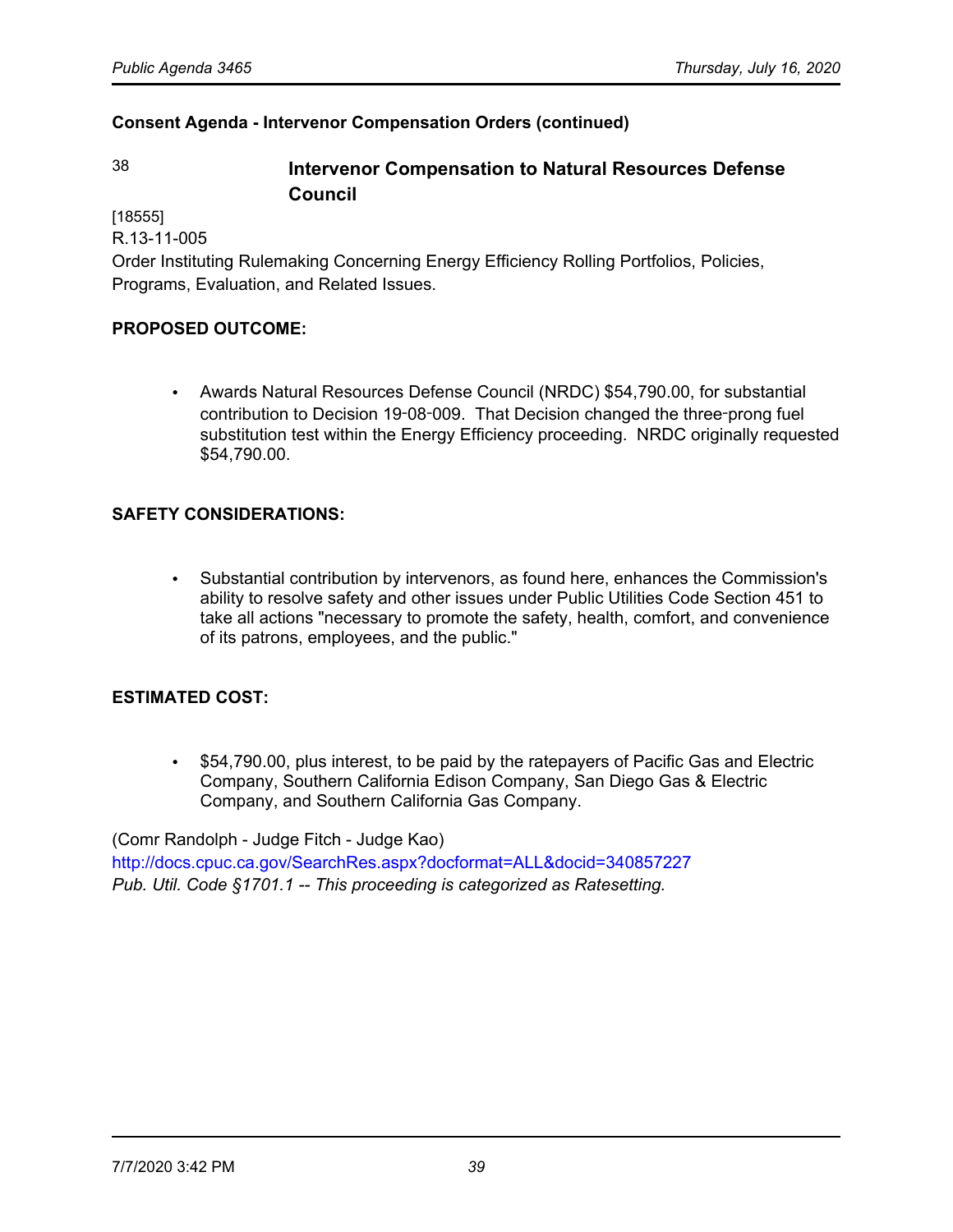# 39 **Intervenor Compensation to Agricultural Energy Consumers Association**

[18556]

R.19-01-006

Order Instituting Rulemaking to Implement Public Utilities Code Section 451.2 Regarding Criteria and Methodology for Wildfire Cost Recovery Pursuant to Senate Bill 901 (2018).

## **PROPOSED OUTCOME:**

• Awards Agricultural Energy Consumers Association (AECA) \$15,238.39 for substantial contribution to Decision 19‑06‑027. That Decision approved the Stress Test methodology to implement section 451.2(b) of the Public Utilities Code. Section 451.2(b) related to recovery of costs associated with 2017 wildfires. AECA originally requested \$14,791.52.

## **SAFETY CONSIDERATIONS:**

• Substantial contribution by intervenors, as found here, enhances the Commission's ability to resolve safety and other issues under Public Utilities Code Section 451 to take all actions necessary to promote the safety, health, comfort, and convenience of its patrons, employees, and the public.

#### **ESTIMATED COST:**

• \$15,238.39, plus interest, to be paid by the ratepayers of Pacific Gas and Electric Company, Southern California Edison Company, San Diego Gas & Electric Company, Liberty Utilities, Bear Valley Electric Service, and Pacific Power.

#### (Comr Batjer - Judge Haga)

<http://docs.cpuc.ca.gov/SearchRes.aspx?docformat=ALL&docid=340849157> *Pub. Util. Code §1701.1 -- This proceeding is categorized as Ratesetting.*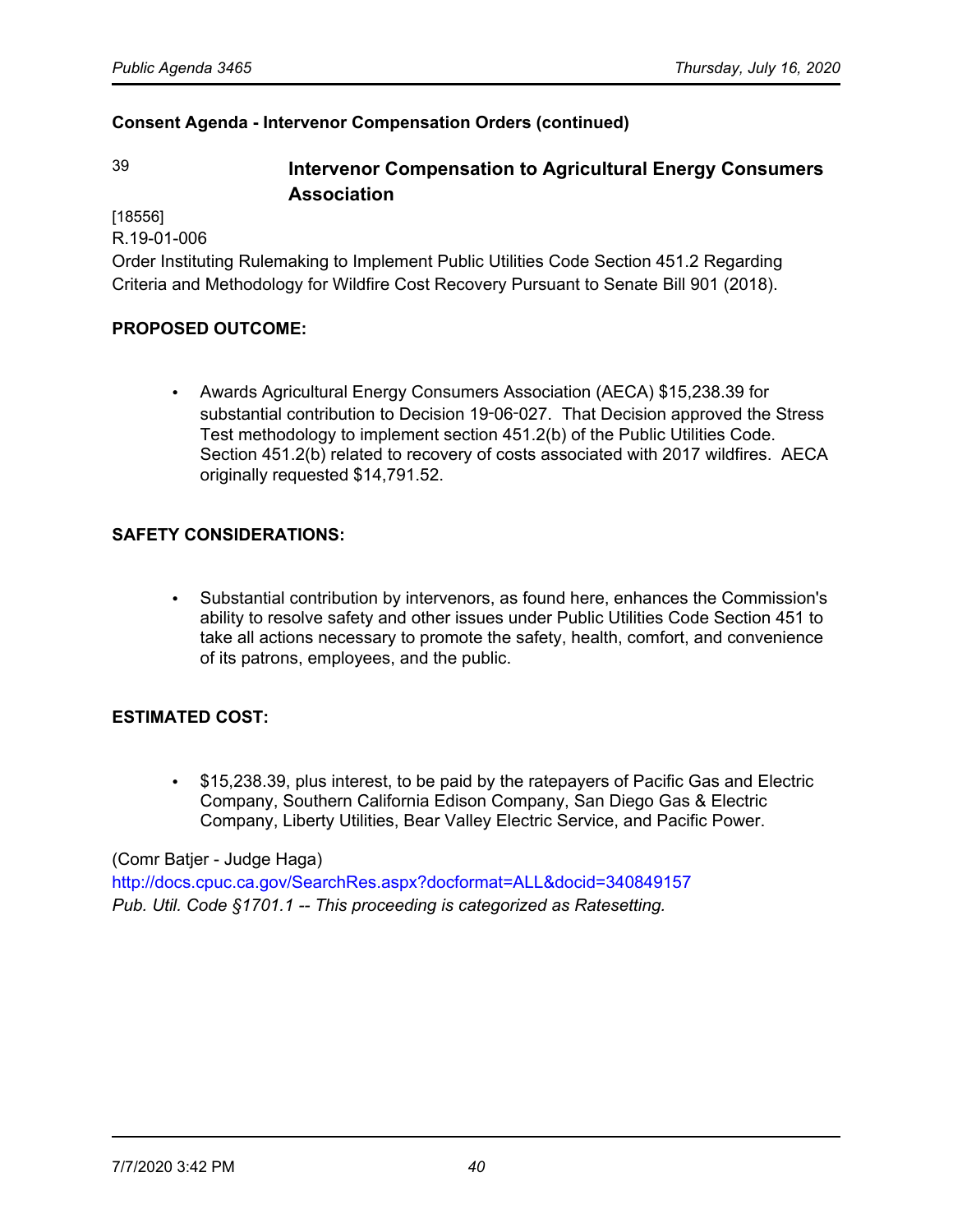# 40 **Intervenor Compensation to The Utility Reform Network**

[18557]

R.19-01-006

Order Instituting Rulemaking to Implement Public Utilities Code Section 451.2 Regarding Criteria and Methodology for Wildfire Cost Recovery Pursuant to Senate Bill 901 (2018).

# **PROPOSED OUTCOME:**

• Awards The Utility Reform Network (TURN) \$226,975.00 for substantial contribution to Decision 19‑06‑027. That Decision adopted criteria and methodology for conducting a financial "Stress Test" for Wildfire Cost Recovery. TURN originally requested \$226,975.00.

# **SAFETY CONSIDERATIONS:**

• Substantial contribution by intervenors, as found here, enhances the Commission's ability to resolve safety and other issues under Public Utilities Code Section 451 to take all actions "necessary to promote the safety, health, comfort, and convenience of its patrons, employees, and the public."

## **ESTIMATED COST:**

• \$226,975.00, plus interest, to be paid by the ratepayers of Pacific Gas and Electric Company, Southern California Edison Company, San Diego Gas & Electric Company, Liberty Utilities, Bear Valley Electric Service, and Pacific Power.

#### (Comr Batjer - Judge Haga)

<http://docs.cpuc.ca.gov/SearchRes.aspx?docformat=ALL&docid=340843987> *Pub. Util. Code §1701.1 -- This proceeding is categorized as Ratesetting.*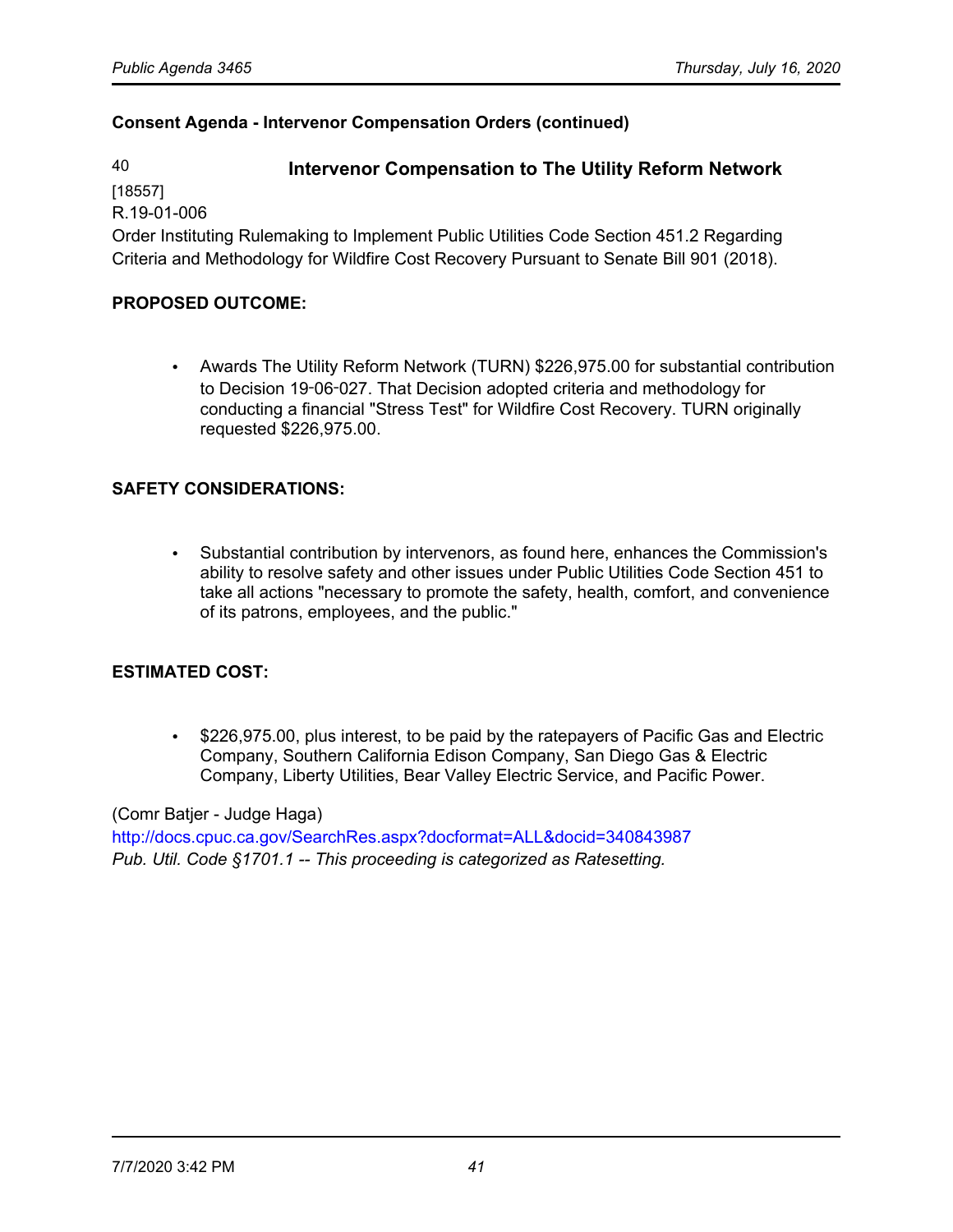# 41 **Intervenor Compensation to Center for Accessible Technology**

[18558]

R.12-06-013

Order Instituting Rulemaking on the Commission's Own Motion to Conduct a Comprehensive Examination of Investor Owned Electric Utilities' Residential Rate Structures, the Transition to Time Varying and Dynamic Rates, and Other Statutory Obligations.

## **PROPOSED OUTCOME:**

• Awards Center for Accessible Technology (CforAT) \$34,353.75, for substantial contribution to Decision 19‑09‑004. That Decision resolved issues scoped into Phase 4 of this proceeding including proposals for restructuring the California Alternate Rates for Energy program. CforAT originally requested \$34,495.00.

## **SAFETY CONSIDERATIONS:**

• Substantial contribution by intervenors, as found here, enhances the Commission's ability to resolve safety and other issues under Public Utilities Code Section 451 to take all actions "necessary to promote the safety, health, comfort, and convenience of its patrons, employees, and the public."

## **ESTIMATED COST:**

• \$34,353.75, plus interest, to be paid by the ratepayers of Pacific Gas and Electric Company, Southern California Edison Company, and San Diego Gas & Electric Company.

(Comr Batjer - Judge Doherty - Judge Park)

<http://docs.cpuc.ca.gov/SearchRes.aspx?docformat=ALL&docid=340849008> *Pub. Util. Code §1701.1 -- This proceeding is categorized as Ratesetting.*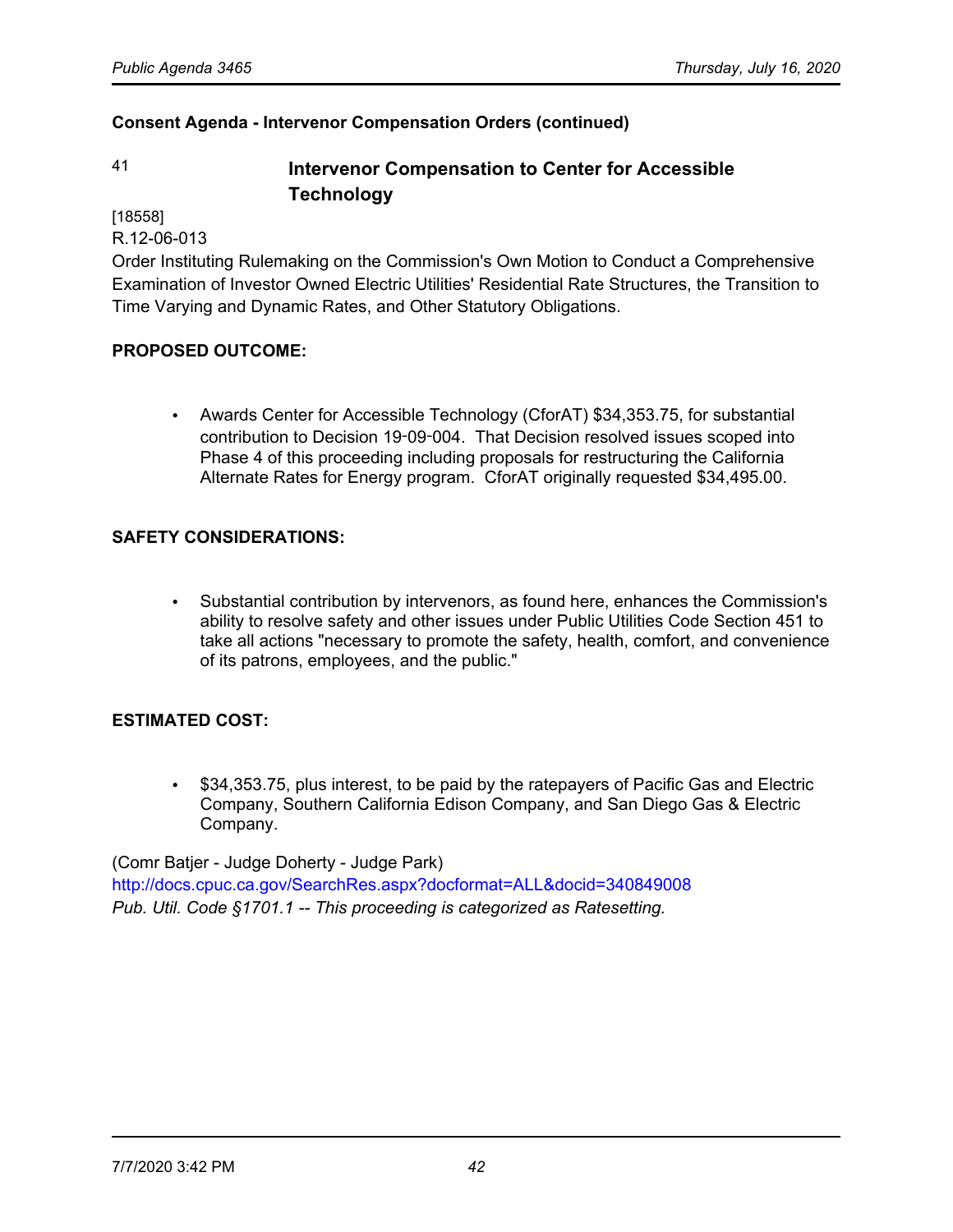# 42 **Intervenor Compensation to Sierra Club**

[18559]

A.17-10-007, A.17-10-008 - Related matters.

Application of San Diego Gas & Electric Company for Authority, Among Other Things, to Update its Electric and Gas Revenue Requirement and Base Rates Effective on January 1, 2019. Consolidated application includes Southern California Gas Company.

## **PROPOSED OUTCOME:**

• Awards Sierra Club \$215,591.00 for substantial contribution to Decision 19‑10‑051. That Decision addressed the test year 2019 general rate case applications of San Diego Gas & Electric Company (SDG&E), and Southern California Gas Company (SoCalGas). Sierra Club originally requested \$215,591.00.

## **SAFETY CONSIDERATIONS:**

• Substantial contribution by intervenors, as found here, enhances the Commission's ability to resolve safety and other issues under Public Utilities Code Section 451 to take all actions "necessary to promote the safety, health, comfort, and convenience of its patrons, employees, and the public."

## **ESTIMATED COST:**

• \$215,591.00, plus interest, to be paid by the ratepayers of SDG&E and SoCalGas.

(Comr Randolph - Judge Lakhanpal - Judge Lirag) <http://docs.cpuc.ca.gov/SearchRes.aspx?docformat=ALL&docid=340965617> *Pub. Util. Code §1701.1 -- This proceeding is categorized as Ratesetting.*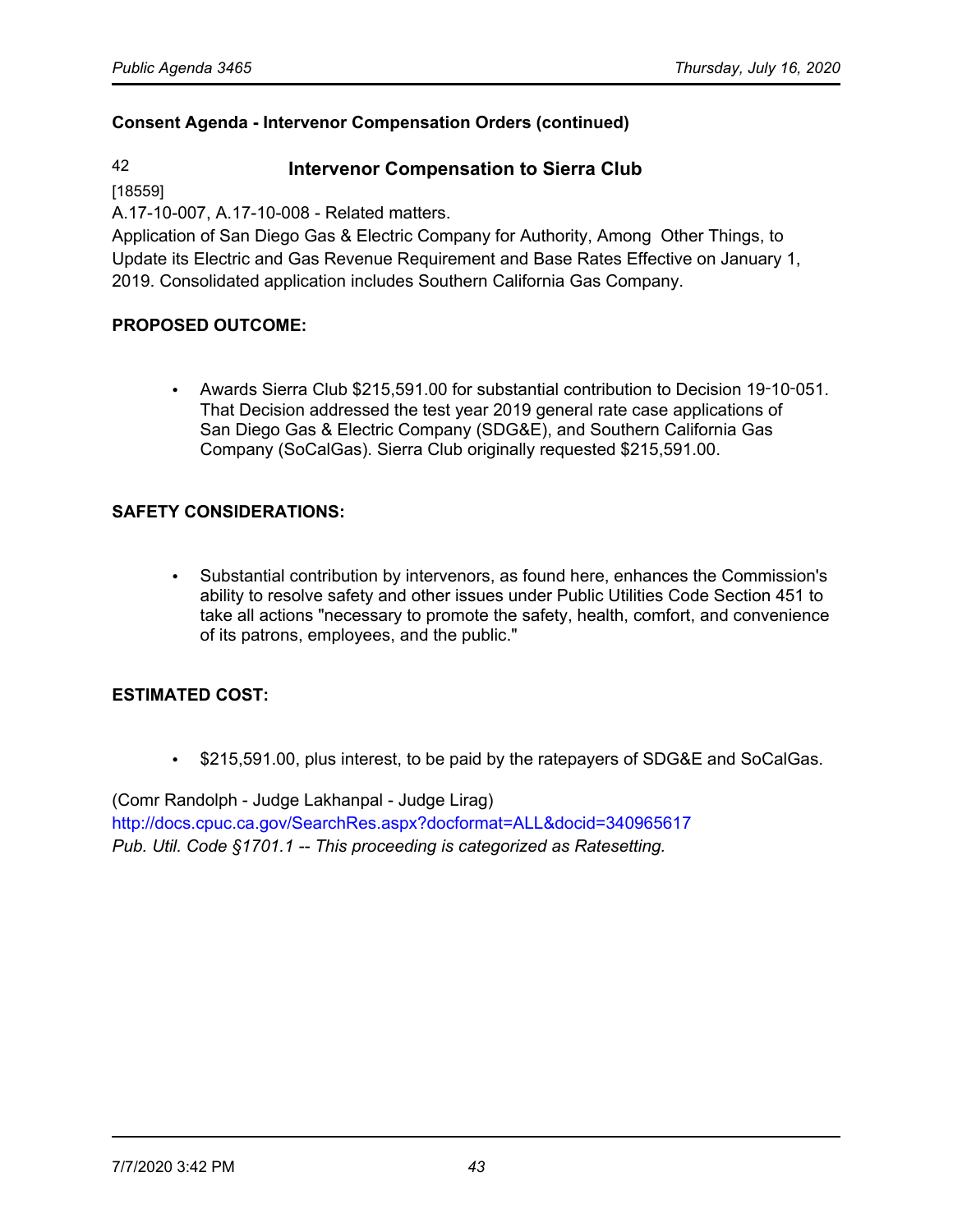# 43 **Intervenor Compensation to Utility Consumers' Action Network**

[18560]

A.17-10-007, A.17-10-008 - Related matters.

Application of Southern California Gas Company for Authority, Among Other Things, to Update its Gas Revenue Requirement and Base Rates Effective on January 1, 2019. Consolidated application includes Southern California Gas Company

# **PROPOSED OUTCOME:**

• Awards Utility Consumers' Action Network (UCAN) \$273,595.86 for substantial contribution to Decision (D.) 18‑04‑016 and D.19‑10‑051. D.18‑04‑016 closed the Risk Assessment Mitigation Phase proceedings. D.19‑10‑051 addressed the test year 2019 general rate case applications of San Diego Gas & Electric Company (SDG&E), and Southern California Gas Company (SoCalGas). UCAN originally requested \$274,010.86.

## **SAFETY CONSIDERATIONS:**

• Substantial contribution by intervenors, as found here, enhances the Commission's ability to resolve safety and other issues under Public Utilities Code Section 451 to take all actions "necessary to promote the safety, health, comfort, and convenience of its patrons, employees, and the public."

## **ESTIMATED COST:**

• \$273,595.86, plus interest, to be paid by the ratepayers of SDG&E and SoCalGas.

(Comr Randolph - Judge Lakhanpal - Judge Lirag) <http://docs.cpuc.ca.gov/SearchRes.aspx?docformat=ALL&docid=340973546> *Pub. Util. Code §1701.1 -- This proceeding is categorized as Ratesetting.*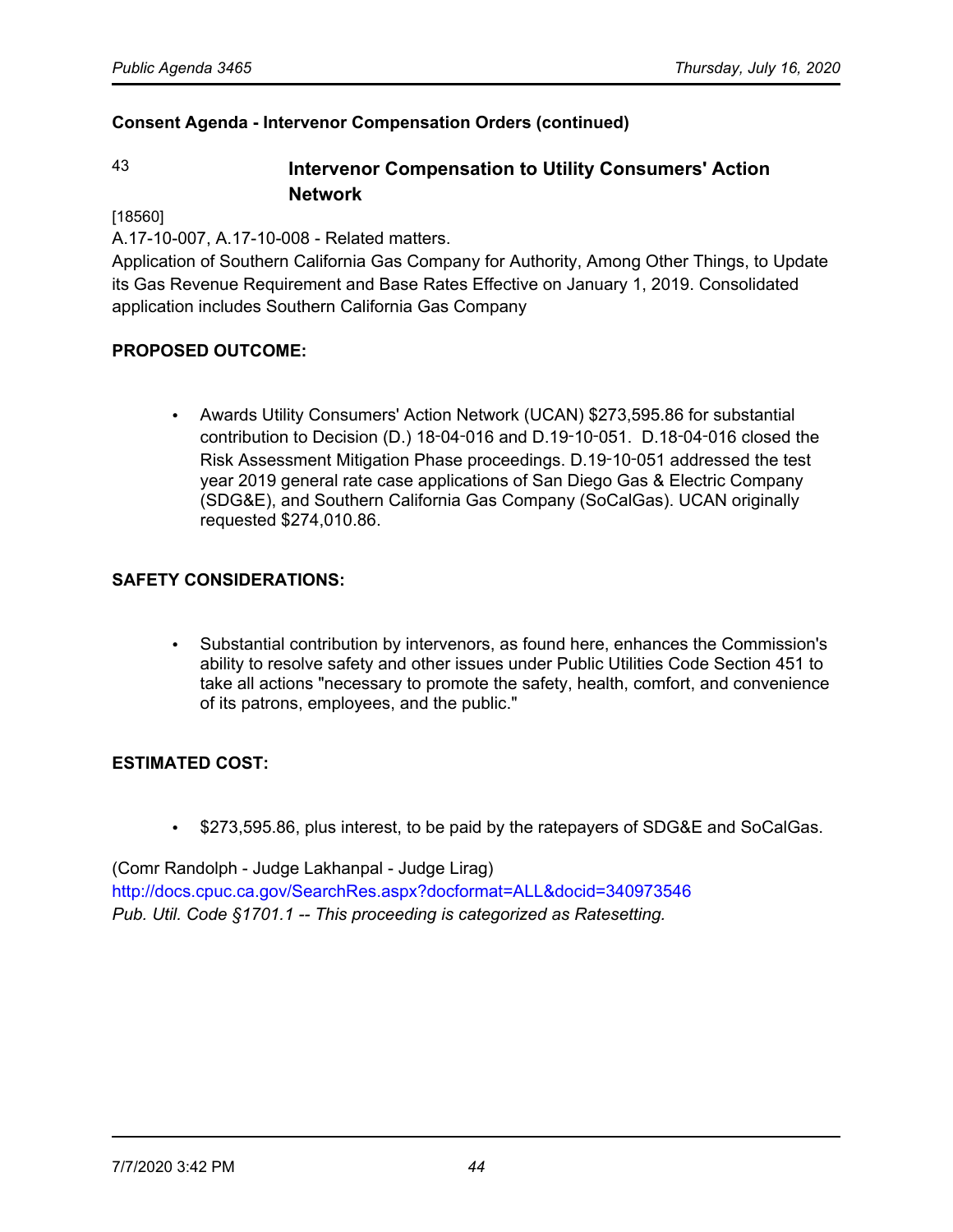# **Regular Agenda**

## **Regular Agenda- Energy Orders**

## 44 **Metrics and Methodologies for Assessing the Relative Affordability of Utility Service**

[18499] R.18-07-006

Order Instituting Rulemaking to Establish a Framework and Processes for Assessing the Affordability of Utility Service.

## **PROPOSED OUTCOME:**

- Adopts metrics and methodologies for assessing the relative affordability of utility services.
- Mandates creation of annual Affordability Report to publicize results of affordability metrics.
- Orders regulated entities to contribute data required to produce the annual Affordability Report**.**

## **SAFETY CONSIDERATIONS:**

• There are no safety considerations associated with this decision**.**

## **ESTIMATED COST:**

• There are no costs associated with this decision.

(Comr Rechtschaffen - Judge Doherty) <http://docs.cpuc.ca.gov/SearchRes.aspx?docformat=ALL&docid=339310911> *Pub. Util. Code §1701.1 -- This proceeding is categorized as Quasi-Legislative.* Agenda 3464, Item 43 6/25/2020 (Staff)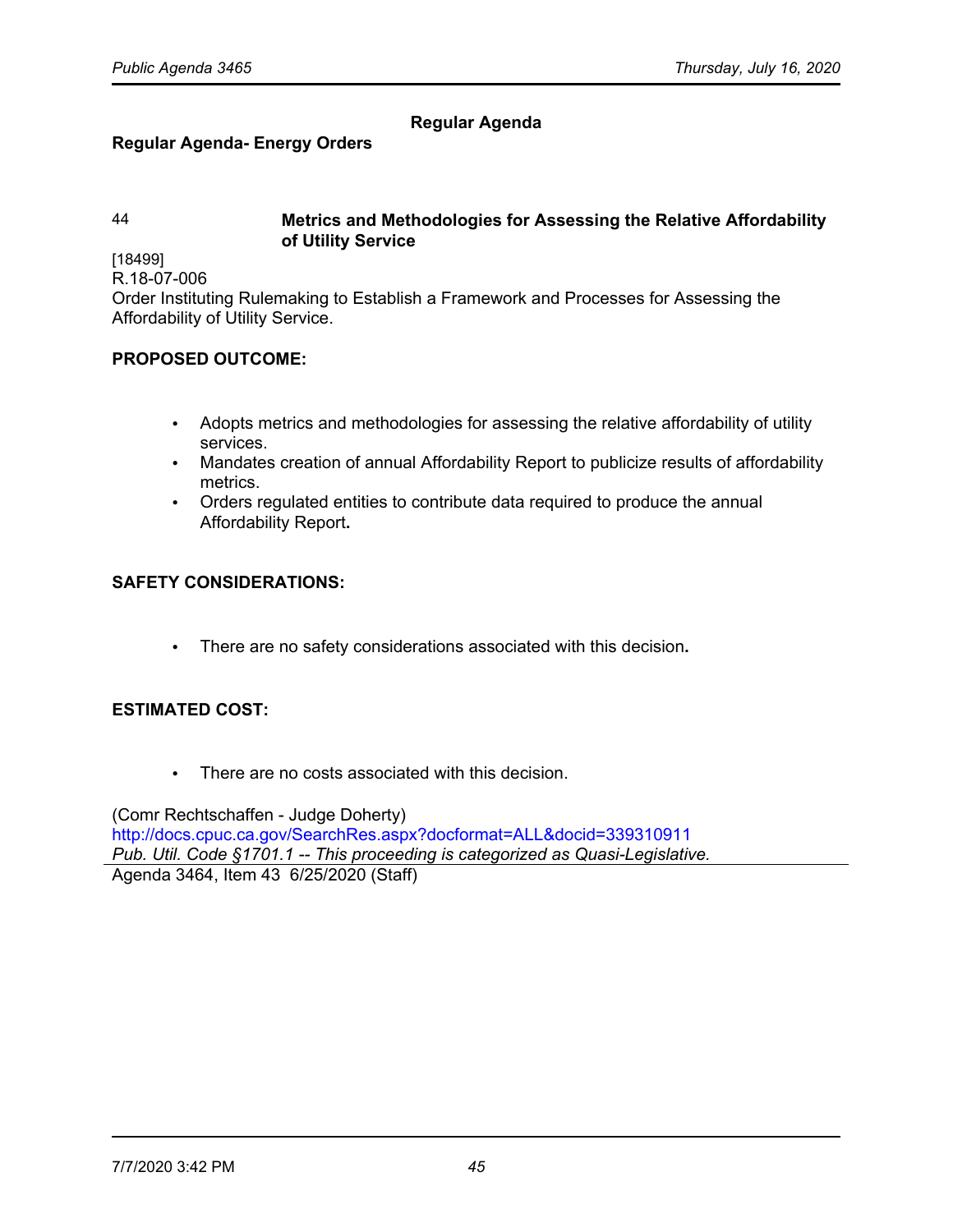### **Regular Agenda- Energy Orders** (continued)

## 45 **Order Instituting Rulemaking to Further Develop a Risk-Based Decision-Making Framework for Electric and Gas Utilities**

[18569]  $\mathsf R$ .

Order Instituting Rulemaking to Further Develop a Risk-Based Decision-Making Framework for Electric and Gas Utilities.

#### **PROPOSED OUTCOME:**

- Initiates new rulemaking to consider ways to strengthen the risk-based decisionmaking framework used by regulated energy utilities to assess, manage, mitigate and minimize safety risks.
- The rulemaking builds on requirements for a utility risk-based decision-making framework adopted in the first Safety Model Assessment Proceeding, Application 15-05-002, et al and in Rulemaking 13-11-006, the Risk-Based Decision-Making proceeding.

#### **SAFETY CONSIDERATIONS:**

• The goal of the new rulemaking is to further the prioritization of safety by electric and gas utilities.

#### **ESTIMATED COST:**

• There are no costs associated with this decision.

<http://docs.cpuc.ca.gov/SearchRes.aspx?docformat=ALL&docid=341593142>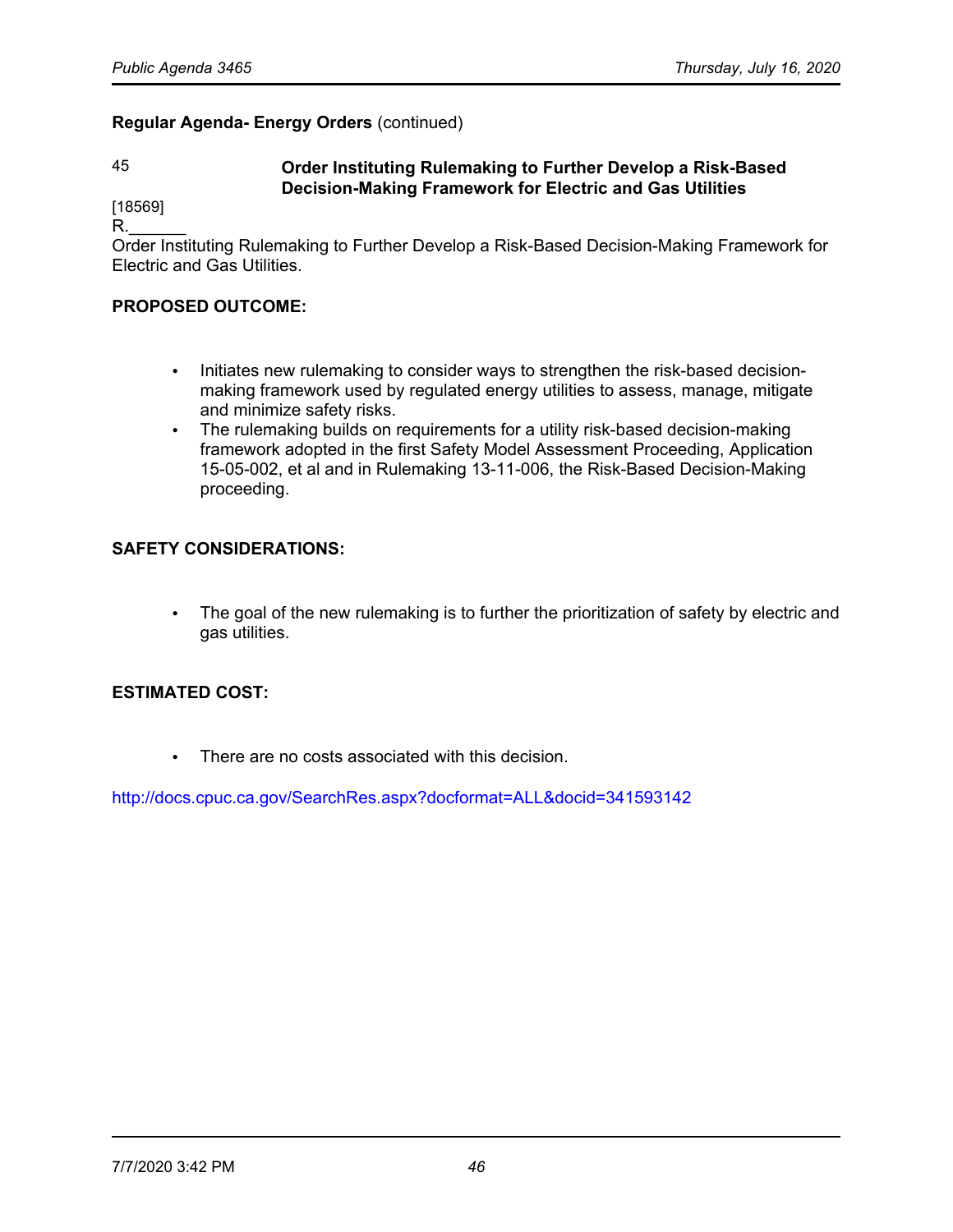#### **Regular Agenda- Wildfire Safety Resolutions and Reports**

46 **Ratifying Action of the Wildfire Safety Division on Bear Valley Electric Service's 2020 Wildfire Mitigation Plan Pursuant to Public Utilities Code Section 8386**

[18404] Res WSD-006

#### **PROPOSED OUTCOME:**

• Ratifies the action of the Wildfire Safety Division (WSD) to approve the 2020 Wildfire Mitigation Plan (WMP) of Bear Valley Electric Service (BVES), with conditions designed to ensure WMP decreases risk of catastrophic wildfire in California.

## **SAFETY CONSIDERATIONS:**

• Mitigation of catastrophic wildfires in California is among the most important safety challenges the Commission-regulated electrical corporations face. Comprehensive WMPs are essential to safety.

#### **ESTIMATED COST:**

- 2020-2022 WMP Estimated Costs: \$247 Million.
- Does not approve WMP-related costs; WMP costs are evaluated in BVES's General Rate Case.

<http://docs.cpuc.ca.gov/SearchRes.aspx?docformat=ALL&docid=342206056> *Pub. Util. Code § 311* – *This item was mailed for Public Comment.*

Agenda 3463, Item 31 6/11/2020 (Staff)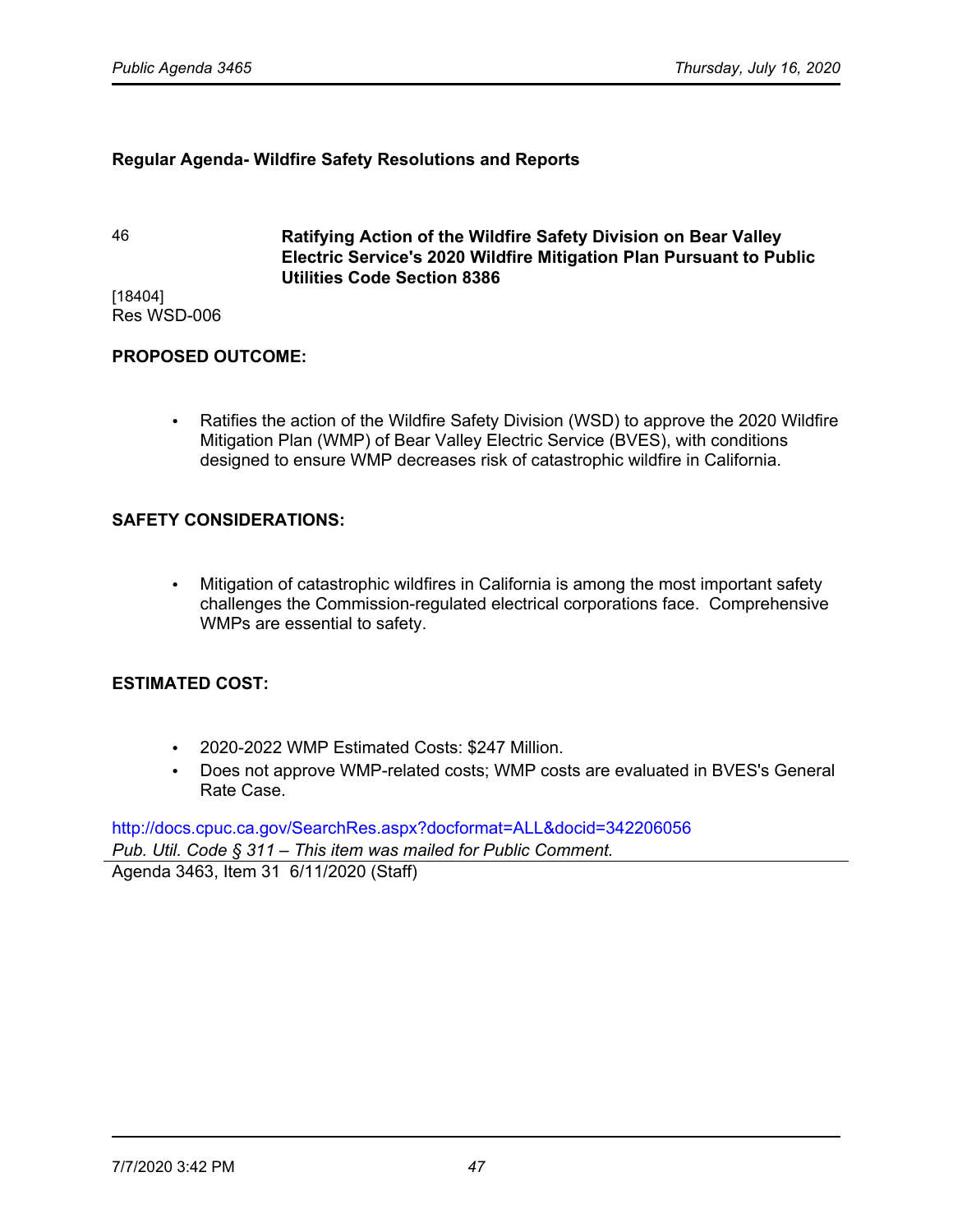## **Regular Agenda- Orders Extending Statutory Deadline**

47 **Order Extending Statutory Deadline** [18567] A.19-01-014 Application of Cox California Telcom, LLC Requesting the Commission Not Require Cox to Pay Disputed Surcharge Amounts Identified in Audit Report.

## **PROPOSED OUTCOME:**

• Extends Statutory Deadline for completion of this proceeding until October 30, 2020.

## **SAFETY CONSIDERATIONS:**

• There are no safety considerations implicated with this Order Extending Statutory Deadline.

#### **ESTIMATED COST:**

• There are no costs associated with this Order Extending Statutory Deadline.

#### (Comr Shiroma - Judge Kline )

<http://docs.cpuc.ca.gov/SearchRes.aspx?docformat=ALL&docid=341551768> *Pub. Util. Code §1701.1 -- This proceeding is categorized as Ratesetting.*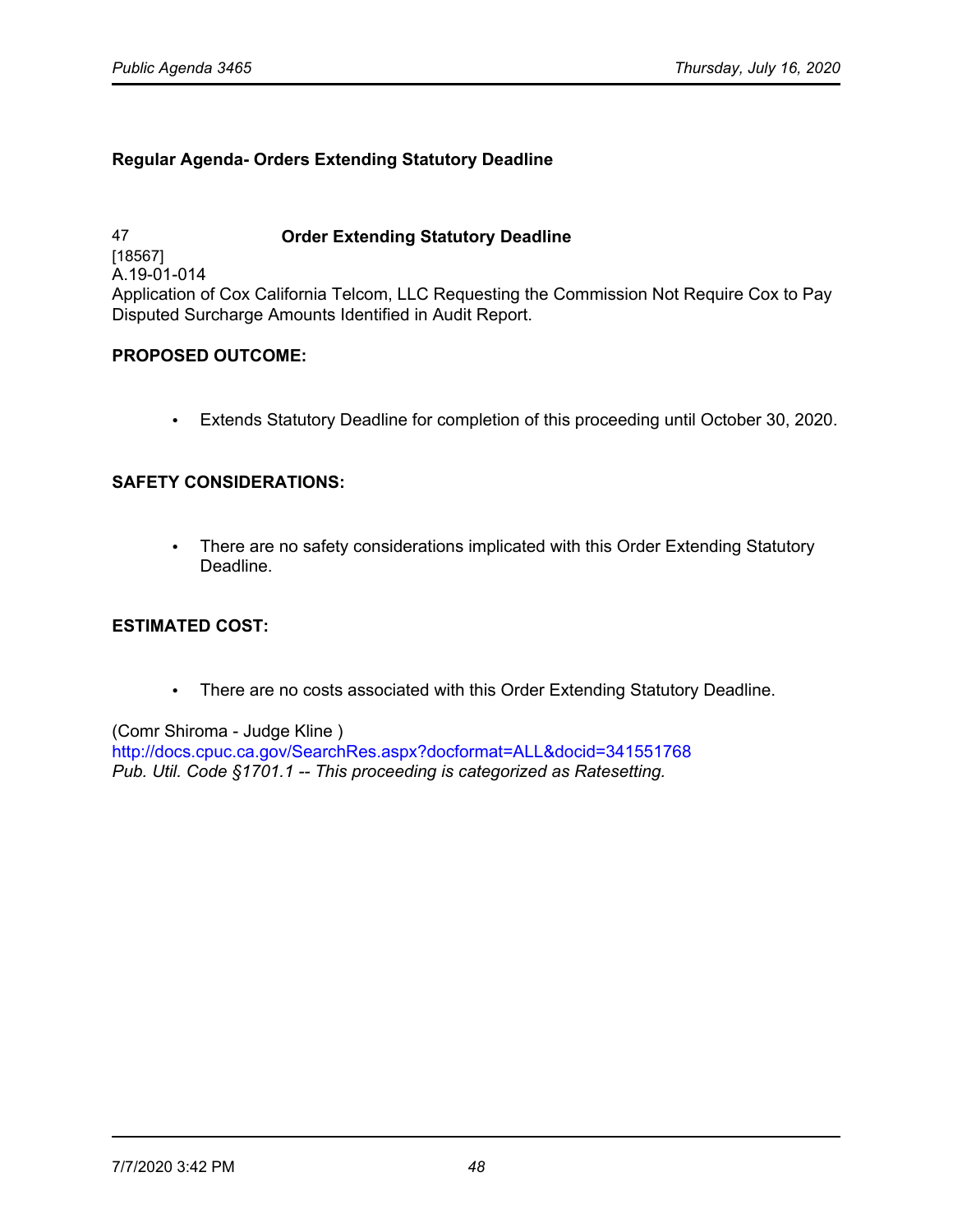## **Regular Agenda- Orders Extending Statutory Deadline** (continued)

48 **Order Extending Statutory Deadline.** [18572] R.18-07-017 Order Instituting Rulemaking Regarding Continued Implementation of the Public Utility Regulatory Policies Act and Related Matters.

#### **PROPOSED OUTCOME:**

• Extends Statutory Deadline for completion of this proceeding until January 25, 2021.

## **SAFETY CONSIDERATIONS:**

• There are no safety considerations implicated with this Order Extending Statutory Deadline.

## **ESTIMATED COST:**

• There are no costs associated with this Order Extending Statutory Deadline.

(Comr Rechtschaffen - Judge Allen)

<http://docs.cpuc.ca.gov/SearchRes.aspx?docformat=ALL&docid=341708294> *Pub. Util. Code §1701.1 -- This proceeding is categorized as Ratesetting.*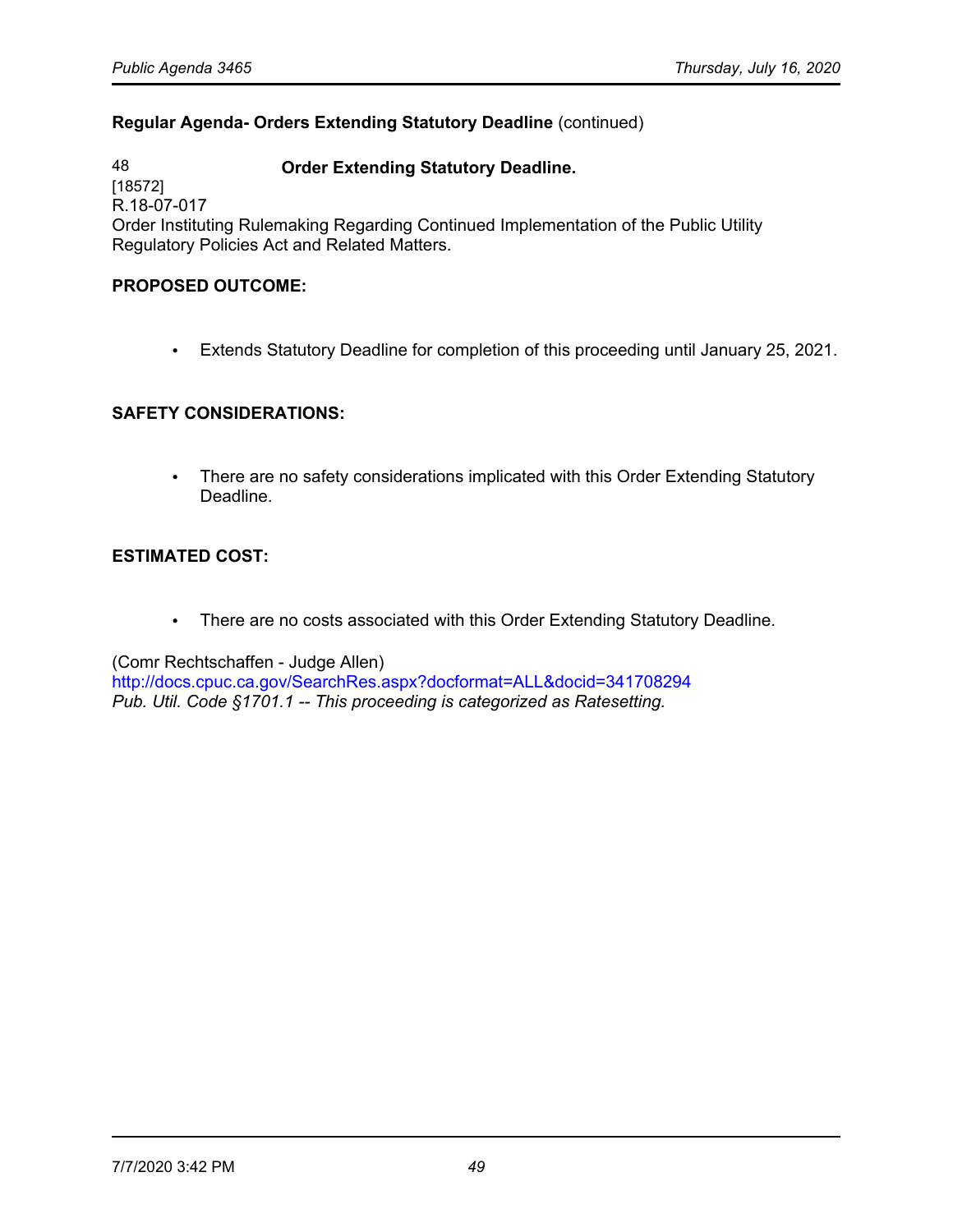## **Regular Agenda- Orders Extending Statutory Deadline** (continued)

49 **Order Extending Deadline** [18591] (ECP) C.19-08-009 Rashid El Malik vs. Southern California Edison Company.

## **PROPOSED OUTCOME:**

• Extends deadline for completion of this proceeding until October 15, 2020.

#### **SAFETY CONSIDERATIONS:**

• There are no safety considerations implicated with this Order Extending Deadline.

## **ESTIMATED COST:**

• There are no costs associated with this Order Extending Deadline.

(Comr Randolph - Judge Kim) <http://docs.cpuc.ca.gov/SearchRes.aspx?docformat=ALL&docid=342179958>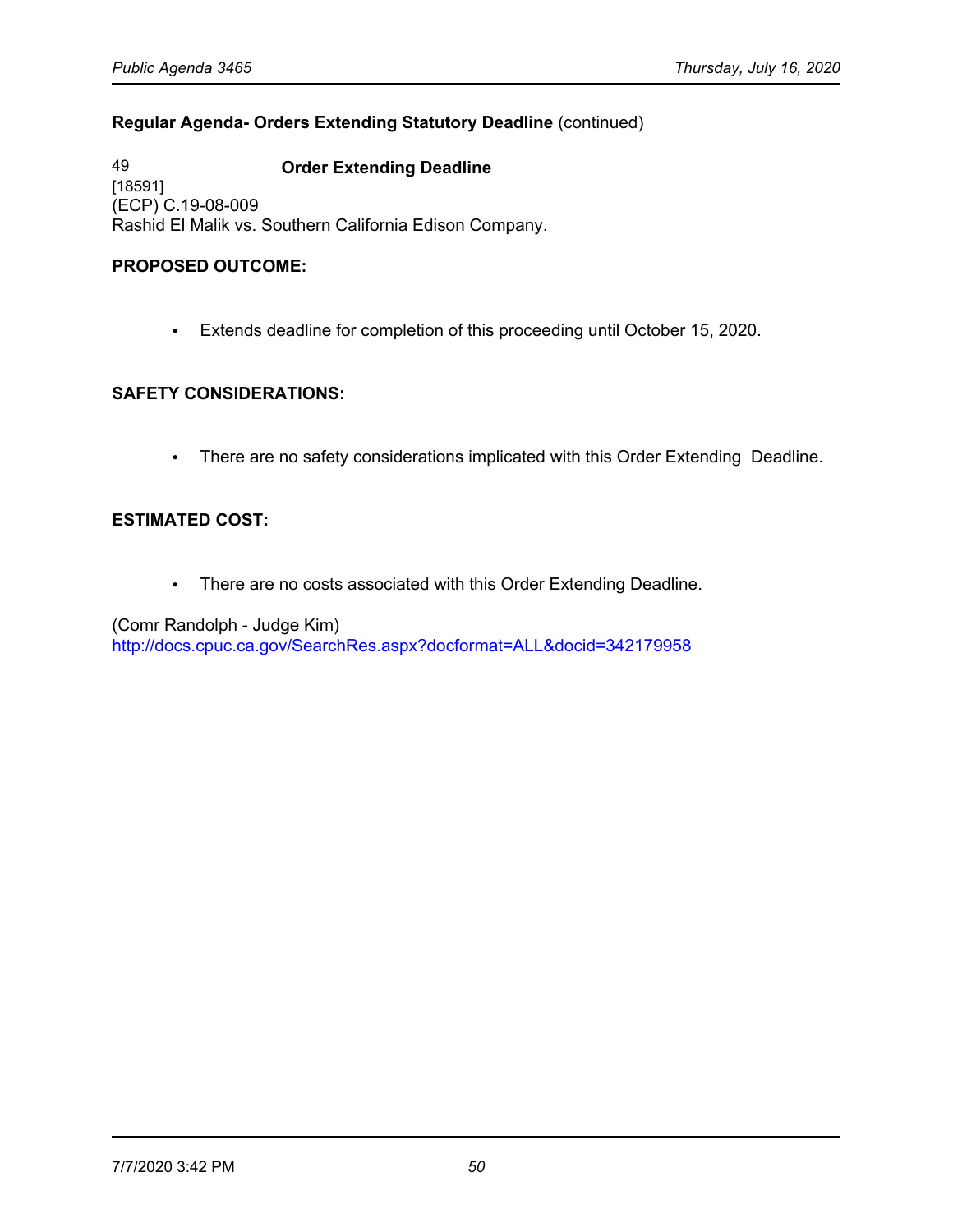## **Regular Agenda- Legal Division Matters**

## 50 **The Federal Communications Commission Requested Comment on an Application Filed by TAG Mobile, LLC, TAG Mobile Bankruptcy Sale Entity, LLC and Vector Holdings Group LLC**

[18573] WC Dkt. No. 20-140

On May 28, 2020, the Federal Communications Commission (FCC) issued a public notice requesting comment on an application filed by TAG Mobile, LLC, TAG Mobile Bankruptcy Sale Entity, and Vector Holdings Group, LLC, pursuant to 47 U.S.C. § 214 and 47 C.F.R. §§ 63.03- 04, for transfer of control from TAG Mobile/TAG Bankruptcy Entity to Vector. On June 24, 2020, Staff submitted late-filed comments with the FCC with an accompanying motion. Staff requests Commission ratification of the filed comments.

<http://docs.cpuc.ca.gov/SearchRes.aspx?docformat=ALL&docid=342877913>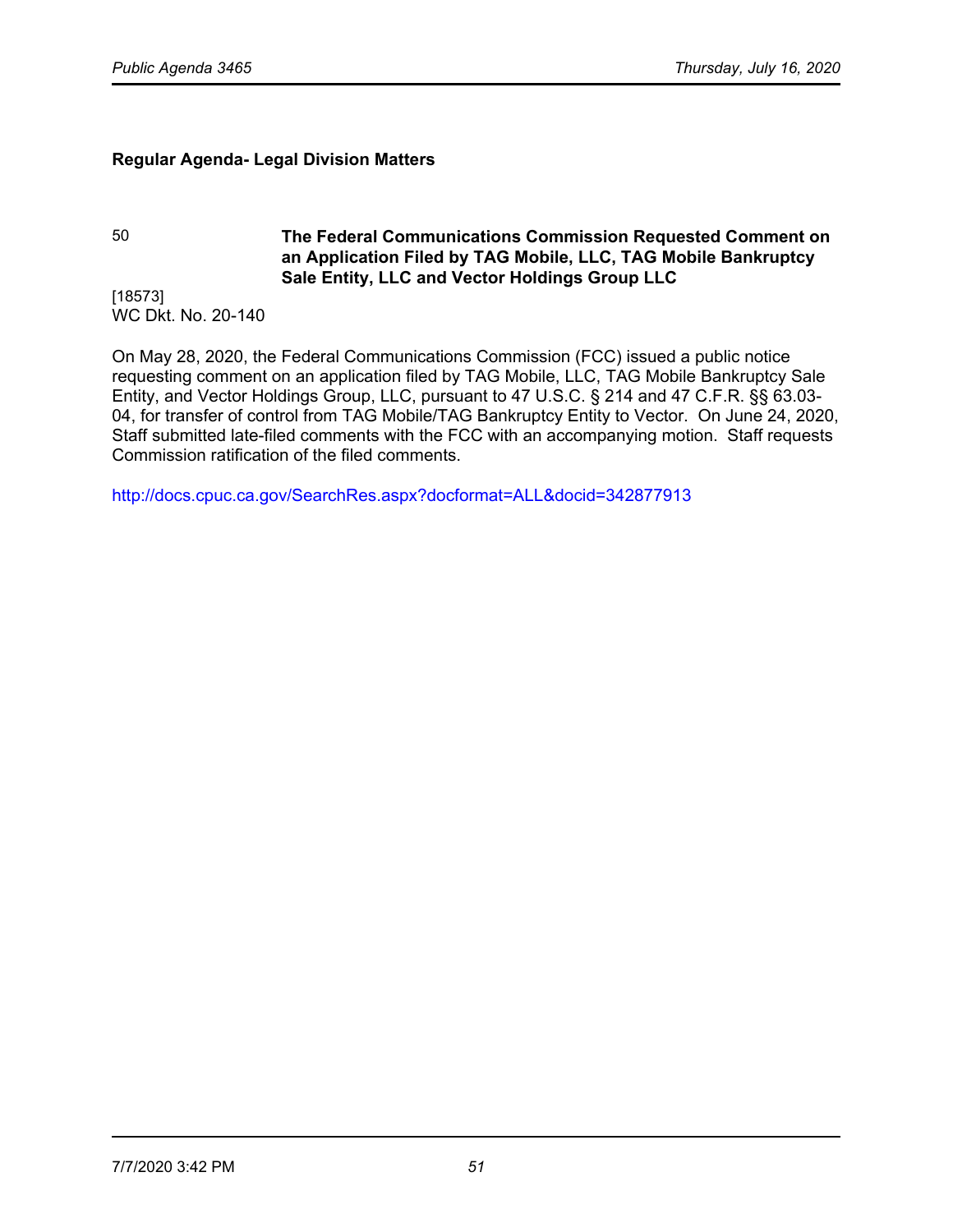**Regular Agenda- Legislative and Other Matters**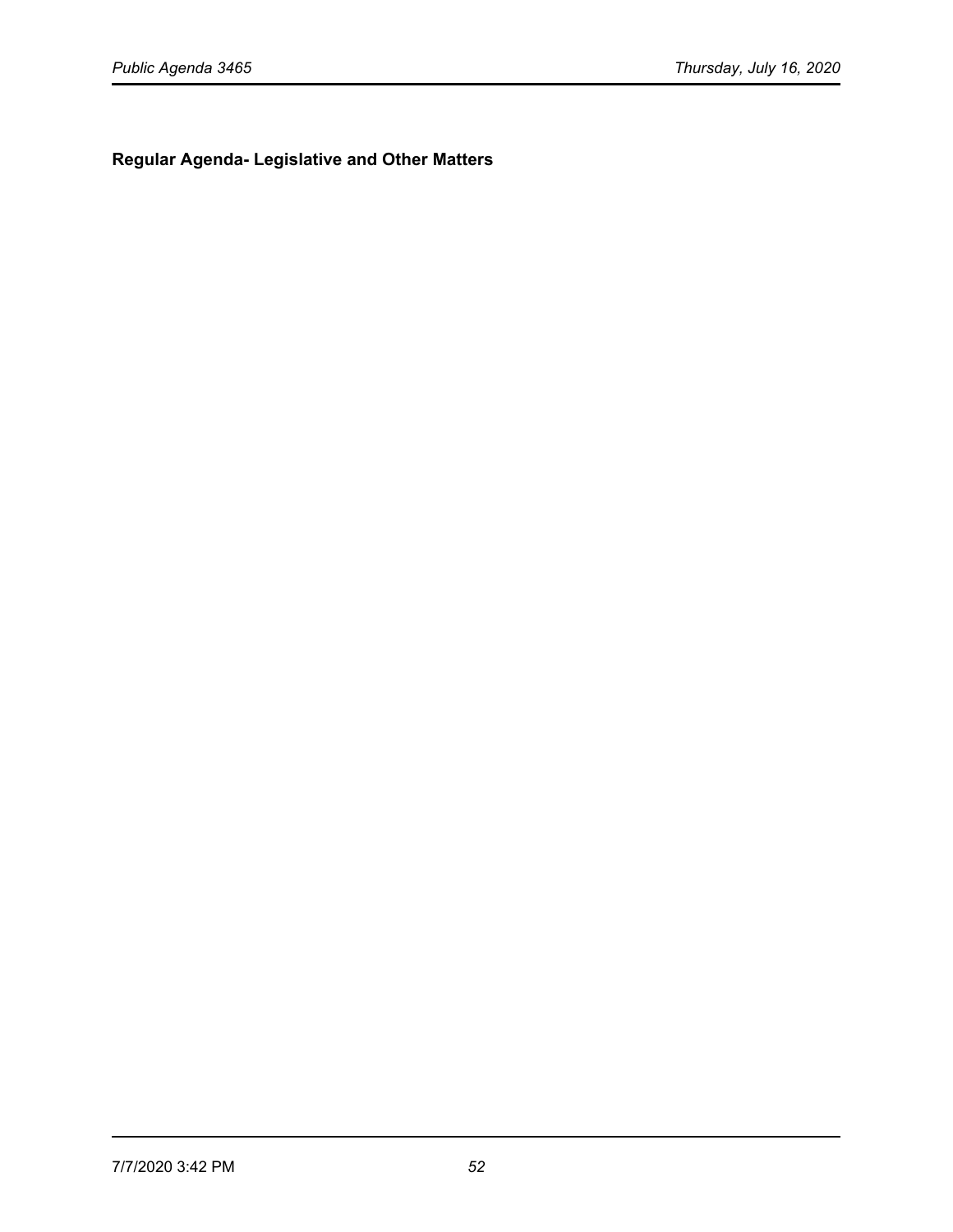# **Regular Agenda- Management Reports and Resolutions**

51 **Report and Discussion on Recent Consumer Protection and Safety Activities** [18578]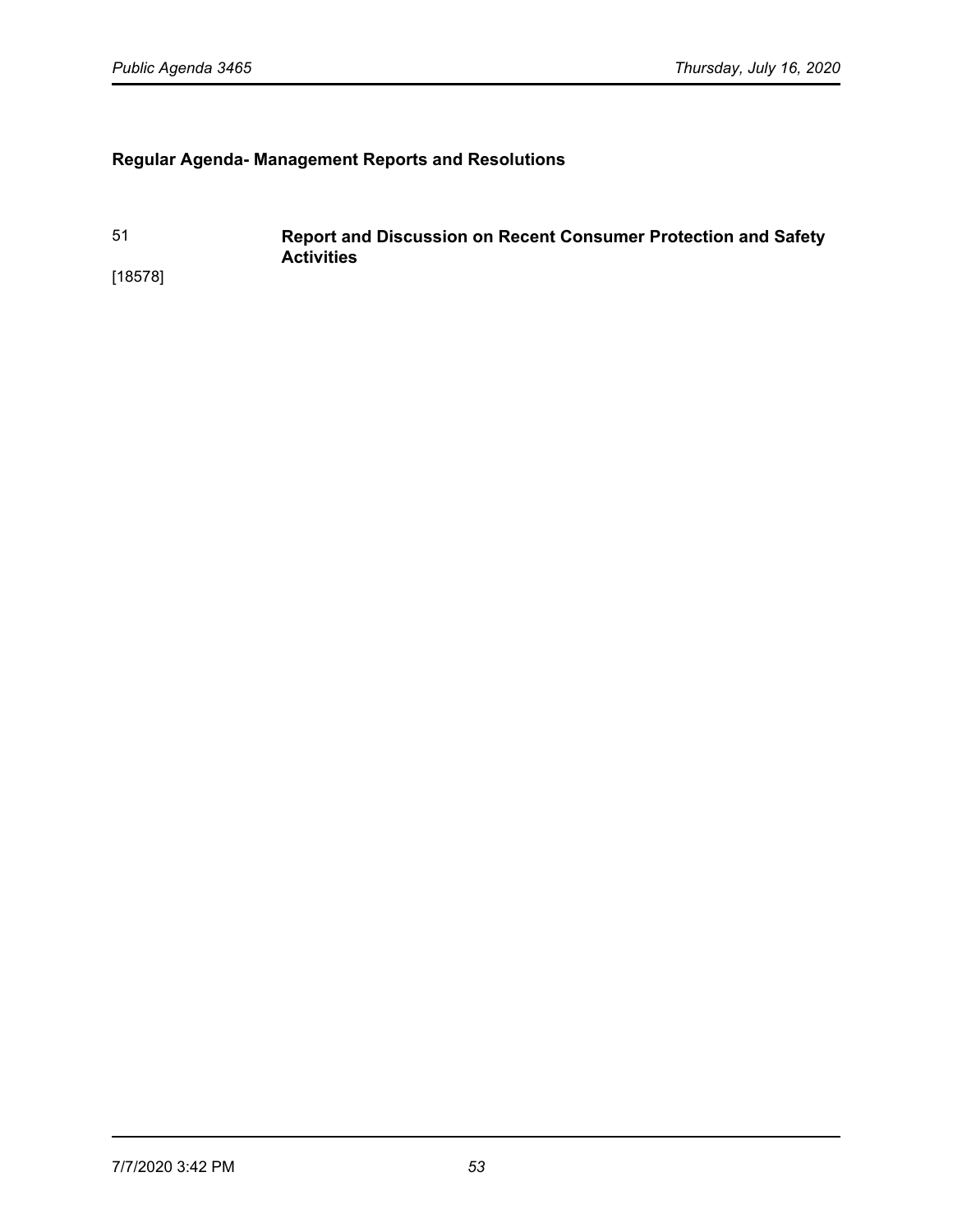# **Regular Agenda- Management Reports and Resolutions** (continued)

52 **Management Report on Administrative Activities**

[18579]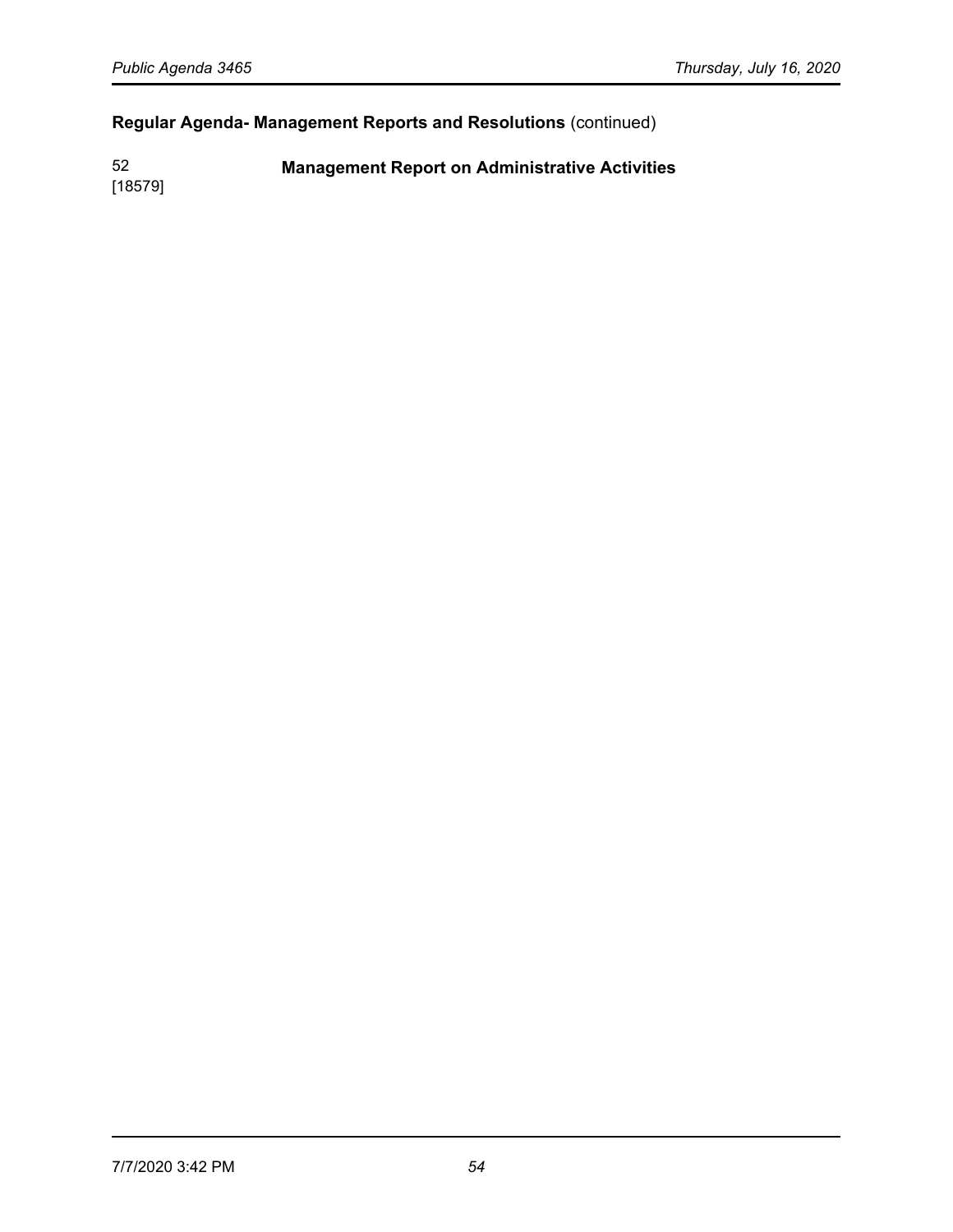# **Regular Agenda- Management Reports and Resolutions** (continued)

53 **Update on Energy IOU Disconnections Moratorium and COVID-19 Related Consumer Complaints and Resolutions** 

[18601]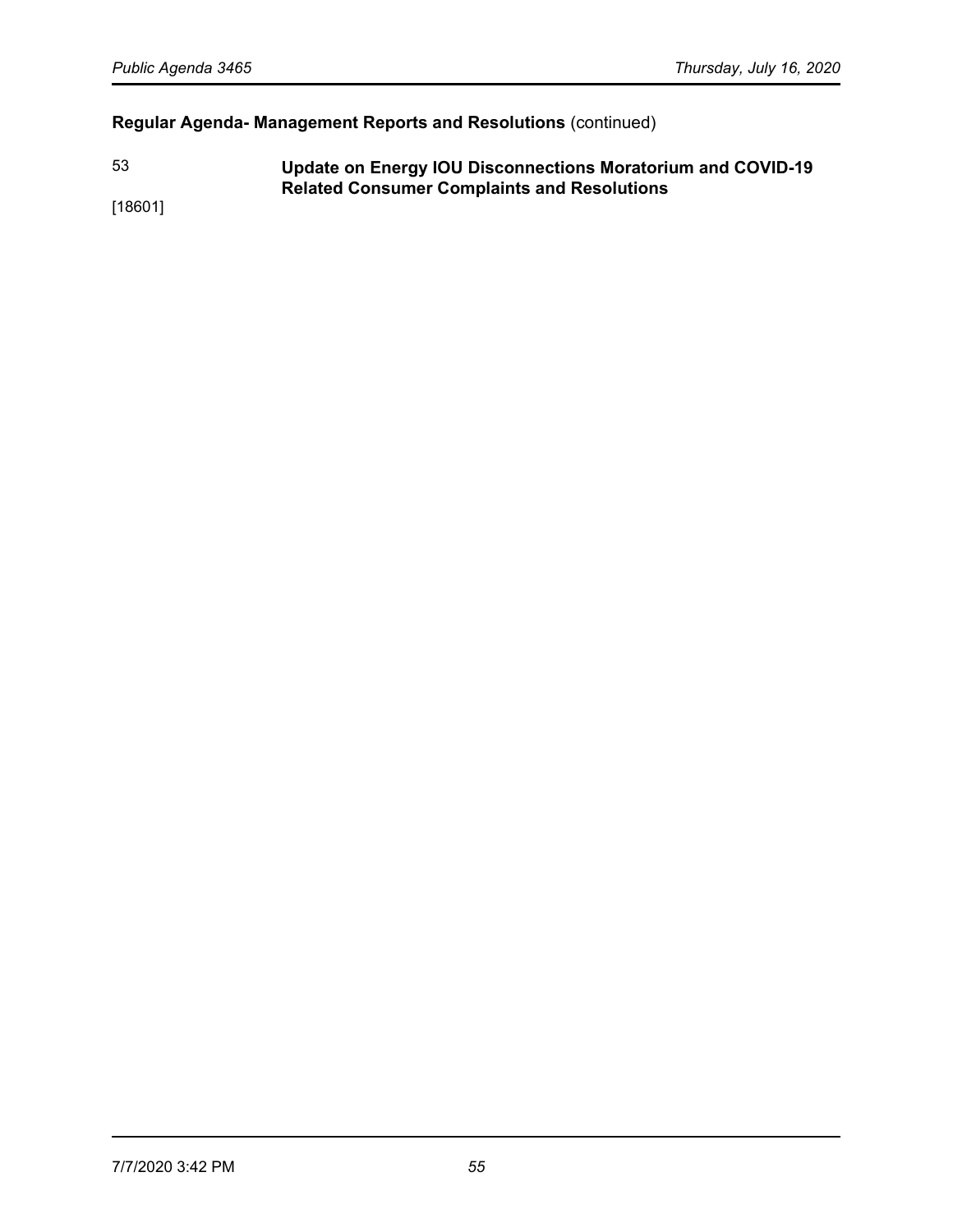**Regular Agenda- Commissioner Reports**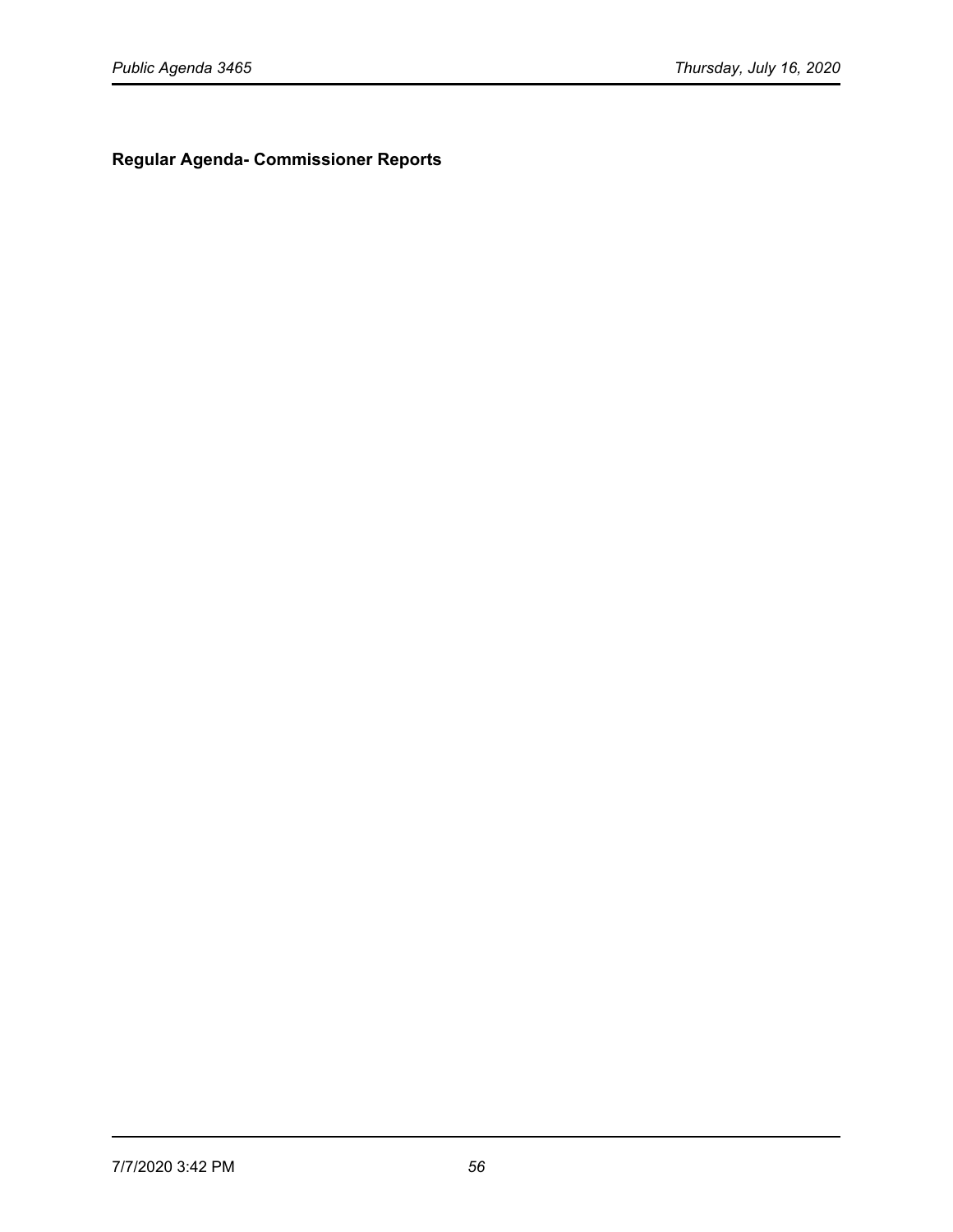## **Closed Session**

*This notice is furnished under Government Code Sections 11125 and 11126.3. The Commission will meet in Closed Session following the Public Session of its regularly scheduled meeting. In the Closed Session, the Commission may consider personnel matters as provided under Government Code Section 11126(a), institution of proceedings or disciplinary actions against any person or entity under the jurisdiction of the Commission as provided under Government Code Sections 11126(d)(2) and 11126(e)(2) (C)(i), and pending litigation as provided under Government Code Section 11126 (e). Additional items may be added to the closed session agenda pursuant to Gov. Code Section 11126.3(d). If in Closed Session the Commission votes to appoint, employ, or dismiss a public employee, the Commission will thereafter reconvene in Open Session to make the disclosures required by Government Code Sections 11125.2 and 11126.3(f).*

**Closed Session - Applications for Rehearing** 

# 54 **Conference with Legal Counsel - Application for Rehearing**

[18580]

Conference with Legal Counsel - Application for Rehearing.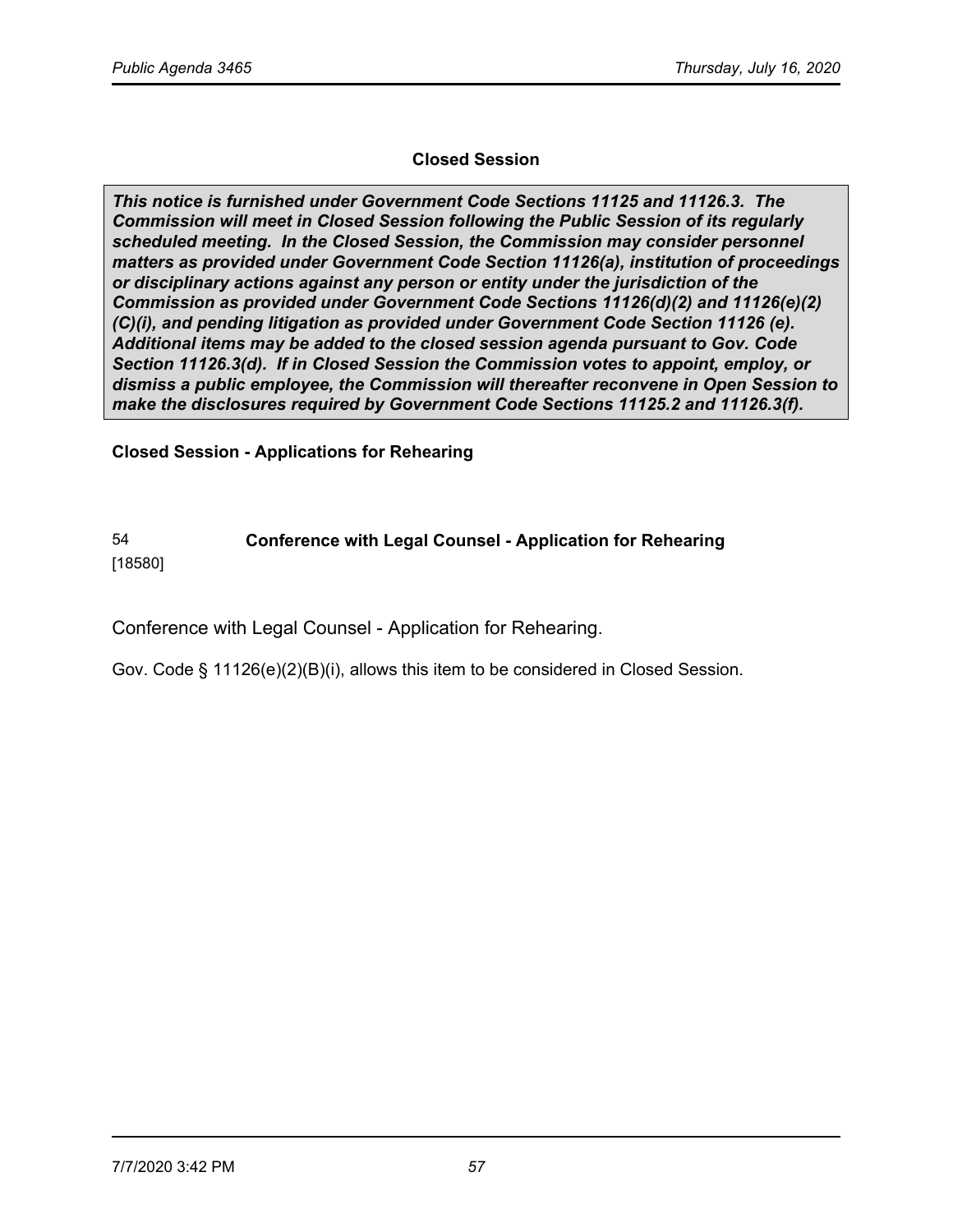55 **Conference with Legal Counsel - Application for Rehearing** [18536] C.08-08-006

Disposition of Application for Rehearing of Decision (D.) 19-05-023, filed by Access One, Inc., Arrival Communications, Inc., Bullseye Telecom, Inc., Cox California Telecom, LLC, MPower Communications Corp., U.S. TelePacific Corp., and Utility Telephone, Inc. (Defendant CLECs). The Decision granted rehearing of D.16-02-020, superseded D.16-02-020, and ordered the opening of a Phase 2 on refunds.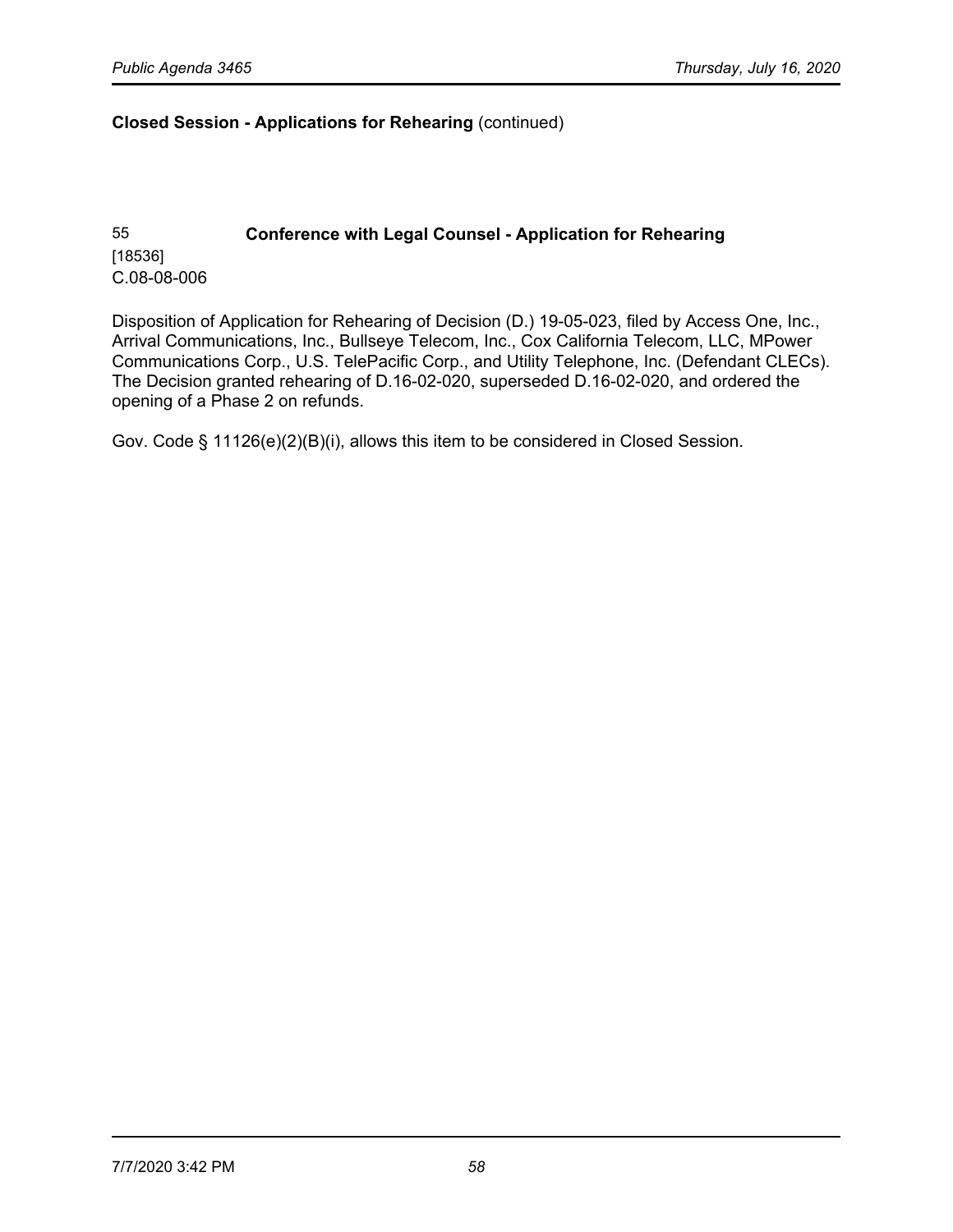# 56 **Conference with Legal Counsel - Application for Rehearing**  [18546] A.19-04-025

Disposition of the application for rehearing filed by Cypress Ridge Owners Association. In Resolution W-5187 the Commission authorized a general rate increase to Cypress Ridge Sewer Company that would produce additional annual revenues of \$110,507 or 21.59 percent, to recover increased operating expenses and utility plant investments. In calculating this increase, the Resolution imputed a state income tax expense of \$11,976 and a federal income tax expense of \$25,934.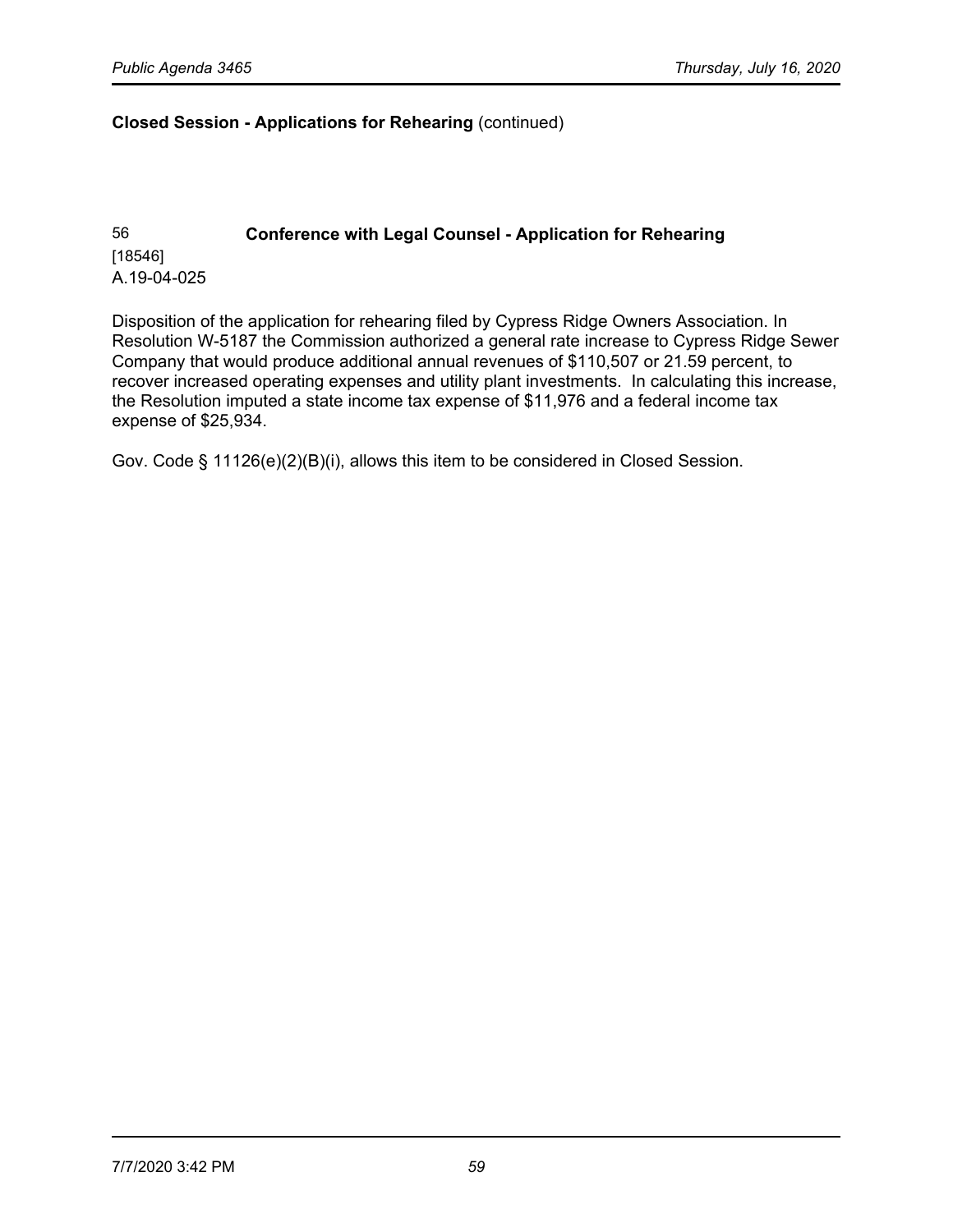# 57 **Conference with Legal Counsel - Application for Rehearing** [18544] A.16-10-020

Disposition of Application for Rehearing of Decision 19-01-004, filed by San Pablo Bay Pipeline Company.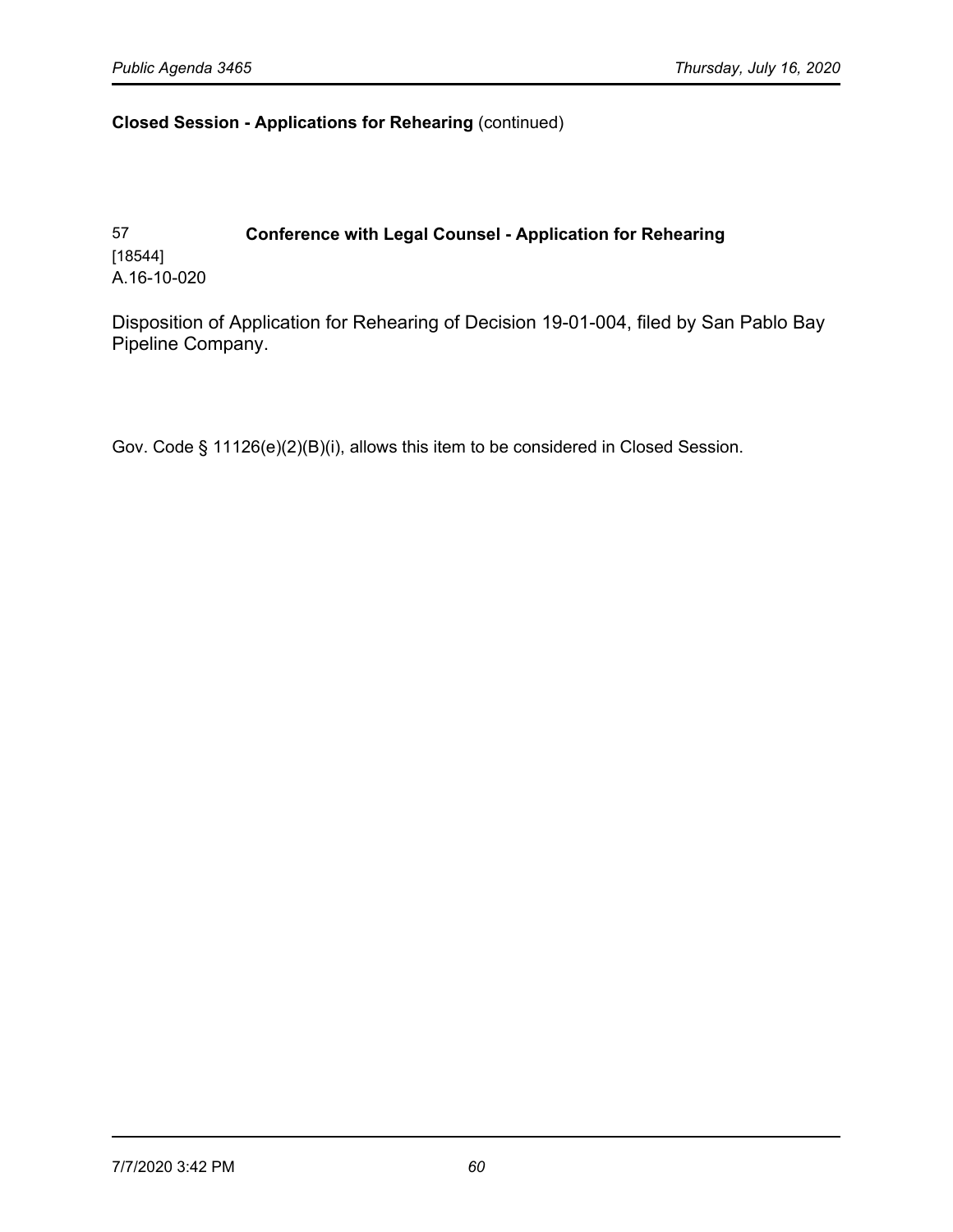## 58 **Conference with Legal Cousel - Application for Rehearing** [18549] A.17-10-007, A.17-10-008 - Related matters.

Disposition of the applications for rehearing of Decision 19-09-051, filed by The Utility Reform Network (TURN) and The Protect Our Communities Foundation (POC). The Decision approved the combined Test Year (TY) 2019 general rate cases (GRCs) for San Diego Gas & Electric Company (SDG&E) and Southern California Gas Company (SCG, together the Sempra Utilities). The Decision set a TY 2019 revenue requirement of \$1.990 billion for SDG&E's combined electric and gas operations, with post TY adjustments of \$134.157 and \$102.493 million for 2020 and 2021, respectively. For SCG, the Decision set a TY 2019 revenue requirement of \$2.770 billion, with post TY adjustments of \$219.539 million and \$149.551 million for 2020 and 2021, respectively.

In addition to funding for traditional GRC accounts, SCG's revenue requirement included costs for Pipeline Safety Enhancement Plan (PSEP) projects including 11 pressure test projects, 10 pipeline replacement projects, and 284 valve replacement projects. The authorized revenues for both utilities also included costs for incremental safety-related programs and activities added to the GRC by the Risk Assessment Mitigation Phase (RAMP). Funding would allow the utilities to mitigate for safety risks from utility equipment-caused wildfires, damage from pipeline failures and third-party dig-ins, as well as other employer, employee, contractor and public safety risks.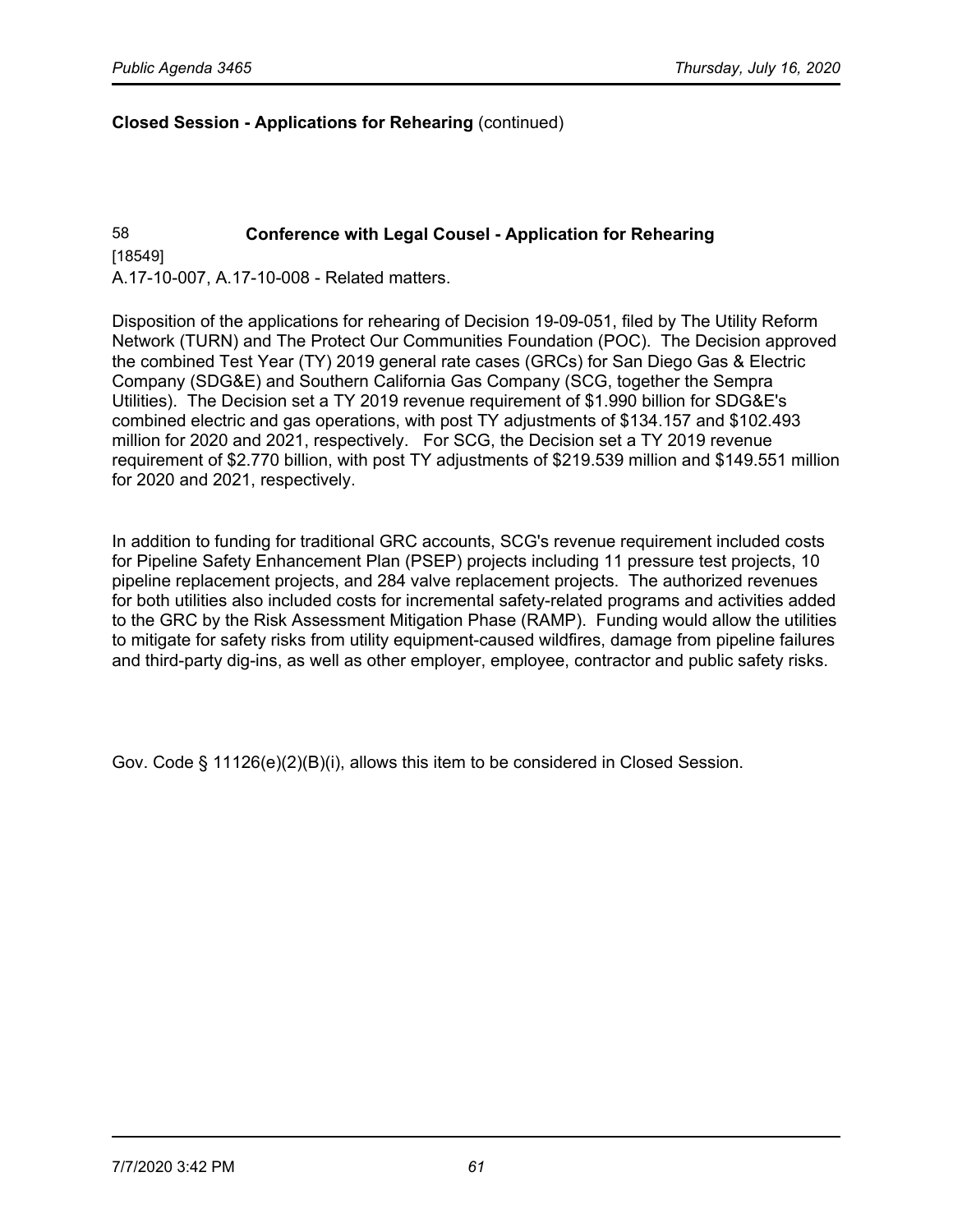# 59 **Conference with Legal Counsel - Application for Rehearing** [18561] A.18-11-018

Disposition of Application for Rehearing of Resolution G-3541, filed by the Public Advocates Office.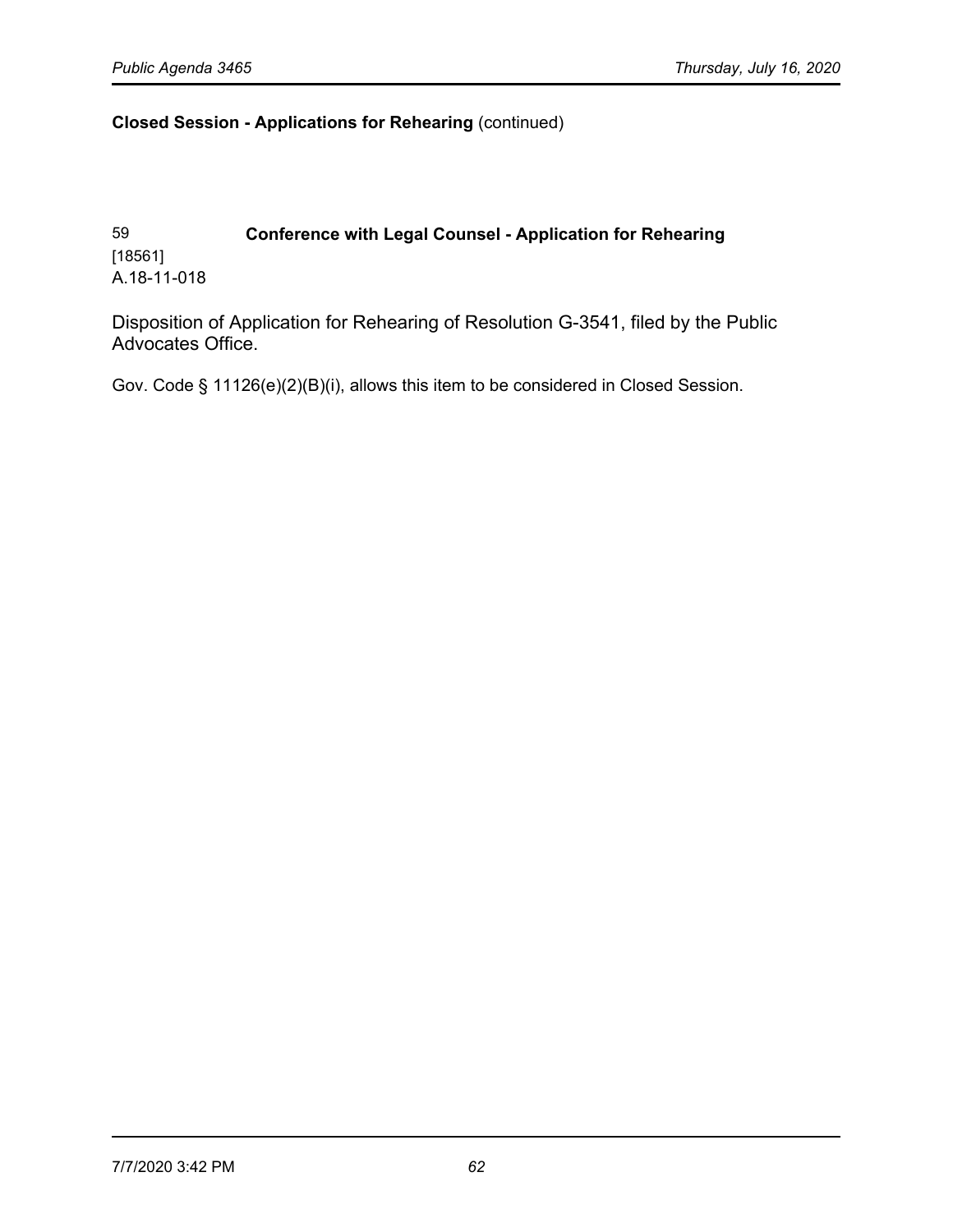60 **Conference with Legal Counsel - Application for Rehearing** [18574] R.11-11-007

Disposition of Application for Rehearing of Decision (D.) 18-10-033, filed by Calaveras Telephone Company, Cal-Ore Telephone Co., Ducor Telephone Company, Foresthill Telephone Co., Kerman Telephone Co., Pinnacles Telephone Co., The Ponderosa Telephone Co., Sierra Telephone Company, Inc., The Siskiyou Telephone Company, Volcano Telephone Company (collectively, "Independent Small LECs") In the decision, the Commission denied the Independent Small LECs' petition for modification of D.15-06-048, which adopted a general rate case plan for Independent Small LECs.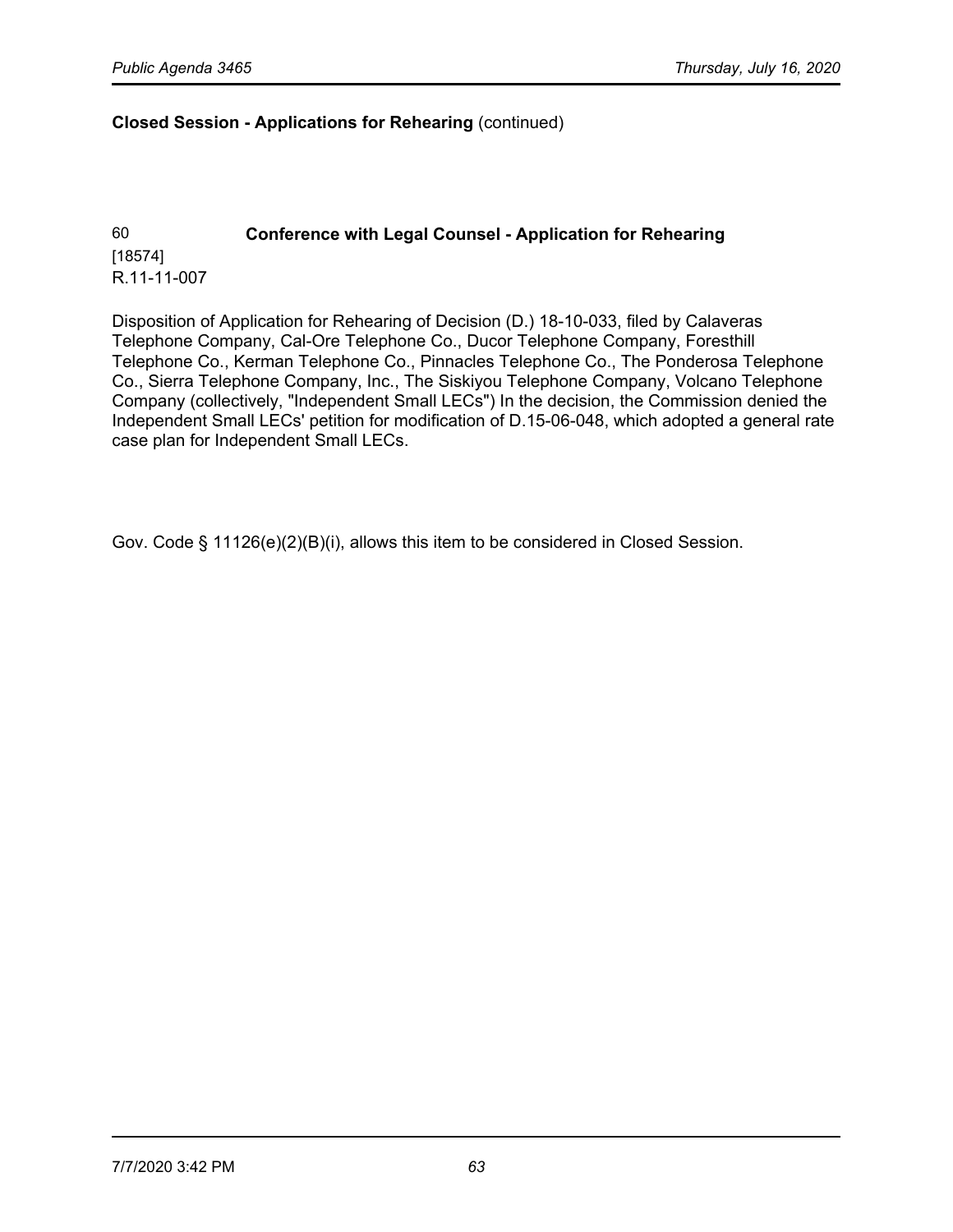## **Closed Session - Appeals from Presiding Officer's Decisions**

Discussion of Appeals of Presiding Officer's Decision.

*Pub. Util. Code § 1701.2(h), allows a Presiding Officer's Decision to be considered in Closed Session*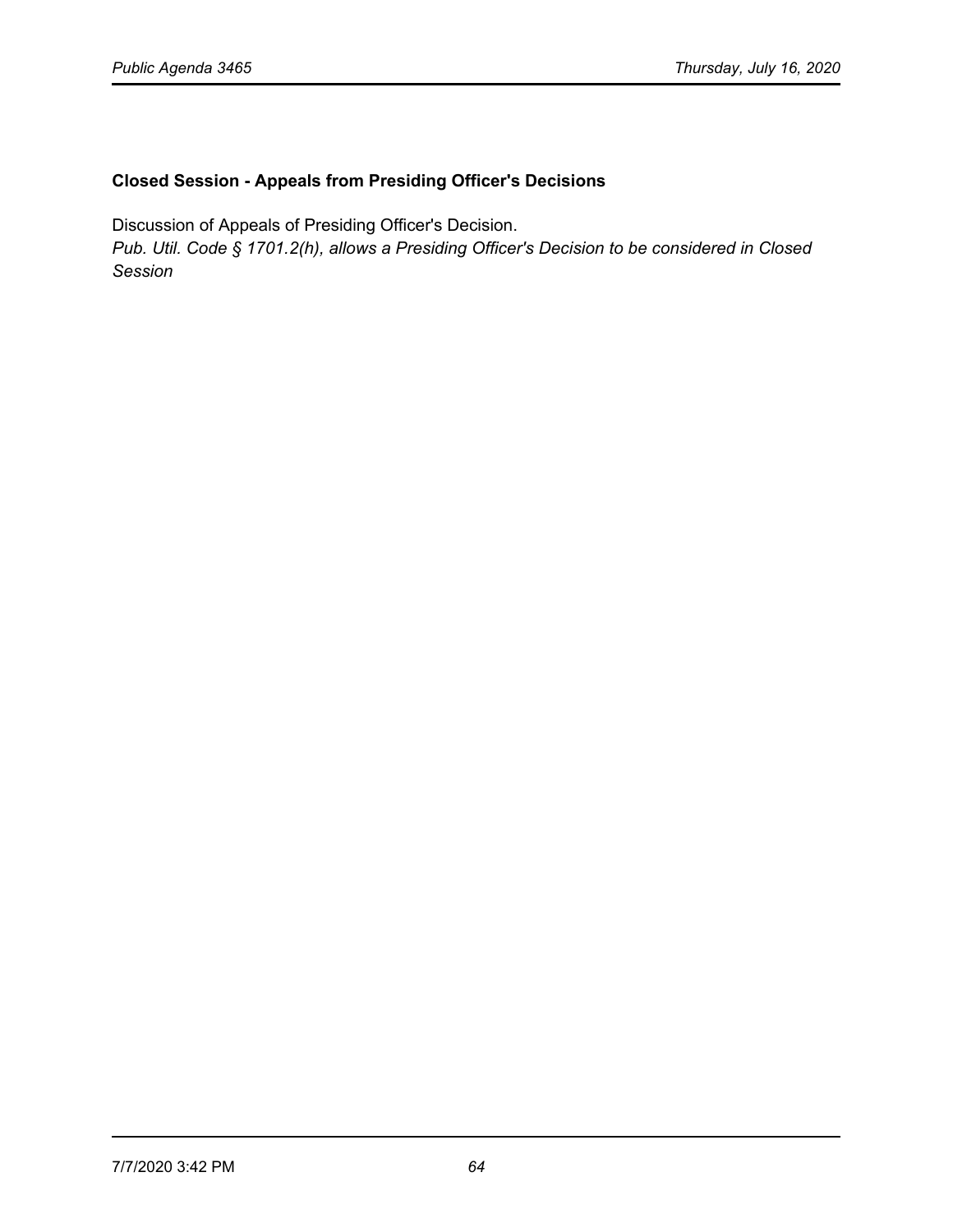**Closed Session - Federal**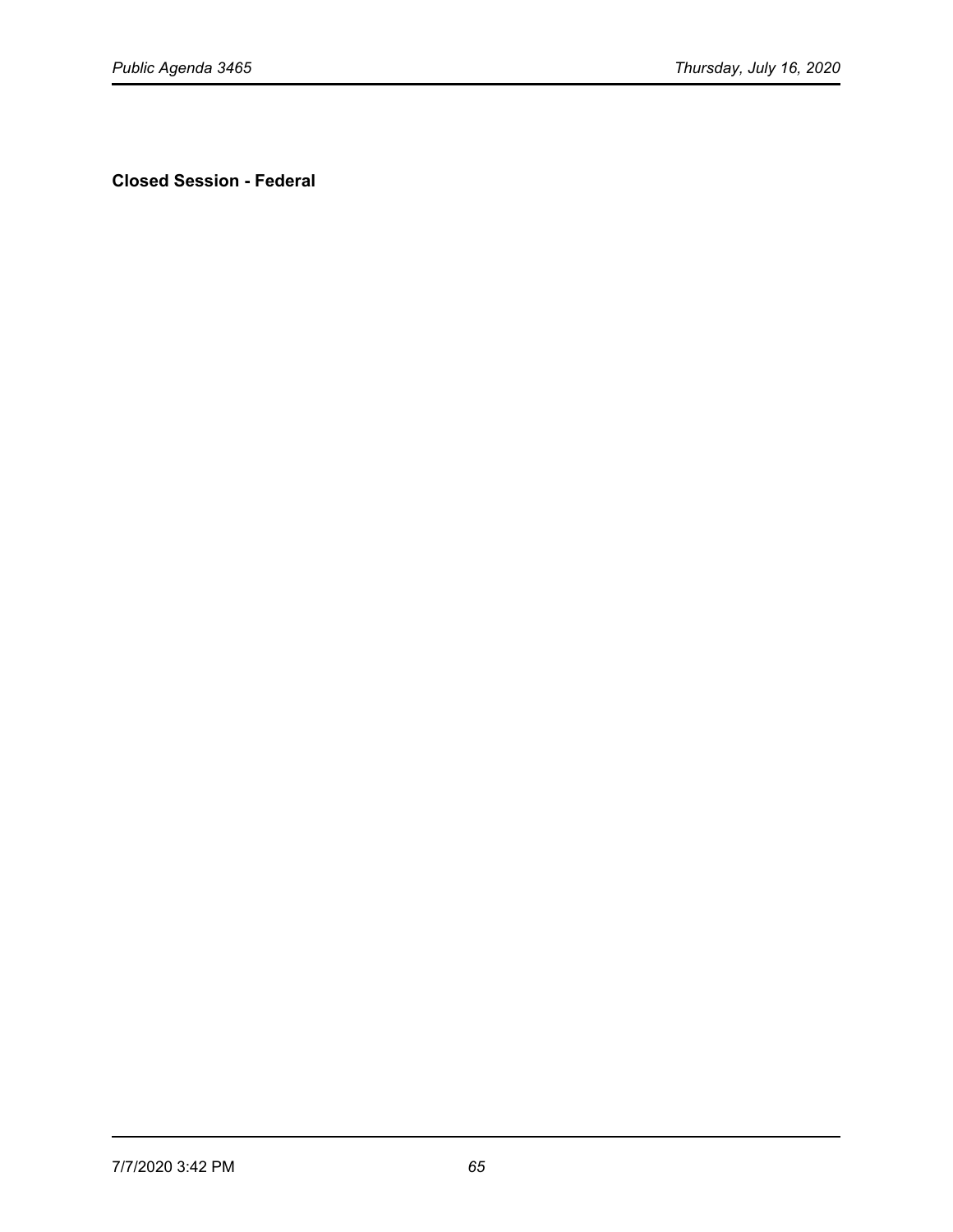# **Closed Session - Existing Litigation - Non-Federal**

61 **Conference with Legal Counsel - Existing Litigation** [18581] Case No: CGC-17-563082

Karen Clopton vs. California Public Utilities Commission, et al., Superior Court of California of the City and County of San Francisco, Case No: CGC-17-563082.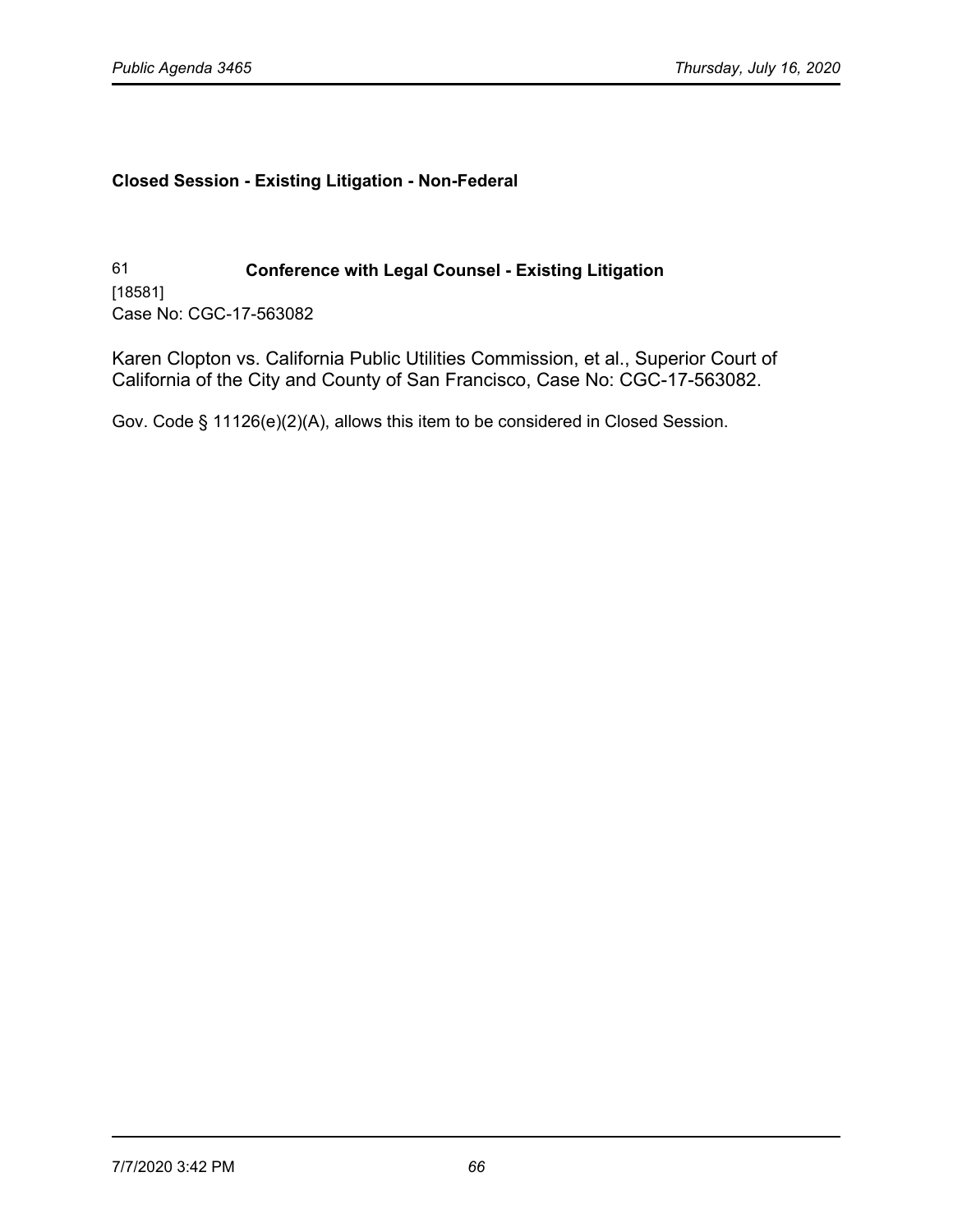# **Closed Session - Existing Litigation - Federal**

Existing Litigation - Federal

### 62 **Conference with Legal Counsel - Existing Litigation**  [18582]

PG&E Corporation Case, debtor. Case No. 19-30088; In re: Pacific Gas and Electric Company, Debtor. Case No 19-30089; United States Bankruptcy Court Northern District of California San Francisco Division.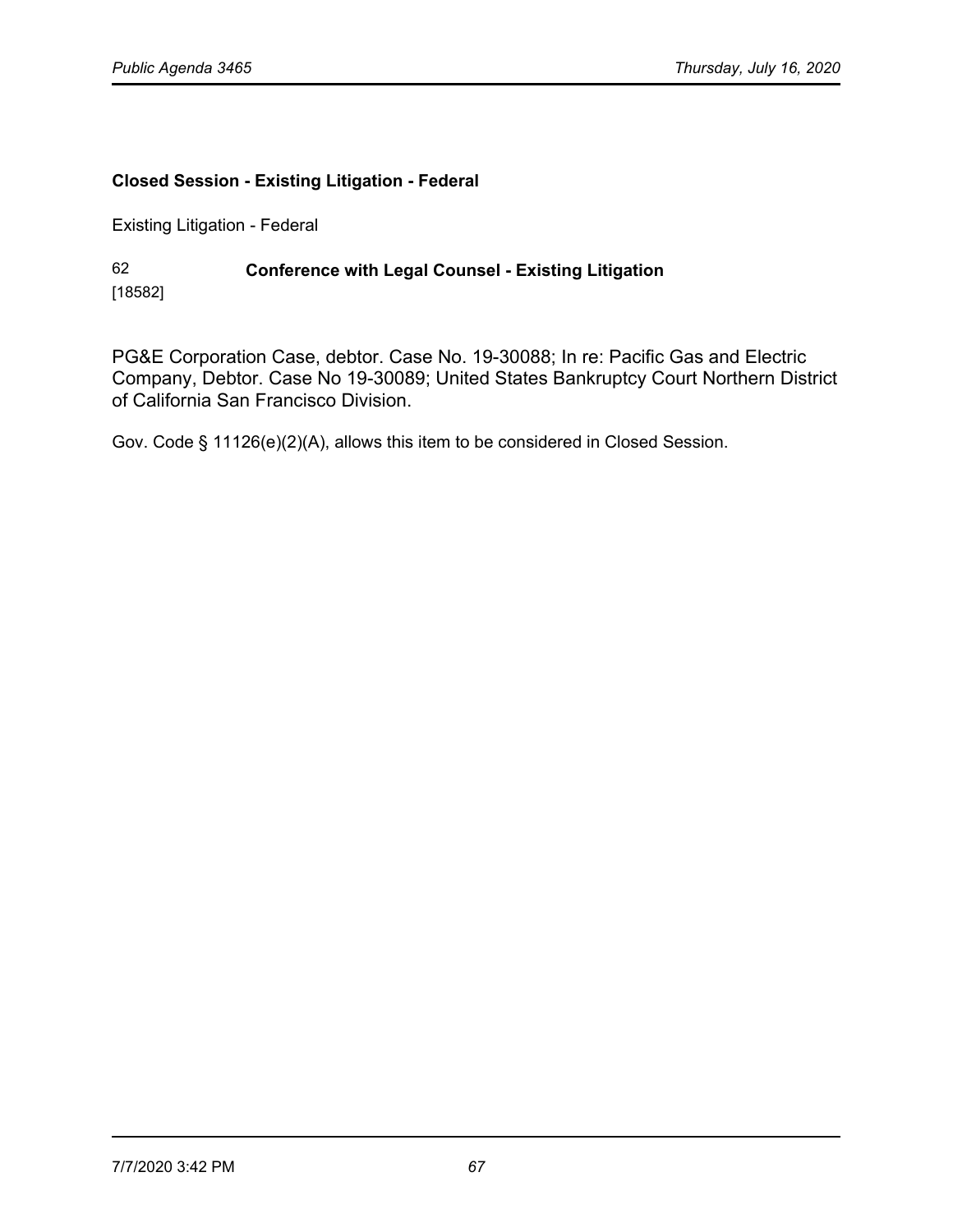## **Closed Session - Existing Litigation - Federal** (continued)

Existing Litigation - Federal

63 **Conference with Legal Counsel - Existing Litigation**  [18583] Case No. 20-22476

FRONTIER COMMUNICATIONS CORPORATION, et al., United States Bankruptcy Court Southern District Of New York, Case No. 20-22476.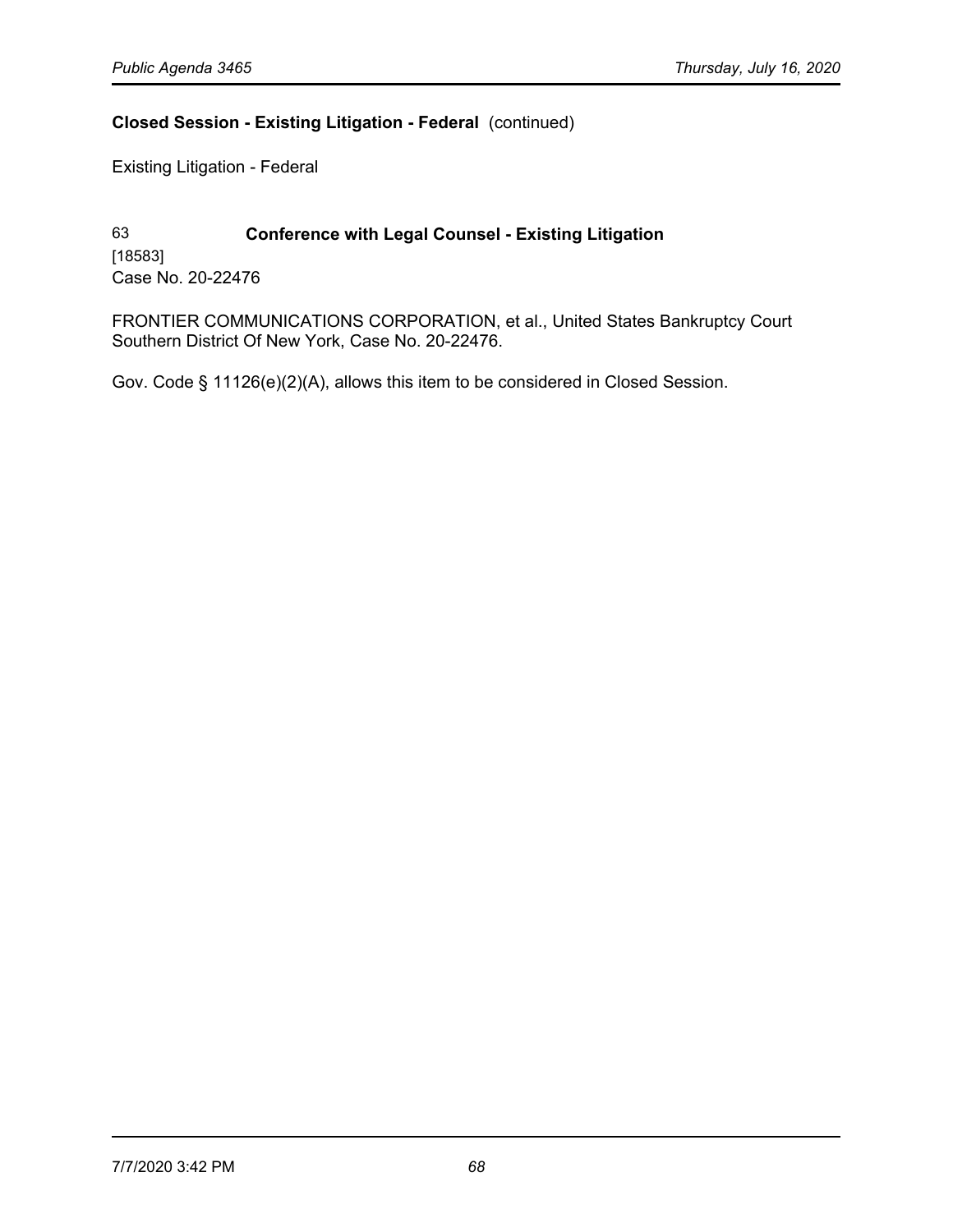## **Closed Session - Initiation of Litigation - Non-Federal**

Consideration of possible Commission initiation of, or intervention in, litigation. *Gov. Code § 11126(e)(2)(C)(i) and/or § 11126(d)(2), allows this item to be considered in Closed Session.*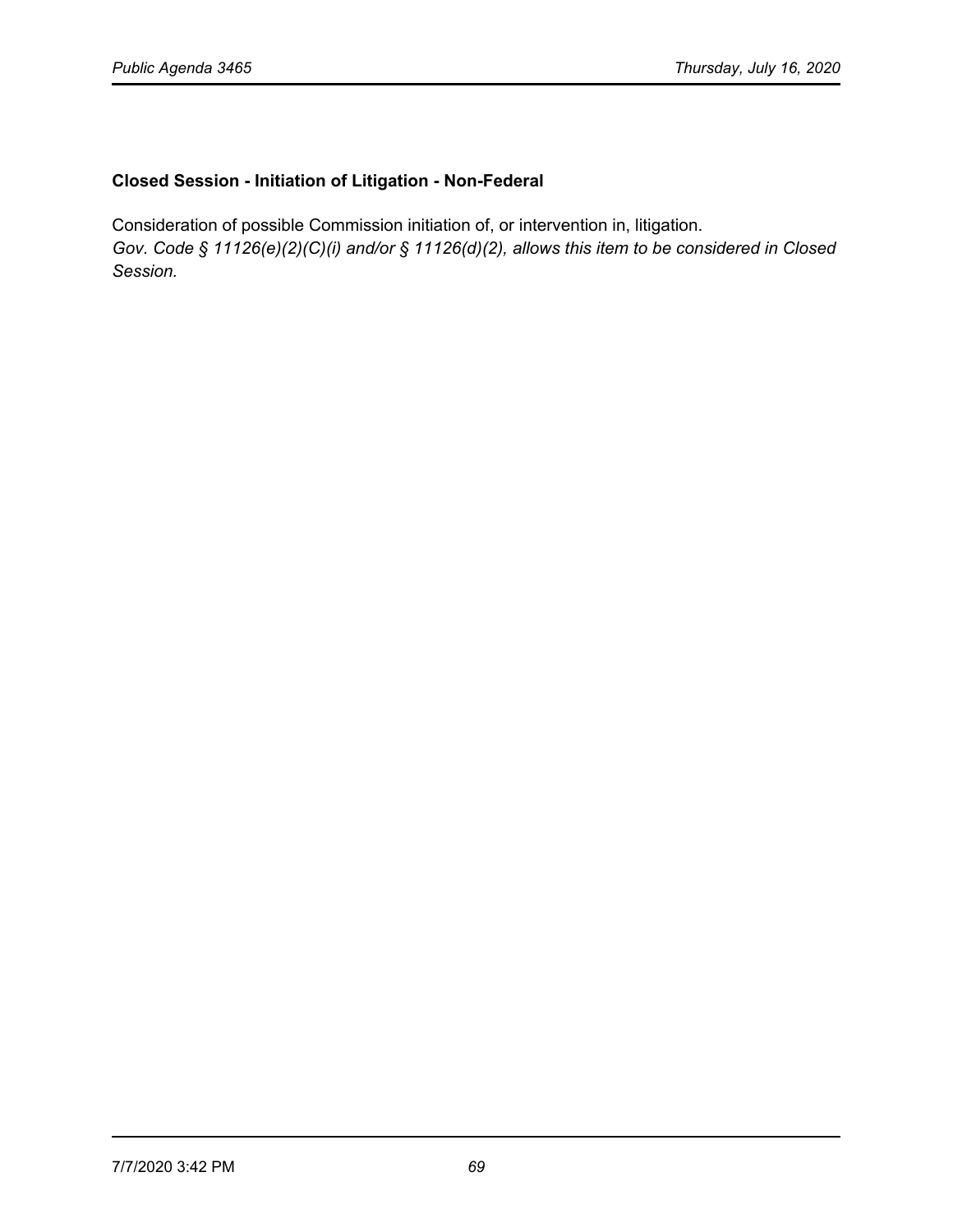# **Closed Session - Initiation of Litigation - Federal**

Consideration of possible Commission initiation of, or intervention in, federal agency or court proceedings.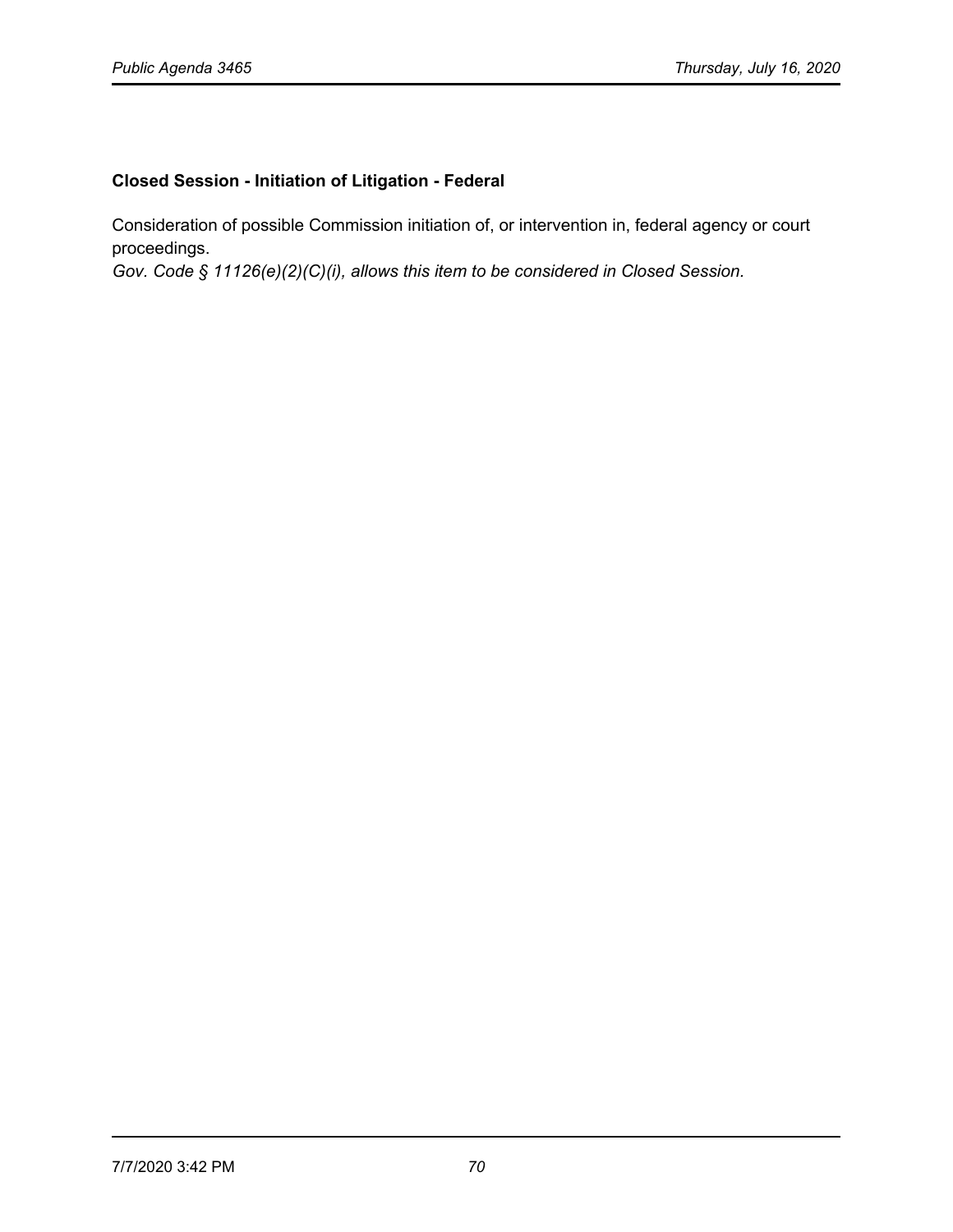## **Closed Session - Threatened Litigation - Non-Federal**

Significant exposure to litigation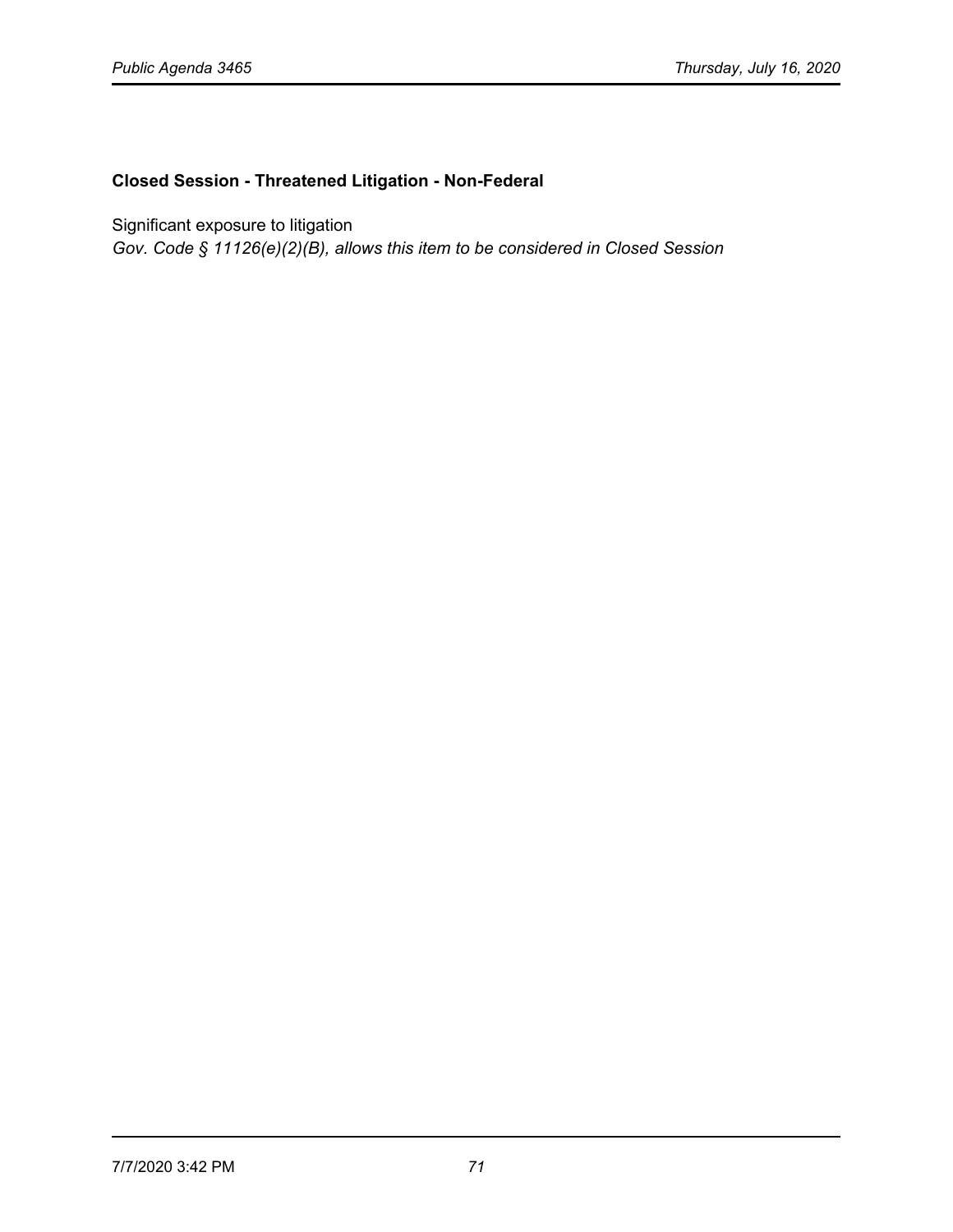# **Closed Session - Threatened Litigation - Federal**

Significant exposure to litigation in federal agency or court proceedings. *Gov. Code § 11126(e)(2)(B), allows this item to be considered in Closed Session*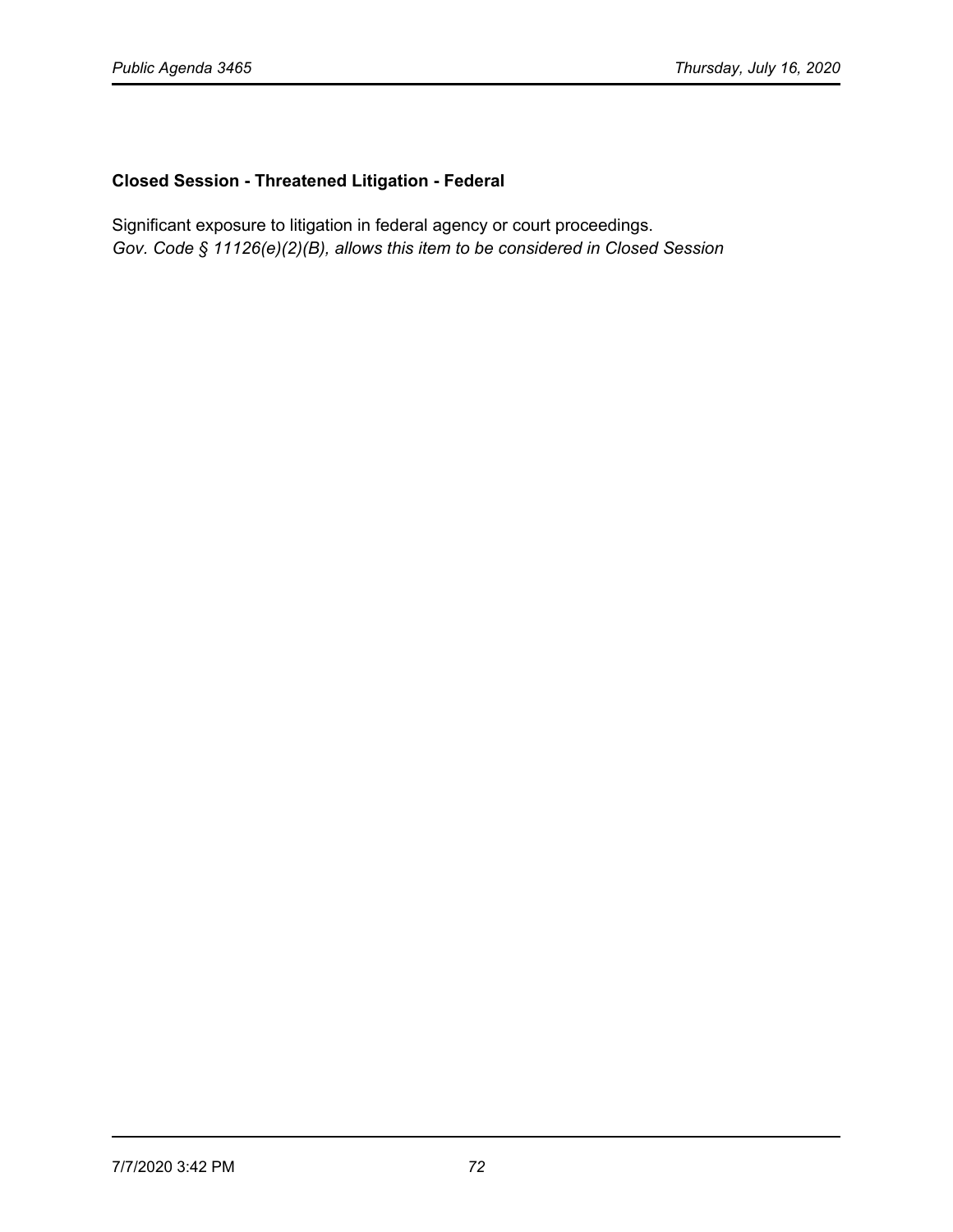## **Closed Session - FERC Docket No. EL00-95-000, et al.**

Conference with Legal Counsel - Existing Litigation; San Diego Gas & Electric Co., FERC Docket No. EL00-95, Investigation of Practices of the California Independent System Operator and the California Power Exchange, FERC Docket EL00-98, and related dockets, CPUC v. FERC, Ninth Circuit Nos. 01-71051, et al., and 01-71934, et al., and related dockets.

*Gov. Code § 11126(e)(2)(A), allows this item to be considered in Closed Session.*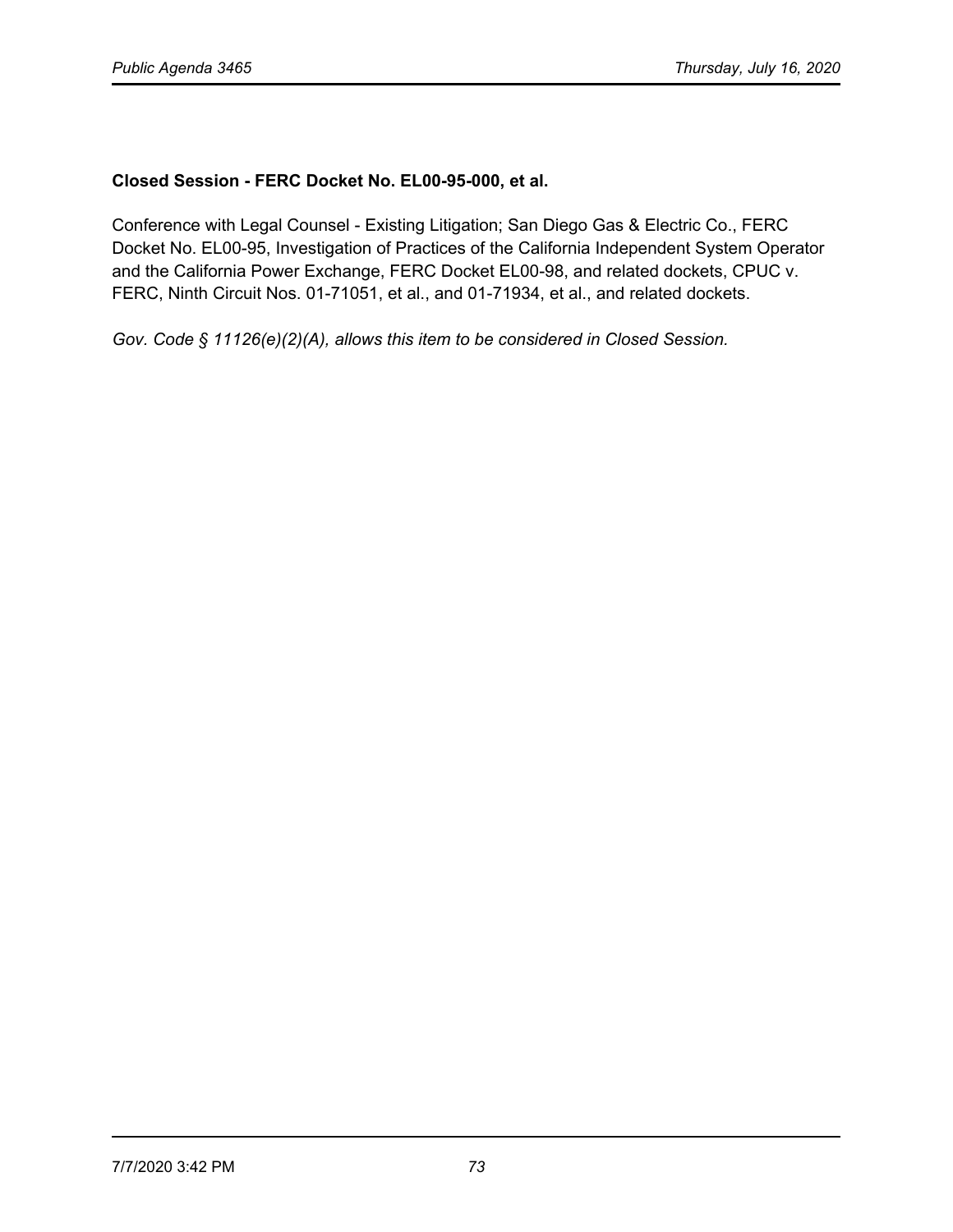## **Closed Session - Administrative Matters**

Consideration and discussion of administrative matters.

*Public Utilities Code section 1701.1(f) allows this item to be considered in Closed Session.*